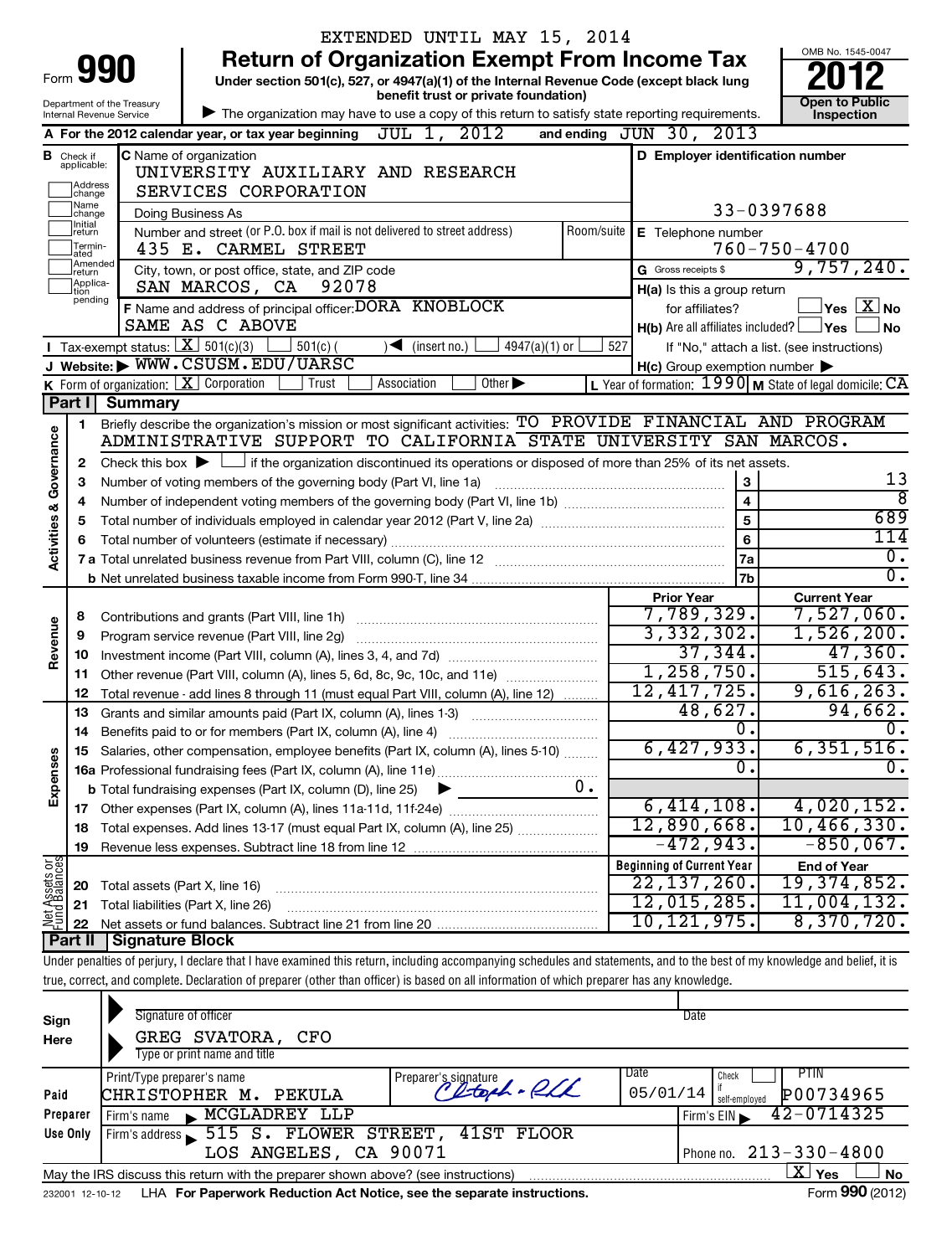|                | UNIVERSITY AUXILIARY AND RESEARCH<br>33-0397688<br>SERVICES CORPORATION<br>Page 2<br>Form 990 (2012)                                                                 |
|----------------|----------------------------------------------------------------------------------------------------------------------------------------------------------------------|
|                | Part III   Statement of Program Service Accomplishments                                                                                                              |
|                | $\boxed{\textbf{X}}$                                                                                                                                                 |
| 1              | Briefly describe the organization's mission:                                                                                                                         |
|                | SEE SCHEDULE O                                                                                                                                                       |
|                |                                                                                                                                                                      |
|                |                                                                                                                                                                      |
| $\mathbf{2}$   | Did the organization undertake any significant program services during the year which were not listed on                                                             |
|                | $\Box$ Yes $[\overline{\mathrm{X}}]$ No<br>the prior Form 990 or 990-EZ?                                                                                             |
|                | If "Yes," describe these new services on Schedule O.                                                                                                                 |
| 3              | $\Box$ Yes $[\overline{\mathrm{X}}]$ No<br>Did the organization cease conducting, or make significant changes in how it conducts, any program services?              |
|                | If "Yes," describe these changes on Schedule O.                                                                                                                      |
| 4              | Describe the organization's program service accomplishments for each of its three largest program services, as measured by expenses.                                 |
|                | Section 501(c)(3) and 501(c)(4) organizations are required to report the amount of grants and allocations to others, the total expenses, and                         |
|                | revenue, if any, for each program service reported.<br>891,141.<br>4a (Code:                                                                                         |
|                | including grants of \$<br>) (Expenses \$<br>) (Revenue \$<br>OPERATION OF THE CAMPUS FOOD SERVICE AND BOOKSTORE ACTIVITIES FOR THE                                   |
|                | STUDENTS, FACULTY, AND STAFF OF CALIFORNIA STATE UNIVERSITY SAN MARCOS.                                                                                              |
|                |                                                                                                                                                                      |
|                |                                                                                                                                                                      |
|                |                                                                                                                                                                      |
|                |                                                                                                                                                                      |
|                |                                                                                                                                                                      |
|                |                                                                                                                                                                      |
|                |                                                                                                                                                                      |
|                |                                                                                                                                                                      |
|                |                                                                                                                                                                      |
|                | 1,526,200.                                                                                                                                                           |
| 4b             | 1, 217, 848. including grants of \$<br>$94, 662.$ (Revenue \$<br>(Code:<br>) (Expenses \$<br>PROVIDE FINANCIAL AND ADMINISTRATIVE SUPPORT SERVICES TO VARIOUS CAMPUS |
|                | PROGRAMS AND ACTIVITIES<br>INCLUDING THE PHILIANTHROPIC FOUNDATION,                                                                                                  |
|                | STUDENT HOUSING, AND ASSOCIATED STUDENTS ORGANIZATIONS.<br><b>OTHER CAMPUS</b>                                                                                       |
|                | PROGAMS FOR WHICH SERVICES WERE PROVIDED INCLUDE THE CALIFORNIA INDIAN                                                                                               |
|                | CULTURAL AND SOVEREIGNTY CENTER<br>INSTITUTE FOR PALLIATIVE CARE,<br>$\overline{ }$                                                                                  |
|                | FACULTY RESEARCH DEVELOPMENT, AND VARIOUS COMMUNITY OUTREACH PROGRAMS.                                                                                               |
|                |                                                                                                                                                                      |
|                |                                                                                                                                                                      |
|                |                                                                                                                                                                      |
|                |                                                                                                                                                                      |
|                |                                                                                                                                                                      |
|                |                                                                                                                                                                      |
| 4с             | $6, 545, 213$ $\cdot$ including grants of \$<br>(Expenses \$<br>(Revenue \$<br>(Code:<br>ADMINISTRATION OF RESEARCH AND TRAINING GRANTS AWARDED TO THE CAMPUS        |
|                | FACULTY FROM VARIOUS FEDERAL,<br>STATE, AND OTHER GOVERNMENTAL AGENCIES                                                                                              |
|                | FEDERAL GRANTS TOTALED \$6.3 MILLION WHILE<br>AND PRIVATE FOUNDATIONS.                                                                                               |
|                | STATE AND LOCAL GOVERNMENT AGENCY GRANTS TOTALED \$800,000.<br><b>GRANTS AND</b>                                                                                     |
|                | AWARDS FROM PRIVATE FOUNDATIONS AND OTHER NON-GOVERNMENTAL ENTITIES                                                                                                  |
|                | <b>TOTALED \$500,000.</b>                                                                                                                                            |
|                |                                                                                                                                                                      |
|                |                                                                                                                                                                      |
|                |                                                                                                                                                                      |
|                |                                                                                                                                                                      |
|                |                                                                                                                                                                      |
|                |                                                                                                                                                                      |
|                | 4d Other program services (Describe in Schedule O.)                                                                                                                  |
|                | (Expenses \$<br>(Revenue \$<br>including grants of \$                                                                                                                |
| 4е             | 8,654,202.<br>Total program service expenses                                                                                                                         |
| 232002         | Form 990 (2012)                                                                                                                                                      |
| $12 - 10 - 12$ |                                                                                                                                                                      |
|                | 2                                                                                                                                                                    |
|                | 17440429 141421 UARSC<br>2012.05080 UNIVERSITY AUXILIARY AND RE UARSC_1                                                                                              |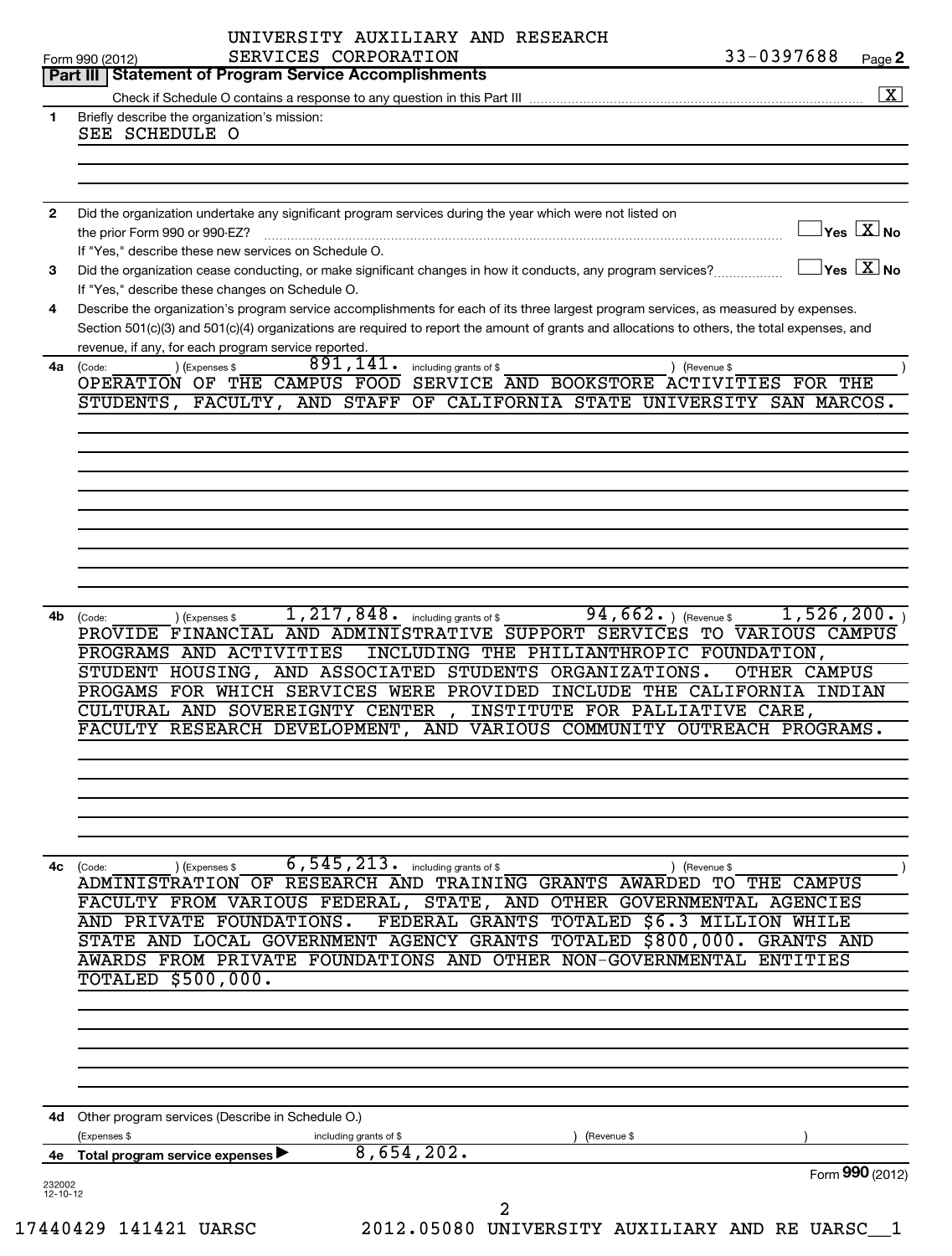|  | Form 990 (2012) |  |
|--|-----------------|--|

**Part IV Checklist of Required Schedules**

## UNIVERSITY AUXILIARY AND RESEARCH

| Is the organization described in section $501(c)(3)$ or $4947(a)(1)$ (other than a private foundation)?<br>1<br>If "Yes," complete Schedule A<br>1<br>$\overline{2}$<br>2<br>Did the organization engage in direct or indirect political campaign activities on behalf of or in opposition to candidates for<br>3<br>public office? If "Yes," complete Schedule C, Part I<br>3<br>Section 501(c)(3) organizations. Did the organization engage in lobbying activities, or have a section 501(h) election in effect<br>4<br>Is the organization a section 501(c)(4), 501(c)(5), or 501(c)(6) organization that receives membership dues, assessments, or<br>5<br>5<br>Did the organization maintain any donor advised funds or any similar funds or accounts for which donors have the right to<br>6<br>provide advice on the distribution or investment of amounts in such funds or accounts? If "Yes," complete Schedule D, Part I<br>6<br>Did the organization receive or hold a conservation easement, including easements to preserve open space,<br>7 | x<br>$\overline{\textbf{x}}$ | x<br>x<br>x<br>x           |
|------------------------------------------------------------------------------------------------------------------------------------------------------------------------------------------------------------------------------------------------------------------------------------------------------------------------------------------------------------------------------------------------------------------------------------------------------------------------------------------------------------------------------------------------------------------------------------------------------------------------------------------------------------------------------------------------------------------------------------------------------------------------------------------------------------------------------------------------------------------------------------------------------------------------------------------------------------------------------------------------------------------------------------------------------------|------------------------------|----------------------------|
|                                                                                                                                                                                                                                                                                                                                                                                                                                                                                                                                                                                                                                                                                                                                                                                                                                                                                                                                                                                                                                                            |                              |                            |
|                                                                                                                                                                                                                                                                                                                                                                                                                                                                                                                                                                                                                                                                                                                                                                                                                                                                                                                                                                                                                                                            |                              |                            |
|                                                                                                                                                                                                                                                                                                                                                                                                                                                                                                                                                                                                                                                                                                                                                                                                                                                                                                                                                                                                                                                            |                              |                            |
|                                                                                                                                                                                                                                                                                                                                                                                                                                                                                                                                                                                                                                                                                                                                                                                                                                                                                                                                                                                                                                                            |                              |                            |
|                                                                                                                                                                                                                                                                                                                                                                                                                                                                                                                                                                                                                                                                                                                                                                                                                                                                                                                                                                                                                                                            |                              |                            |
|                                                                                                                                                                                                                                                                                                                                                                                                                                                                                                                                                                                                                                                                                                                                                                                                                                                                                                                                                                                                                                                            |                              |                            |
|                                                                                                                                                                                                                                                                                                                                                                                                                                                                                                                                                                                                                                                                                                                                                                                                                                                                                                                                                                                                                                                            |                              |                            |
|                                                                                                                                                                                                                                                                                                                                                                                                                                                                                                                                                                                                                                                                                                                                                                                                                                                                                                                                                                                                                                                            |                              |                            |
|                                                                                                                                                                                                                                                                                                                                                                                                                                                                                                                                                                                                                                                                                                                                                                                                                                                                                                                                                                                                                                                            |                              |                            |
|                                                                                                                                                                                                                                                                                                                                                                                                                                                                                                                                                                                                                                                                                                                                                                                                                                                                                                                                                                                                                                                            |                              |                            |
| the environment, historic land areas, or historic structures? If "Yes," complete Schedule D, Part II<br>$\overline{\phantom{a}}$                                                                                                                                                                                                                                                                                                                                                                                                                                                                                                                                                                                                                                                                                                                                                                                                                                                                                                                           |                              | x                          |
| Did the organization maintain collections of works of art, historical treasures, or other similar assets? If "Yes," complete<br>8<br>Schedule D, Part III<br>8                                                                                                                                                                                                                                                                                                                                                                                                                                                                                                                                                                                                                                                                                                                                                                                                                                                                                             |                              | x                          |
| Did the organization report an amount in Part X, line 21, for escrow or custodial account liability; serve as a custodian for<br>9                                                                                                                                                                                                                                                                                                                                                                                                                                                                                                                                                                                                                                                                                                                                                                                                                                                                                                                         |                              |                            |
| amounts not listed in Part X; or provide credit counseling, debt management, credit repair, or debt negotiation services?<br>If "Yes," complete Schedule D, Part IV<br>9                                                                                                                                                                                                                                                                                                                                                                                                                                                                                                                                                                                                                                                                                                                                                                                                                                                                                   |                              | x                          |
| Did the organization, directly or through a related organization, hold assets in temporarily restricted endowments, permanent<br>10                                                                                                                                                                                                                                                                                                                                                                                                                                                                                                                                                                                                                                                                                                                                                                                                                                                                                                                        |                              |                            |
| 10                                                                                                                                                                                                                                                                                                                                                                                                                                                                                                                                                                                                                                                                                                                                                                                                                                                                                                                                                                                                                                                         |                              | x                          |
| If the organization's answer to any of the following questions is "Yes," then complete Schedule D, Parts VI, VII, VIII, IX, or X<br>11<br>as applicable.                                                                                                                                                                                                                                                                                                                                                                                                                                                                                                                                                                                                                                                                                                                                                                                                                                                                                                   |                              |                            |
| a Did the organization report an amount for land, buildings, and equipment in Part X, line 10? If "Yes," complete Schedule D,                                                                                                                                                                                                                                                                                                                                                                                                                                                                                                                                                                                                                                                                                                                                                                                                                                                                                                                              |                              |                            |
| Part VI<br>11a                                                                                                                                                                                                                                                                                                                                                                                                                                                                                                                                                                                                                                                                                                                                                                                                                                                                                                                                                                                                                                             | х                            |                            |
| <b>b</b> Did the organization report an amount for investments - other securities in Part X, line 12 that is 5% or more of its total                                                                                                                                                                                                                                                                                                                                                                                                                                                                                                                                                                                                                                                                                                                                                                                                                                                                                                                       |                              |                            |
| 11b                                                                                                                                                                                                                                                                                                                                                                                                                                                                                                                                                                                                                                                                                                                                                                                                                                                                                                                                                                                                                                                        |                              | x                          |
| c Did the organization report an amount for investments - program related in Part X, line 13 that is 5% or more of its total                                                                                                                                                                                                                                                                                                                                                                                                                                                                                                                                                                                                                                                                                                                                                                                                                                                                                                                               |                              |                            |
| 11c                                                                                                                                                                                                                                                                                                                                                                                                                                                                                                                                                                                                                                                                                                                                                                                                                                                                                                                                                                                                                                                        |                              | x                          |
| d Did the organization report an amount for other assets in Part X, line 15 that is 5% or more of its total assets reported in                                                                                                                                                                                                                                                                                                                                                                                                                                                                                                                                                                                                                                                                                                                                                                                                                                                                                                                             |                              | x                          |
| 11d<br><b>e</b> Did the organization report an amount for other liabilities in Part X, line 25? If "Yes," complete Schedule D, Part X<br>11e                                                                                                                                                                                                                                                                                                                                                                                                                                                                                                                                                                                                                                                                                                                                                                                                                                                                                                               | $\overline{\textbf{x}}$      |                            |
| Did the organization's separate or consolidated financial statements for the tax year include a footnote that addresses<br>f                                                                                                                                                                                                                                                                                                                                                                                                                                                                                                                                                                                                                                                                                                                                                                                                                                                                                                                               |                              |                            |
| the organization's liability for uncertain tax positions under FIN 48 (ASC 740)? If "Yes," complete Schedule D, Part X<br>11f                                                                                                                                                                                                                                                                                                                                                                                                                                                                                                                                                                                                                                                                                                                                                                                                                                                                                                                              | X                            |                            |
| 12a Did the organization obtain separate, independent audited financial statements for the tax year? If "Yes," complete                                                                                                                                                                                                                                                                                                                                                                                                                                                                                                                                                                                                                                                                                                                                                                                                                                                                                                                                    |                              |                            |
| Schedule D, Parts XI and XII<br>12a                                                                                                                                                                                                                                                                                                                                                                                                                                                                                                                                                                                                                                                                                                                                                                                                                                                                                                                                                                                                                        | х                            |                            |
| <b>b</b> Was the organization included in consolidated, independent audited financial statements for the tax year?                                                                                                                                                                                                                                                                                                                                                                                                                                                                                                                                                                                                                                                                                                                                                                                                                                                                                                                                         |                              |                            |
| If "Yes," and if the organization answered "No" to line 12a, then completing Schedule D, Parts XI and XII is optional www.<br>12 <sub>b</sub>                                                                                                                                                                                                                                                                                                                                                                                                                                                                                                                                                                                                                                                                                                                                                                                                                                                                                                              | X                            |                            |
| Is the organization a school described in section $170(b)(1)(A)(ii)$ ? If "Yes," complete Schedule E<br>13<br>13                                                                                                                                                                                                                                                                                                                                                                                                                                                                                                                                                                                                                                                                                                                                                                                                                                                                                                                                           |                              | $\overline{\text{X}}$<br>x |
| Did the organization maintain an office, employees, or agents outside of the United States?<br>14a<br>14a                                                                                                                                                                                                                                                                                                                                                                                                                                                                                                                                                                                                                                                                                                                                                                                                                                                                                                                                                  |                              |                            |
| Did the organization have aggregate revenues or expenses of more than \$10,000 from grantmaking, fundraising, business,<br>b<br>investment, and program service activities outside the United States, or aggregate foreign investments valued at \$100,000                                                                                                                                                                                                                                                                                                                                                                                                                                                                                                                                                                                                                                                                                                                                                                                                 |                              |                            |
| 14b                                                                                                                                                                                                                                                                                                                                                                                                                                                                                                                                                                                                                                                                                                                                                                                                                                                                                                                                                                                                                                                        |                              | x                          |
| Did the organization report on Part IX, column (A), line 3, more than \$5,000 of grants or assistance to any organization<br>15                                                                                                                                                                                                                                                                                                                                                                                                                                                                                                                                                                                                                                                                                                                                                                                                                                                                                                                            |                              |                            |
| 15                                                                                                                                                                                                                                                                                                                                                                                                                                                                                                                                                                                                                                                                                                                                                                                                                                                                                                                                                                                                                                                         |                              | x                          |
| Did the organization report on Part IX, column (A), line 3, more than \$5,000 of aggregate grants or assistance to individuals<br>16                                                                                                                                                                                                                                                                                                                                                                                                                                                                                                                                                                                                                                                                                                                                                                                                                                                                                                                       |                              |                            |
| 16                                                                                                                                                                                                                                                                                                                                                                                                                                                                                                                                                                                                                                                                                                                                                                                                                                                                                                                                                                                                                                                         |                              | x                          |
| Did the organization report a total of more than \$15,000 of expenses for professional fundraising services on Part IX,<br>17                                                                                                                                                                                                                                                                                                                                                                                                                                                                                                                                                                                                                                                                                                                                                                                                                                                                                                                              |                              | x                          |
| 17<br>Did the organization report more than \$15,000 total of fundraising event gross income and contributions on Part VIII, lines<br>18                                                                                                                                                                                                                                                                                                                                                                                                                                                                                                                                                                                                                                                                                                                                                                                                                                                                                                                   |                              |                            |
| 18                                                                                                                                                                                                                                                                                                                                                                                                                                                                                                                                                                                                                                                                                                                                                                                                                                                                                                                                                                                                                                                         |                              | x                          |
| Did the organization report more than \$15,000 of gross income from gaming activities on Part VIII, line 9a? If "Yes,"<br>19<br>19                                                                                                                                                                                                                                                                                                                                                                                                                                                                                                                                                                                                                                                                                                                                                                                                                                                                                                                         |                              | x                          |
| 20a Did the organization operate one or more hospital facilities? If "Yes," complete Schedule H<br>20a                                                                                                                                                                                                                                                                                                                                                                                                                                                                                                                                                                                                                                                                                                                                                                                                                                                                                                                                                     |                              | x                          |
| 20 <sub>b</sub>                                                                                                                                                                                                                                                                                                                                                                                                                                                                                                                                                                                                                                                                                                                                                                                                                                                                                                                                                                                                                                            |                              |                            |

Form (2012) **990**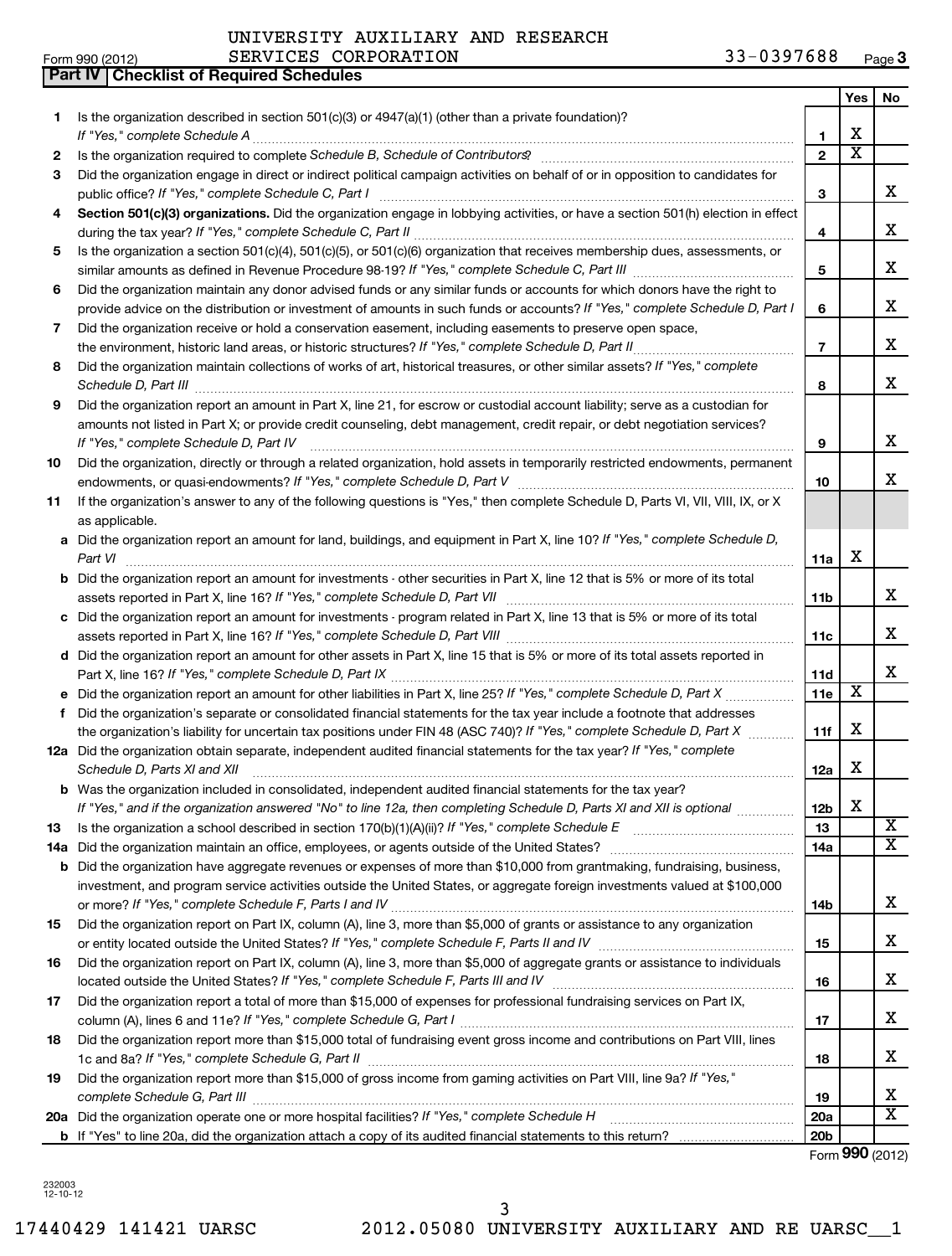| Form 990 (2012) | CORPORATION<br><b>SERVICES</b> | 397688<br>035<br>Page $\theta$ |
|-----------------|--------------------------------|--------------------------------|
|-----------------|--------------------------------|--------------------------------|

|    | <b>Part IV   Checklist of Required Schedules (continued)</b>                                                                                                                |                 |                 |                         |
|----|-----------------------------------------------------------------------------------------------------------------------------------------------------------------------------|-----------------|-----------------|-------------------------|
|    |                                                                                                                                                                             |                 | Yes             | No                      |
| 21 | Did the organization report more than \$5,000 of grants and other assistance to any government or organization in the                                                       |                 |                 |                         |
|    |                                                                                                                                                                             | 21              |                 | X                       |
| 22 | Did the organization report more than \$5,000 of grants and other assistance to individuals in the United States on Part IX,                                                |                 |                 |                         |
|    | column (A), line 2? If "Yes," complete Schedule I, Parts I and III                                                                                                          | 22              | X               |                         |
|    | Did the organization answer "Yes" to Part VII, Section A, line 3, 4, or 5 about compensation of the organization's current                                                  |                 |                 |                         |
| 23 |                                                                                                                                                                             |                 |                 |                         |
|    | and former officers, directors, trustees, key employees, and highest compensated employees? If "Yes," complete                                                              |                 | х               |                         |
|    | Schedule J                                                                                                                                                                  | 23              |                 |                         |
|    | 24a Did the organization have a tax-exempt bond issue with an outstanding principal amount of more than \$100,000 as of the                                                 |                 |                 |                         |
|    | last day of the year, that was issued after December 31, 2002? If "Yes," answer lines 24b through 24d and complete                                                          |                 |                 |                         |
|    | Schedule K. If "No", go to line 25                                                                                                                                          | 24a             |                 | x                       |
|    |                                                                                                                                                                             | 24b             |                 |                         |
|    | Did the organization maintain an escrow account other than a refunding escrow at any time during the year to defease                                                        |                 |                 |                         |
|    |                                                                                                                                                                             | 24c             |                 |                         |
|    |                                                                                                                                                                             | 24d             |                 |                         |
|    | 25a Section 501(c)(3) and 501(c)(4) organizations. Did the organization engage in an excess benefit transaction with a                                                      |                 |                 |                         |
|    |                                                                                                                                                                             | 25a             |                 | x                       |
|    | <b>b</b> Is the organization aware that it engaged in an excess benefit transaction with a disqualified person in a prior year, and                                         |                 |                 |                         |
|    | that the transaction has not been reported on any of the organization's prior Forms 990 or 990-EZ? If "Yes," complete                                                       |                 |                 |                         |
|    | Schedule L, Part I                                                                                                                                                          | 25 <sub>b</sub> |                 | X                       |
| 26 | Was a loan to or by a current or former officer, director, trustee, key employee, highest compensated employee, or disqualified                                             |                 |                 |                         |
|    |                                                                                                                                                                             | 26              |                 | X                       |
| 27 | Did the organization provide a grant or other assistance to an officer, director, trustee, key employee, substantial                                                        |                 |                 |                         |
|    | contributor or employee thereof, a grant selection committee member, or to a 35% controlled entity or family member                                                         |                 |                 |                         |
|    |                                                                                                                                                                             | 27              |                 | X                       |
| 28 | Was the organization a party to a business transaction with one of the following parties (see Schedule L, Part IV                                                           |                 |                 |                         |
|    | instructions for applicable filing thresholds, conditions, and exceptions):                                                                                                 |                 |                 |                         |
|    |                                                                                                                                                                             |                 |                 | х                       |
|    | a A current or former officer, director, trustee, or key employee? If "Yes," complete Schedule L, Part IV                                                                   | 28a             |                 | $\overline{\textbf{X}}$ |
| b  | A family member of a current or former officer, director, trustee, or key employee? If "Yes," complete Schedule L, Part IV                                                  | 28b             |                 |                         |
|    | c An entity of which a current or former officer, director, trustee, or key employee (or a family member thereof) was an officer,                                           |                 |                 |                         |
|    | director, trustee, or direct or indirect owner? If "Yes," complete Schedule L, Part IV                                                                                      | 28c             |                 | X                       |
| 29 |                                                                                                                                                                             | 29              |                 | $\overline{\textbf{X}}$ |
| 30 | Did the organization receive contributions of art, historical treasures, or other similar assets, or qualified conservation                                                 |                 |                 |                         |
|    |                                                                                                                                                                             | 30              |                 | X                       |
| 31 | Did the organization liquidate, terminate, or dissolve and cease operations?                                                                                                |                 |                 |                         |
|    |                                                                                                                                                                             | 31              |                 | x                       |
| 32 | Did the organization sell, exchange, dispose of, or transfer more than 25% of its net assets? If "Yes," complete                                                            |                 |                 |                         |
|    | Schedule N, Part II                                                                                                                                                         | 32              |                 | x                       |
| 33 | Did the organization own 100% of an entity disregarded as separate from the organization under Regulations                                                                  |                 |                 |                         |
|    | sections 301.7701-2 and 301.7701-3? If "Yes," complete Schedule R, Part I [1] [1] [1] [1] [1] [1] sections 301.7701-2 and 301.7701-3? If "Yes," complete Schedule R, Part I | 33              |                 | x                       |
| 34 | Was the organization related to any tax-exempt or taxable entity? If "Yes," complete Schedule R, Part II, III, or IV, and                                                   |                 |                 |                         |
|    | Part V, line 1                                                                                                                                                              | 34              | х               |                         |
|    |                                                                                                                                                                             | <b>35a</b>      |                 | X                       |
|    | <b>b</b> If "Yes" to line 35a, did the organization receive any payment from or engage in any transaction with a controlled entity                                          |                 |                 |                         |
|    |                                                                                                                                                                             | 35b             |                 |                         |
| 36 | Section 501(c)(3) organizations. Did the organization make any transfers to an exempt non-charitable related organization?                                                  |                 |                 |                         |
|    |                                                                                                                                                                             | 36              |                 | X                       |
| 37 | Did the organization conduct more than 5% of its activities through an entity that is not a related organization                                                            |                 |                 |                         |
|    |                                                                                                                                                                             | 37              |                 | х                       |
| 38 | Did the organization complete Schedule O and provide explanations in Schedule O for Part VI, lines 11b and 19?                                                              |                 |                 |                         |
|    |                                                                                                                                                                             | 38              | X               |                         |
|    |                                                                                                                                                                             |                 | Form 990 (2012) |                         |
|    |                                                                                                                                                                             |                 |                 |                         |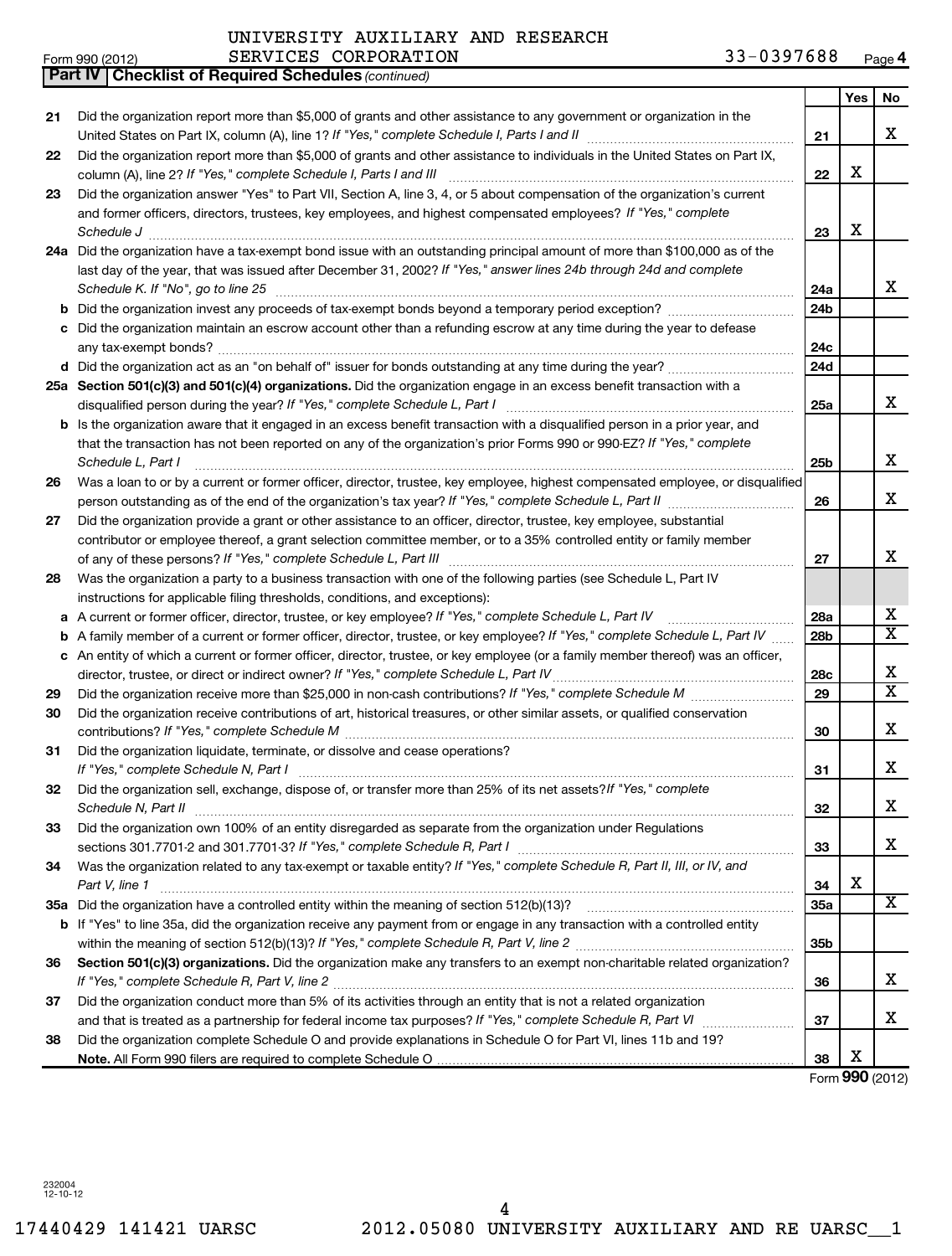|    | <b>Part V</b><br><b>Statements Regarding Other IRS Filings and Tax Compliance</b><br>Check if Schedule O contains a response to any question in this Part V                                                                                                                |                 |     |                |     |                         |
|----|----------------------------------------------------------------------------------------------------------------------------------------------------------------------------------------------------------------------------------------------------------------------------|-----------------|-----|----------------|-----|-------------------------|
|    |                                                                                                                                                                                                                                                                            |                 |     |                | Yes | No                      |
|    |                                                                                                                                                                                                                                                                            | 1a              | 239 |                |     |                         |
|    | Enter the number of Forms W-2G included in line 1a. Enter -0- if not applicable                                                                                                                                                                                            | 1 <sub>b</sub>  |     |                |     |                         |
| C  | Did the organization comply with backup withholding rules for reportable payments to vendors and reportable gaming                                                                                                                                                         |                 |     |                |     |                         |
|    |                                                                                                                                                                                                                                                                            |                 |     | 1c             | х   |                         |
|    | 2a Enter the number of employees reported on Form W-3, Transmittal of Wage and Tax Statements,                                                                                                                                                                             |                 |     |                |     |                         |
|    | filed for the calendar year ending with or within the year covered by this return                                                                                                                                                                                          | 2a              | 689 |                |     |                         |
|    | <b>b</b> If at least one is reported on line 2a, did the organization file all required federal employment tax returns?                                                                                                                                                    |                 |     | 2 <sub>b</sub> | х   |                         |
|    | Note. If the sum of lines 1a and 2a is greater than 250, you may be required to e-file (see instructions)                                                                                                                                                                  |                 |     |                |     |                         |
|    |                                                                                                                                                                                                                                                                            |                 |     | За             |     | х                       |
|    | <b>b</b> If "Yes," has it filed a Form 990-T for this year? If "No," provide an explanation in Schedule O                                                                                                                                                                  |                 |     | 3b             |     |                         |
|    | 4a At any time during the calendar year, did the organization have an interest in, or a signature or other authority over, a                                                                                                                                               |                 |     |                |     |                         |
|    | financial account in a foreign country (such as a bank account, securities account, or other financial account)?                                                                                                                                                           |                 |     | 4a             |     | x                       |
|    | <b>b</b> If "Yes," enter the name of the foreign country: $\blacktriangleright$                                                                                                                                                                                            |                 |     |                |     |                         |
|    | See instructions for filing requirements for Form TD F 90-22.1, Report of Foreign Bank and Financial Accounts.                                                                                                                                                             |                 |     |                |     |                         |
| 5a |                                                                                                                                                                                                                                                                            |                 |     | 5а             |     | х                       |
| b  |                                                                                                                                                                                                                                                                            |                 |     | 5 <sub>b</sub> |     | $\overline{\texttt{x}}$ |
|    |                                                                                                                                                                                                                                                                            |                 |     | 5 <sub>c</sub> |     |                         |
|    | 6a Does the organization have annual gross receipts that are normally greater than \$100,000, and did the organization solicit                                                                                                                                             |                 |     |                |     |                         |
|    | any contributions that were not tax deductible as charitable contributions?                                                                                                                                                                                                |                 |     | 6a             |     | x                       |
|    | <b>b</b> If "Yes," did the organization include with every solicitation an express statement that such contributions or gifts                                                                                                                                              |                 |     |                |     |                         |
|    | were not tax deductible?                                                                                                                                                                                                                                                   |                 |     | 6b             |     |                         |
| 7  | Organizations that may receive deductible contributions under section 170(c).                                                                                                                                                                                              |                 |     |                |     |                         |
| a  | Did the organization receive a payment in excess of \$75 made partly as a contribution and partly for goods and services provided to the payor?                                                                                                                            |                 |     | 7a             |     | x.                      |
| b  |                                                                                                                                                                                                                                                                            |                 |     | 7b             |     |                         |
| с  | Did the organization sell, exchange, or otherwise dispose of tangible personal property for which it was required                                                                                                                                                          |                 |     |                |     |                         |
|    | to file Form 8282?                                                                                                                                                                                                                                                         |                 |     | 7c             |     | х                       |
|    |                                                                                                                                                                                                                                                                            | 7d              |     |                |     |                         |
|    |                                                                                                                                                                                                                                                                            |                 |     | 7е             |     | х<br>X                  |
| f  |                                                                                                                                                                                                                                                                            |                 |     | 7f             |     |                         |
|    | If the organization received a contribution of qualified intellectual property, did the organization file Form 8899 as required?                                                                                                                                           |                 |     | 7g             |     |                         |
| h  | If the organization received a contribution of cars, boats, airplanes, or other vehicles, did the organization file a Form 1098-C?                                                                                                                                         |                 |     | 7h             |     |                         |
| 8  | Sponsoring organizations maintaining donor advised funds and section $509(a)(3)$ supporting organizations. Did the supporting<br>organization, or a donor advised fund maintained by a sponsoring organization, have excess business holdings at any time during the year? |                 |     |                |     |                         |
|    |                                                                                                                                                                                                                                                                            |                 |     | 8              |     |                         |
| 9  | Sponsoring organizations maintaining donor advised funds.                                                                                                                                                                                                                  |                 |     |                |     |                         |
|    |                                                                                                                                                                                                                                                                            |                 |     | эа<br>9b       |     |                         |
| 10 | <b>b</b> Did the organization make a distribution to a donor, donor advisor, or related person?<br>Section 501(c)(7) organizations. Enter:                                                                                                                                 |                 |     |                |     |                         |
| а  |                                                                                                                                                                                                                                                                            | 10a             |     |                |     |                         |
|    | <b>b</b> Gross receipts, included on Form 990, Part VIII, line 12, for public use of club facilities <i>manumum</i>                                                                                                                                                        | 10 <sub>b</sub> |     |                |     |                         |
| 11 | Section 501(c)(12) organizations. Enter:                                                                                                                                                                                                                                   |                 |     |                |     |                         |
| а  |                                                                                                                                                                                                                                                                            | 11a             |     |                |     |                         |
|    | <b>b</b> Gross income from other sources (Do not net amounts due or paid to other sources against                                                                                                                                                                          |                 |     |                |     |                         |
|    | amounts due or received from them.)                                                                                                                                                                                                                                        | 11b             |     |                |     |                         |
|    | 12a Section 4947(a)(1) non-exempt charitable trusts. Is the organization filing Form 990 in lieu of Form 1041?                                                                                                                                                             |                 |     | 12a            |     |                         |
|    | b If "Yes," enter the amount of tax-exempt interest received or accrued during the year                                                                                                                                                                                    | 12b             |     |                |     |                         |
| 13 | Section 501(c)(29) qualified nonprofit health insurance issuers.                                                                                                                                                                                                           |                 |     |                |     |                         |
|    | a Is the organization licensed to issue qualified health plans in more than one state?                                                                                                                                                                                     |                 |     | 1За            |     |                         |
|    | Note. See the instructions for additional information the organization must report on Schedule O.                                                                                                                                                                          |                 |     |                |     |                         |
|    | <b>b</b> Enter the amount of reserves the organization is required to maintain by the states in which the                                                                                                                                                                  |                 |     |                |     |                         |
|    |                                                                                                                                                                                                                                                                            | 13 <sub>b</sub> |     |                |     |                         |
|    |                                                                                                                                                                                                                                                                            | 13c             |     |                |     |                         |
|    | 14a Did the organization receive any payments for indoor tanning services during the tax year?                                                                                                                                                                             |                 |     | 14a            |     | x                       |
|    | <b>b</b> If "Yes," has it filed a Form 720 to report these payments? If "No," provide an explanation in Schedule O                                                                                                                                                         |                 |     | 14b            |     |                         |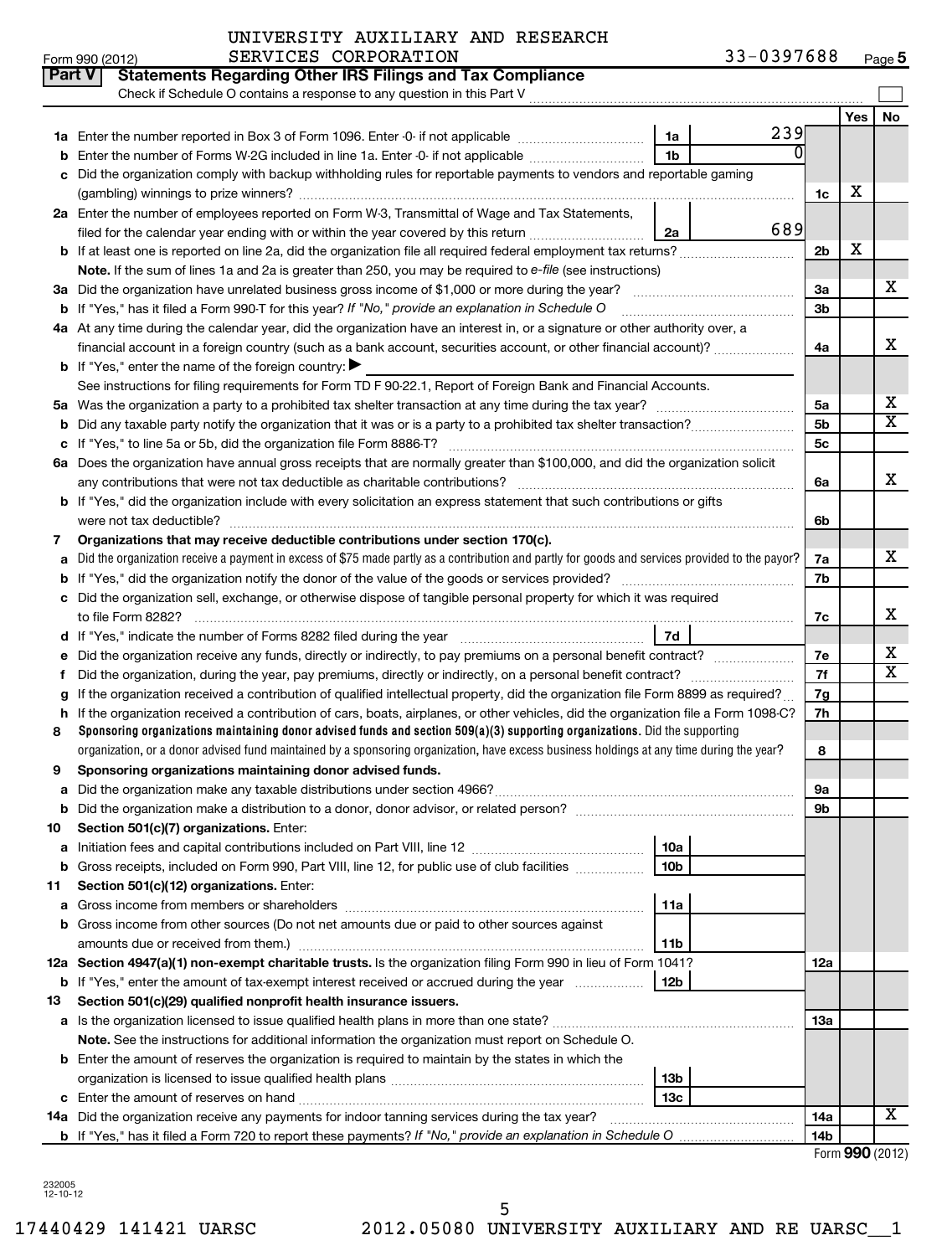|    | SERVICES CORPORATION<br>Form 990 (2012)                                                                                             | 33-0397688 |                         |                         | $Page$ 6                |
|----|-------------------------------------------------------------------------------------------------------------------------------------|------------|-------------------------|-------------------------|-------------------------|
|    | Governance, Management, and Disclosure For each "Yes" response to lines 2 through 7b below, and for a "No" response<br>Part VI I    |            |                         |                         |                         |
|    | to line 8a, 8b, or 10b below, describe the circumstances, processes, or changes in Schedule O. See instructions.                    |            |                         |                         |                         |
|    |                                                                                                                                     |            |                         |                         | $\overline{\mathbf{X}}$ |
|    | <b>Section A. Governing Body and Management</b>                                                                                     |            |                         |                         |                         |
|    |                                                                                                                                     |            |                         | <b>Yes</b>              | No                      |
|    | 1a<br>1a Enter the number of voting members of the governing body at the end of the tax year                                        | 13         |                         |                         |                         |
|    | If there are material differences in voting rights among members of the governing body, or if the governing                         |            |                         |                         |                         |
|    | body delegated broad authority to an executive committee or similar committee, explain in Schedule O.                               |            |                         |                         |                         |
|    | <b>b</b> Enter the number of voting members included in line 1a, above, who are independent<br>1b                                   | 8          |                         |                         |                         |
| 2  | Did any officer, director, trustee, or key employee have a family relationship or a business relationship with any other            |            |                         |                         |                         |
|    |                                                                                                                                     |            | $\mathbf{2}$            |                         | x                       |
| 3  | Did the organization delegate control over management duties customarily performed by or under the direct supervision               |            |                         |                         |                         |
|    |                                                                                                                                     |            | 3                       |                         | X                       |
| 4  | Did the organization make any significant changes to its governing documents since the prior Form 990 was filed?                    |            | $\overline{\mathbf{4}}$ |                         | X                       |
| 5  |                                                                                                                                     |            | 5                       |                         | х                       |
| 6  |                                                                                                                                     |            | 6                       |                         | x                       |
|    | 7a Did the organization have members, stockholders, or other persons who had the power to elect or appoint one or                   |            |                         |                         |                         |
|    | more members of the governing body?                                                                                                 |            | 7a                      |                         | x                       |
|    | <b>b</b> Are any governance decisions of the organization reserved to (or subject to approval by) members, stockholders, or         |            |                         |                         |                         |
|    | persons other than the governing body?                                                                                              |            | 7b                      |                         | x.                      |
| 8  | Did the organization contemporaneously document the meetings held or written actions undertaken during the year by the following:   |            |                         |                         |                         |
|    |                                                                                                                                     |            | 8a                      | X                       |                         |
| b  |                                                                                                                                     |            | 8b                      | $\overline{\mathbf{x}}$ |                         |
| 9  | Is there any officer, director, trustee, or key employee listed in Part VII, Section A, who cannot be reached at the                |            |                         |                         |                         |
|    |                                                                                                                                     |            | 9                       |                         | X                       |
|    | Section B. Policies (This Section B requests information about policies not required by the Internal Revenue Code.)                 |            |                         |                         |                         |
|    |                                                                                                                                     |            |                         | Yes                     | No                      |
|    |                                                                                                                                     |            | 10a                     |                         | x                       |
|    | <b>b</b> If "Yes," did the organization have written policies and procedures governing the activities of such chapters, affiliates, |            |                         |                         |                         |
|    |                                                                                                                                     |            | 10 <sub>b</sub>         |                         |                         |
|    | 11a Has the organization provided a complete copy of this Form 990 to all members of its governing body before filing the form?     |            | 11a                     | $\overline{\textbf{x}}$ |                         |
|    | <b>b</b> Describe in Schedule O the process, if any, used by the organization to review this Form 990.                              |            |                         |                         |                         |
|    | <b>12a</b> Did the organization have a written conflict of interest policy? If "No," go to line 13                                  |            | 12a                     | X                       |                         |
| b  | Were officers, directors, or trustees, and key employees required to disclose annually interests that could give rise to conflicts? |            | 12 <sub>b</sub>         | $\overline{\textbf{x}}$ |                         |
|    | c Did the organization regularly and consistently monitor and enforce compliance with the policy? If "Yes," describe                |            |                         |                         |                         |
|    | in Schedule O how this was done <i>manufacture contract to the set of the set of the set of the set of the set of t</i>             |            | 12c                     | X                       |                         |
| 13 |                                                                                                                                     |            | 13                      | $\overline{\textbf{x}}$ |                         |
| 14 |                                                                                                                                     |            | 14                      | х                       |                         |
| 15 | Did the process for determining compensation of the following persons include a review and approval by independent                  |            |                         |                         |                         |
|    | persons, comparability data, and contemporaneous substantiation of the deliberation and decision?                                   |            |                         |                         |                         |

|    | <b>16a</b> Did the organization invest in, contribute assets to, or participate in a joint venture or similar arrangement with a                                                                                                  |     |  |
|----|-----------------------------------------------------------------------------------------------------------------------------------------------------------------------------------------------------------------------------------|-----|--|
|    | taxable entity during the year?                                                                                                                                                                                                   | 16a |  |
|    | <b>b</b> If "Yes," did the organization follow a written policy or procedure requiring the organization to evaluate its participation                                                                                             |     |  |
|    | in joint venture arrangements under applicable federal tax law, and take steps to safeguard the organization's                                                                                                                    |     |  |
|    |                                                                                                                                                                                                                                   | 16b |  |
|    | <b>Section C. Disclosure</b>                                                                                                                                                                                                      |     |  |
| 17 | List the states with which a copy of this Form 990 is required to be filed $\blacktriangleright$ $\rm CA$                                                                                                                         |     |  |
| 18 | Section 6104 requires an organization to make its Forms 1023 (or 1024 if applicable), 990, and 990-T (Section 501(c)(3)s only) available                                                                                          |     |  |
|    | for public inspection. Indicate how you made these available. Check all that apply.<br>$\boxed{\mathbf{X}}$ Upon request<br>$\lfloor \mathbf{X} \rfloor$ Own website<br>Another's website<br>$\Box$ Other (explain in Schedule O) |     |  |
| 19 | Describe in Schedule O whether (and if so, how), the organization made its governing documents, conflict of interest policy, and financial<br>statements available to the public during the tax year.                             |     |  |

If "Yes" to line 15a or 15b, describe the process in Schedule O (see instructions).

**a** The organization's CEO, Executive Director, or top management official encontrary construction controller to **b** Other officers or key employees of the organization ~~~~~~~~~~~~~~~~~~~~~~~~~~~~~~~~~~~~

|                                            |  | 20 State the name, physical address, and telephone number of the person who possesses the books and records of the organization: |  |
|--------------------------------------------|--|----------------------------------------------------------------------------------------------------------------------------------|--|
|                                            |  | GREG SVATORA, CHIEF FINANCIAL OFFICER - 760-750-4719                                                                             |  |
| 435 E. CARMEL STREET, SAN MARCOS, CA 92078 |  |                                                                                                                                  |  |

**15a 15b**

X  $\overline{\texttt{x}}$ 

X

17440429 141421 UARSC 2012.05080 UNIVERSITY AUXILIARY AND RE UARSC\_\_1

|          | 6 |
|----------|---|
| 05080 UN |   |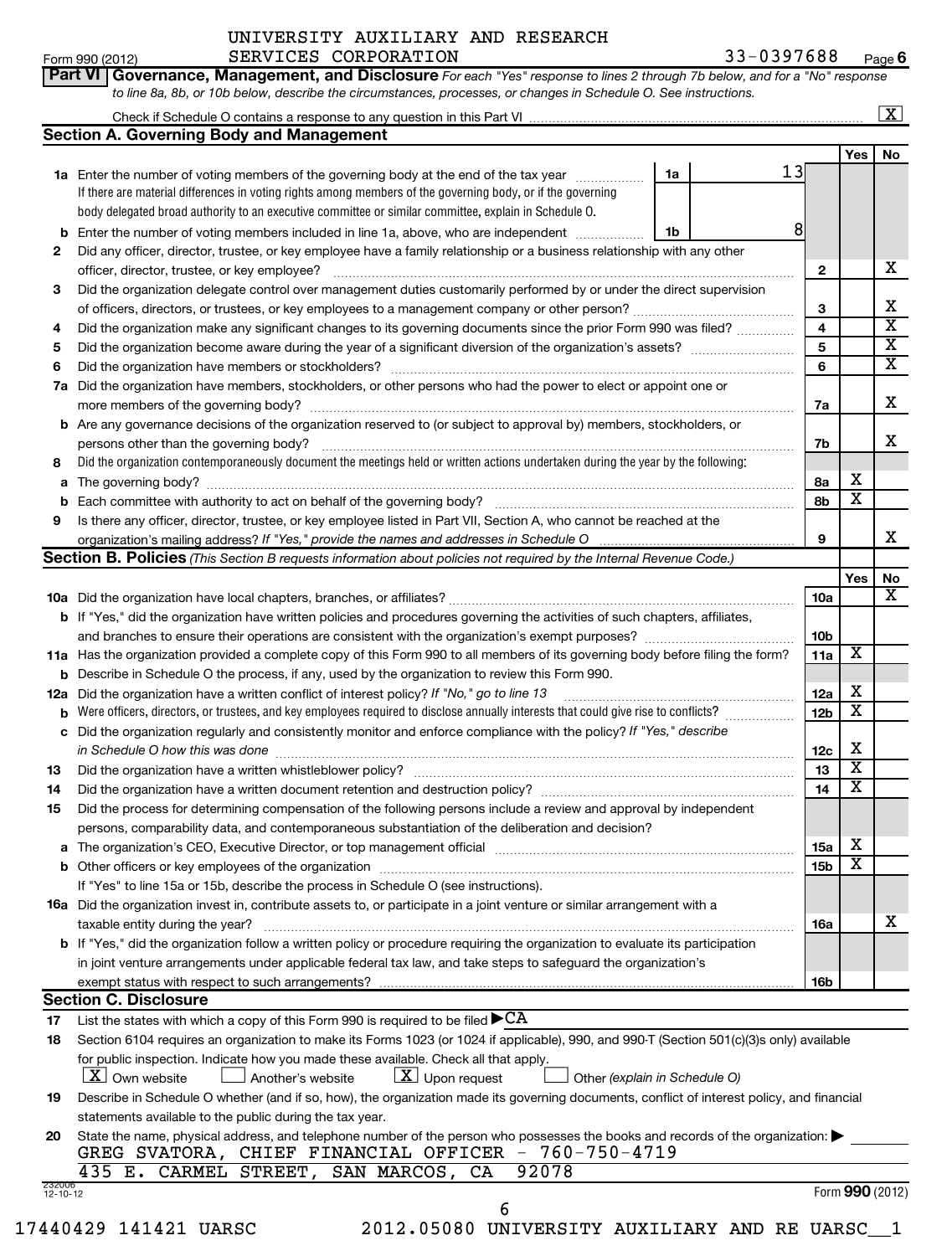$\sim$ 

## **Part VII Compensation of Officers, Directors, Trustees, Key Employees, Highest Compensated Employees, and Independent Contractors**

Check if Schedule O contains a response to any question in this Part VII

**Section A. Officers, Directors, Trustees, Key Employees, and Highest Compensated Employees**

**1a**  Complete this table for all persons required to be listed. Report compensation for the calendar year ending with or within the organization's tax year.

**•** List all of the organization's current officers, directors, trustees (whether individuals or organizations), regardless of amount of compensation. Enter -0- in columns  $(D)$ ,  $(E)$ , and  $(F)$  if no compensation was paid.

**•** List all of the organization's **current** key employees, if any. See instructions for definition of "key employee."

 $\bullet$  List the organization's five  $\tt current$  highest compensated employees (other than an officer, director, trustee, or key employee) who received reportable compensation (Box 5 of Form W-2 and/or Box 7 of Form 1099-MISC) of more than \$100,000 from the organization and any related organizations .

 $\bullet$  List all of the organization's former officers, key employees, and highest compensated employees who received more than \$100,000 of reportable compensation from the organization and any related organizations.

**•** List all of the organization's former directors or trustees that received, in the capacity as a former director or trustee of the organization, more than \$10,000 of reportable compensation from the organization and any related organizations.

List persons in the following order: individual trustees or directors; institutional trustees; officers; key employees; highest compensated employees; and former such persons.

Check this box if neither the organization nor any related organization compensated any current officer, director, or trustee.  $\left\vert \cdot\right\vert$ 

| (A)                         | (B)                      |                                |                                                                  | (C)         |              |                                 |        | (D)             | (E)             | (F)                         |
|-----------------------------|--------------------------|--------------------------------|------------------------------------------------------------------|-------------|--------------|---------------------------------|--------|-----------------|-----------------|-----------------------------|
| Name and Title              | Average                  |                                | (do not check more than one                                      | Position    |              |                                 |        | Reportable      | Reportable      | Estimated                   |
|                             | hours per                |                                | box, unless person is both an<br>officer and a director/trustee) |             |              |                                 |        | compensation    | compensation    | amount of                   |
|                             | week                     |                                |                                                                  |             |              |                                 |        | from            | from related    | other                       |
|                             | (list any                |                                |                                                                  |             |              |                                 |        | the             | organizations   | compensation                |
|                             | hours for                |                                |                                                                  |             |              |                                 |        | organization    | (W-2/1099-MISC) | from the                    |
|                             | related<br>organizations |                                |                                                                  |             |              |                                 |        | (W-2/1099-MISC) |                 | organization<br>and related |
|                             | below                    |                                |                                                                  |             |              |                                 |        |                 |                 | organizations               |
|                             | line)                    | Individual trustee or director | Institutional trustee                                            | Officer     | Key employee | Highest compensated<br>employee | Former |                 |                 |                             |
| ANN BERSI<br>(1)            | 3.00                     |                                |                                                                  |             |              |                                 |        |                 |                 |                             |
| DIRECTOR/CHAIR              |                          | $\mathbf X$                    |                                                                  |             |              |                                 |        | 0.              | $\mathbf 0$ .   | 0.                          |
| (2)<br>TRES CONRIQUE        | 1.00                     |                                |                                                                  |             |              |                                 |        |                 |                 |                             |
| <b>DIRECTOR</b>             |                          | $\mathbf X$                    |                                                                  |             |              |                                 |        | $\mathbf 0$ .   | 0.              | $\mathbf 0$ .               |
| (3)<br>EMILY CUTRER         | 0.50                     |                                |                                                                  |             |              |                                 |        |                 |                 |                             |
| <b>DIRECTOR</b>             |                          | X                              |                                                                  |             |              |                                 |        | $\mathbf 0$ .   | $\mathbf 0$     | $\mathbf 0$ .               |
| (4)<br>KEN GREEN            | 1.00                     |                                |                                                                  |             |              |                                 |        |                 |                 |                             |
| <b>DIRECTOR</b>             |                          | X                              |                                                                  |             |              |                                 |        | $\mathbf 0$ .   | 0.              | $\mathbf 0$ .               |
| (5) LINDA HAWK              | 1.00                     |                                |                                                                  |             |              |                                 |        |                 |                 |                             |
| <b>DIRECTOR</b>             |                          | X                              |                                                                  |             |              |                                 |        | $\mathbf 0$ .   | 192,138.        | 51,005.                     |
| (6)<br><b>BRANDON LOSEY</b> | 1.00                     |                                |                                                                  |             |              |                                 |        |                 |                 |                             |
| <b>DIRECTOR</b>             |                          | $\mathbf X$                    |                                                                  |             |              |                                 |        | $\mathbf 0$ .   | $\mathbf 0$     | 0.                          |
| <b>COLLEEN MOSS</b><br>(7)  | 1.00                     |                                |                                                                  |             |              |                                 |        |                 |                 |                             |
| <b>DIRECTOR</b>             |                          | $\mathbf X$                    |                                                                  |             |              |                                 |        | 0.              | 67,749.         | 11,867.                     |
| RUSSELL POWELL<br>(8)       | 1.00                     |                                |                                                                  |             |              |                                 |        |                 |                 |                             |
| <b>DIRECTOR</b>             |                          | $\mathbf X$                    |                                                                  |             |              |                                 |        | $\mathbf 0$ .   | $\mathbf 0$ .   | $\mathbf 0$ .               |
| (9)<br>SUSAN SCHNEPF        | 1.00                     |                                |                                                                  |             |              |                                 |        |                 |                 |                             |
| <b>DIRECTOR</b>             |                          | $\mathbf X$                    |                                                                  |             |              |                                 |        | $\mathbf 0$ .   | $\mathbf 0$ .   | $\mathbf 0$ .               |
| (10) CAMILLE SCHUSTER       | 1.00                     |                                |                                                                  |             |              |                                 |        |                 |                 |                             |
| <b>DIRECTOR</b>             |                          | X                              |                                                                  |             |              |                                 |        | 0.              | 116, 323.       | 28, 234.                    |
| (11) ERNEST ZOMALT          | 1.00                     |                                |                                                                  |             |              |                                 |        |                 |                 |                             |
| DIRECTOR/VICE CHAIR         |                          | X                              |                                                                  |             |              |                                 |        | 0.              | $\mathbf 0$ .   | $0$ .                       |
| (12) GRAHAM OBEREM          | 1.00                     |                                |                                                                  |             |              |                                 |        |                 |                 |                             |
| <b>DIRECTOR</b>             |                          | X                              |                                                                  |             |              |                                 |        | 0.              | 146,326.        | 42,206.                     |
| (13) DAVID CHANG            | 1.00                     |                                |                                                                  |             |              |                                 |        |                 |                 |                             |
| <b>DIRECTOR</b>             |                          | X                              |                                                                  |             |              |                                 |        | $\mathbf 0$ .   | 0.              | 0.                          |
| (14) MATTHEW J. CEPPI       | 1.00                     |                                |                                                                  |             |              |                                 |        |                 |                 |                             |
| <b>DIRECTOR</b>             |                          | $\mathbf X$                    |                                                                  |             |              |                                 |        | 0.              | 159,078.        | 37,885.                     |
| (15) DORA KNOBLOCK          | 40.00                    |                                |                                                                  |             |              |                                 |        |                 |                 |                             |
| <b>SECRETARY</b>            |                          |                                |                                                                  | X           |              |                                 |        | 0.              | 125, 262.       | 42,912.                     |
| (16) GREG SVATORA           | 40.00                    |                                |                                                                  |             |              |                                 |        |                 |                 |                             |
| TREASURER/CFO               |                          |                                |                                                                  | $\mathbf X$ |              |                                 |        | 145,351.        | 0.              | 21,802.                     |
| (17) GRANT HUBBARD          | 0.50                     |                                |                                                                  |             |              |                                 |        |                 |                 |                             |
| DIR., SPONSORED PROGRAMS    |                          |                                |                                                                  |             |              | $\mathbf X$                     |        | 101,799.        | 0.              | 38,683.                     |
| 232007 12-10-12             |                          |                                |                                                                  |             |              |                                 |        |                 |                 | Form 990 (2012)             |

7

17440429 141421 UARSC 2012.05080 UNIVERSITY AUXILIARY AND RE UARSC\_\_1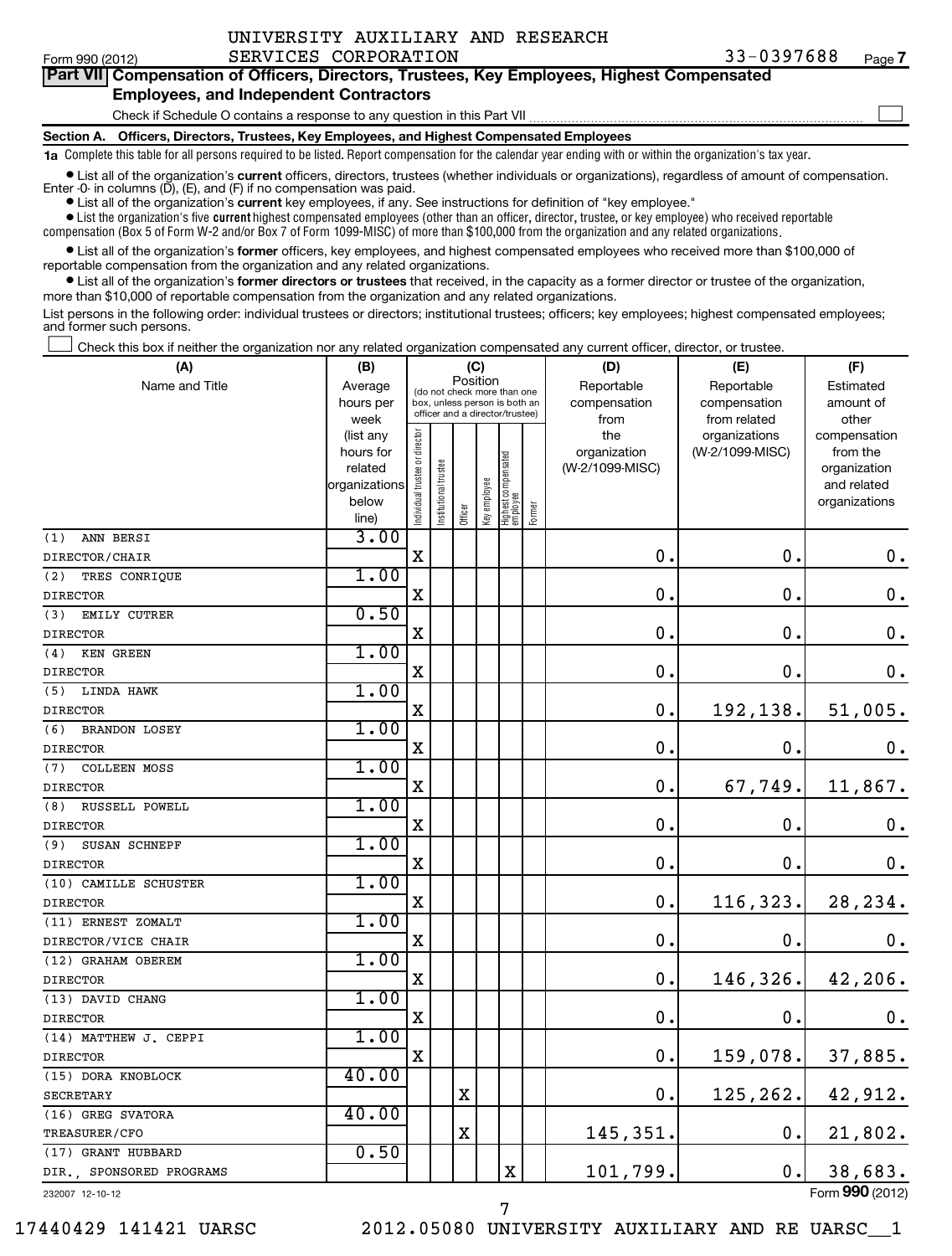|   | SERVICES CORPORATION<br>Form 990 (2012)                                                                                      |                        |                                |                       |          |              |                                                                  |        |                      | 33-0397688                              |   |                    | Page 8           |
|---|------------------------------------------------------------------------------------------------------------------------------|------------------------|--------------------------------|-----------------------|----------|--------------|------------------------------------------------------------------|--------|----------------------|-----------------------------------------|---|--------------------|------------------|
|   | <b>Part VII</b><br>Section A. Officers, Directors, Trustees, Key Employees, and Highest Compensated Employees (continued)    |                        |                                |                       |          |              |                                                                  |        |                      |                                         |   |                    |                  |
|   | (A)                                                                                                                          | (B)                    |                                |                       | (C)      |              |                                                                  |        | (D)                  | (E)                                     |   | (F)                |                  |
|   | Name and title                                                                                                               | Average<br>hours per   |                                |                       | Position |              | (do not check more than one                                      |        | Reportable           | Reportable                              |   | Estimated          |                  |
|   |                                                                                                                              | week                   |                                |                       |          |              | box, unless person is both an<br>officer and a director/trustee) |        | compensation<br>from | compensation<br>from related            |   | amount of<br>other |                  |
|   |                                                                                                                              | (list any              |                                |                       |          |              |                                                                  |        | the                  | organizations                           |   | compensation       |                  |
|   |                                                                                                                              | hours for              |                                |                       |          |              |                                                                  |        | organization         | (W-2/1099-MISC)                         |   | from the           |                  |
|   |                                                                                                                              | related                |                                |                       |          |              |                                                                  |        | (W-2/1099-MISC)      |                                         |   | organization       |                  |
|   |                                                                                                                              | organizations<br>below |                                |                       |          |              |                                                                  |        |                      |                                         |   | and related        |                  |
|   |                                                                                                                              | line)                  | Individual trustee or director | Institutional trustee | Officer  | key employee | Highest compensated<br>employee                                  | Former |                      |                                         |   | organizations      |                  |
|   |                                                                                                                              |                        |                                |                       |          |              |                                                                  |        |                      |                                         |   |                    |                  |
|   |                                                                                                                              |                        |                                |                       |          |              |                                                                  |        |                      |                                         |   |                    |                  |
|   |                                                                                                                              |                        |                                |                       |          |              |                                                                  |        |                      |                                         |   |                    |                  |
|   |                                                                                                                              |                        |                                |                       |          |              |                                                                  |        |                      |                                         |   |                    |                  |
|   |                                                                                                                              |                        |                                |                       |          |              |                                                                  |        |                      |                                         |   |                    |                  |
|   |                                                                                                                              |                        |                                |                       |          |              |                                                                  |        |                      |                                         |   |                    |                  |
|   |                                                                                                                              |                        |                                |                       |          |              |                                                                  |        |                      |                                         |   |                    |                  |
|   |                                                                                                                              |                        |                                |                       |          |              |                                                                  |        |                      |                                         |   |                    |                  |
|   |                                                                                                                              |                        |                                |                       |          |              |                                                                  |        |                      |                                         |   |                    |                  |
|   |                                                                                                                              |                        |                                |                       |          |              |                                                                  |        |                      |                                         |   |                    |                  |
|   |                                                                                                                              |                        |                                |                       |          |              |                                                                  |        |                      |                                         |   |                    |                  |
|   |                                                                                                                              |                        |                                |                       |          |              |                                                                  |        |                      |                                         |   |                    |                  |
|   |                                                                                                                              |                        |                                |                       |          |              |                                                                  |        |                      |                                         |   |                    |                  |
|   | 1b Sub-total                                                                                                                 |                        |                                |                       |          |              |                                                                  |        | 247, 150.            | 806, 876.                               |   |                    | 274,594.         |
|   | c Total from continuation sheets to Part VII, Section A                                                                      |                        |                                |                       |          |              |                                                                  |        | σ.                   | $\overline{\mathfrak{0}}$ .             |   |                    | $\overline{0}$ . |
|   |                                                                                                                              |                        |                                |                       |          |              |                                                                  |        | 247, 150.            | 806, 876.                               |   | 274,594.           |                  |
| 2 | Total number of individuals (including but not limited to those listed above) who received more than \$100,000 of reportable |                        |                                |                       |          |              |                                                                  |        |                      |                                         |   |                    |                  |
|   | compensation from the organization $\blacktriangleright$                                                                     |                        |                                |                       |          |              |                                                                  |        |                      |                                         |   |                    | 2                |
|   |                                                                                                                              |                        |                                |                       |          |              |                                                                  |        |                      |                                         |   | <b>Yes</b>         | No               |
| з | Did the organization list any former officer, director, or trustee, key employee, or highest compensated employee on         |                        |                                |                       |          |              |                                                                  |        |                      |                                         |   |                    |                  |
|   | line 1a? If "Yes," complete Schedule J for such individual                                                                   |                        |                                |                       |          |              |                                                                  |        |                      |                                         | 3 |                    | х                |
| 4 | For any individual listed on line 1a, is the sum of reportable compensation and other compensation from the organization     |                        |                                |                       |          |              |                                                                  |        |                      |                                         | 4 | х                  |                  |
|   | the contract of the contract of the contract of the contract of the contract of the contract of the contract of              |                        |                                |                       |          |              |                                                                  |        |                      | the property of the control of the con- |   |                    |                  |

| Section B. Independent Contractors                                                                                         |
|----------------------------------------------------------------------------------------------------------------------------|
| rendered to the organization? If "Yes," complete Schedule J for such person                                                |
| Did any person listed on line 1a receive or accrue compensation from any unrelated organization or individual for services |

**1** Complete this table for your five highest compensated independent contractors that received more than \$100,000 of compensation from the organization. Report compensation for the calendar year ending with or within the organization's tax year.

|   | (A)<br>Name and business address<br><b>NONE</b>                                                                                                                                           | (B)<br>Description of services | (C)<br>Compensation |
|---|-------------------------------------------------------------------------------------------------------------------------------------------------------------------------------------------|--------------------------------|---------------------|
|   |                                                                                                                                                                                           |                                |                     |
|   |                                                                                                                                                                                           |                                |                     |
|   |                                                                                                                                                                                           |                                |                     |
|   |                                                                                                                                                                                           |                                |                     |
|   |                                                                                                                                                                                           |                                |                     |
| 2 | Total number of independent contractors (including but not limited to those listed above) who received more than<br>\$100,000 of compensation from the organization $\blacktriangleright$ |                                |                     |
|   |                                                                                                                                                                                           |                                | $Form$ 990 (2012)   |

| 232008   |  |
|----------|--|
| 12-10-12 |  |

Form (2012) **990**

**5**

X

8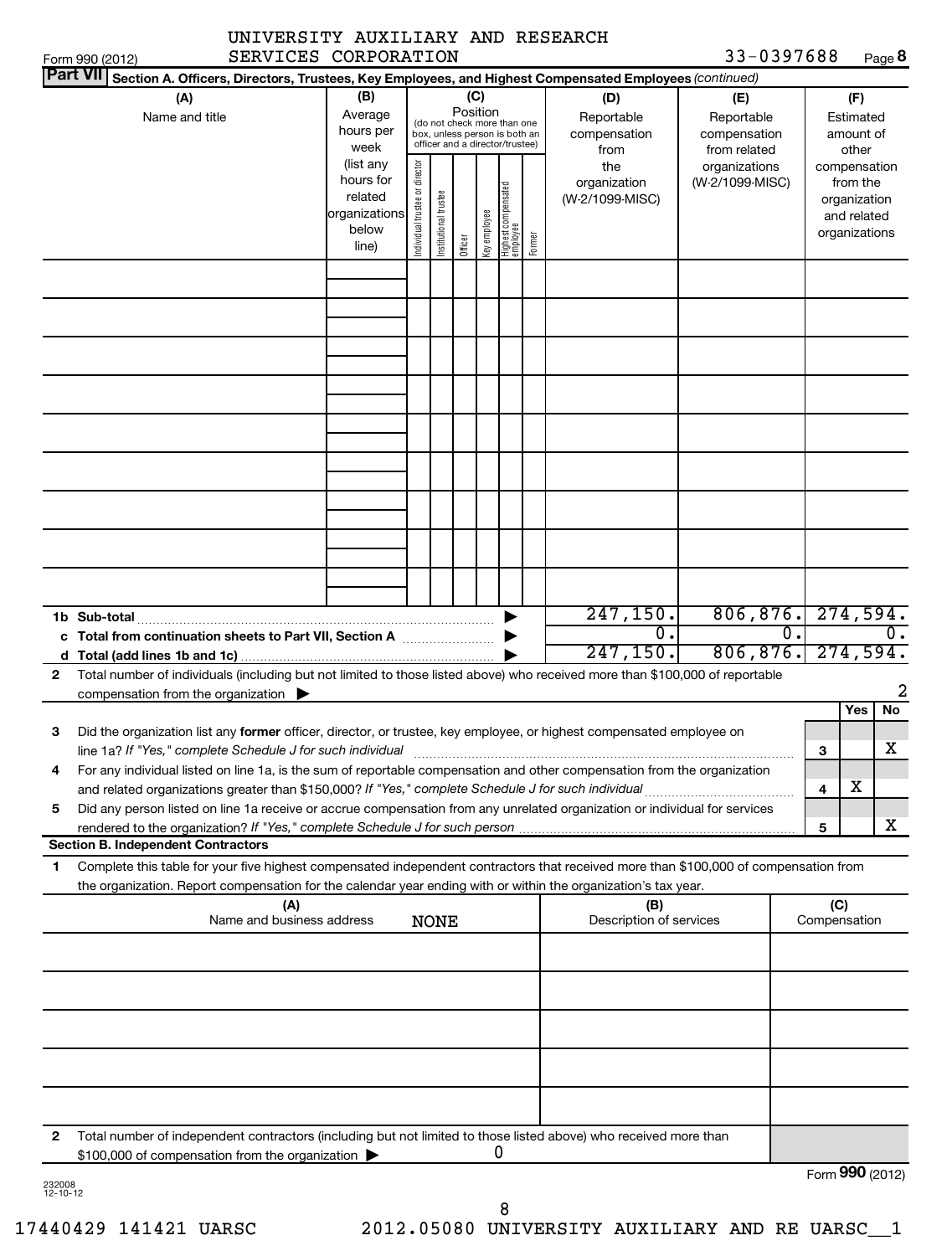|  | rm 990 (2012) |  |
|--|---------------|--|

### Form 990 (2012) SERVICES CORPORATION 3 3-0 3 9 7 6 8 8 Page UNIVERSITY AUXILIARY AND RESEARCH SERVICES CORPORATION

33-0397688 Page 9

|                                                           | <b>Part VIII</b> | <b>Statement of Revenue</b>                                                                                                                                                                                                          |                                                                |                                           |                                                         |                                                 |                                         |                                                                           |
|-----------------------------------------------------------|------------------|--------------------------------------------------------------------------------------------------------------------------------------------------------------------------------------------------------------------------------------|----------------------------------------------------------------|-------------------------------------------|---------------------------------------------------------|-------------------------------------------------|-----------------------------------------|---------------------------------------------------------------------------|
|                                                           |                  | Check if Schedule O contains a response to any question in this Part VIII                                                                                                                                                            |                                                                |                                           |                                                         |                                                 |                                         |                                                                           |
|                                                           |                  |                                                                                                                                                                                                                                      |                                                                |                                           | Total revenue                                           | (B)<br>Related or<br>exempt function<br>revenue | (C)<br>Unrelated<br>business<br>revenue | (D)<br>Revenue excluded<br>trom tax under<br>sections 512,<br>513, or 514 |
| Contributions, Gifts, Grants<br>and Other Similar Amounts |                  | 1 a Federated campaigns<br><b>b</b> Membership dues<br>c Fundraising events<br>d Related organizations<br>e Government grants (contributions)<br>f All other contributions, gifts, grants, and<br>similar amounts not included above | 1a<br>1 <sub>b</sub><br>1 <sub>c</sub><br>1 <sub>d</sub><br>1f | $1e$ <sup>7</sup> , 052, 616.<br>474,444. |                                                         |                                                 |                                         |                                                                           |
|                                                           |                  | Noncash contributions included in lines 1a-1f: \$                                                                                                                                                                                    |                                                                |                                           | $\triangleright$ 7,527,060.                             |                                                 |                                         |                                                                           |
|                                                           |                  |                                                                                                                                                                                                                                      |                                                                |                                           |                                                         |                                                 |                                         |                                                                           |
| Program Service<br>Revenue                                | 2a<br>b          | CAMPUS PROGRAMS                                                                                                                                                                                                                      |                                                                | <b>Business Code</b>                      | $900099$ 1, 526, 200. 1, 526, 200.                      |                                                 |                                         |                                                                           |
|                                                           | c                |                                                                                                                                                                                                                                      |                                                                |                                           |                                                         |                                                 |                                         |                                                                           |
|                                                           | d                | <u> 1989 - Johann Barbara, martxa alemaniar a</u>                                                                                                                                                                                    |                                                                |                                           |                                                         |                                                 |                                         |                                                                           |
|                                                           | е                |                                                                                                                                                                                                                                      |                                                                |                                           |                                                         |                                                 |                                         |                                                                           |
|                                                           |                  |                                                                                                                                                                                                                                      |                                                                |                                           | $\blacktriangleright$ 1,526,200.                        |                                                 |                                         |                                                                           |
|                                                           | 3                | Investment income (including dividends, interest, and                                                                                                                                                                                |                                                                |                                           | 47,360.                                                 |                                                 |                                         | 47,360.                                                                   |
|                                                           | 4                | Income from investment of tax-exempt bond proceeds                                                                                                                                                                                   |                                                                |                                           |                                                         |                                                 |                                         |                                                                           |
|                                                           | 5                |                                                                                                                                                                                                                                      |                                                                |                                           |                                                         |                                                 |                                         |                                                                           |
|                                                           |                  | <b>6 a</b> Gross rents                                                                                                                                                                                                               | (i) Real<br>145,680.                                           | (ii) Personal                             |                                                         |                                                 |                                         |                                                                           |
|                                                           |                  | <b>b</b> Less: rental expenses                                                                                                                                                                                                       | 94,104.<br>51,576.                                             |                                           |                                                         |                                                 |                                         |                                                                           |
|                                                           |                  | c Rental income or (loss)<br>d Net rental income or (loss)                                                                                                                                                                           |                                                                | ▶                                         | 51,576.                                                 |                                                 |                                         | 51,576.                                                                   |
|                                                           |                  | <b>7 a</b> Gross amount from sales of                                                                                                                                                                                                | (i) Securities                                                 | (ii) Other                                |                                                         |                                                 |                                         |                                                                           |
|                                                           |                  | assets other than inventory                                                                                                                                                                                                          |                                                                |                                           |                                                         |                                                 |                                         |                                                                           |
|                                                           |                  | <b>b</b> Less: cost or other basis<br>and sales expenses                                                                                                                                                                             |                                                                |                                           |                                                         |                                                 |                                         |                                                                           |
|                                                           |                  |                                                                                                                                                                                                                                      |                                                                |                                           |                                                         |                                                 |                                         |                                                                           |
|                                                           |                  | 8 a Gross income from fundraising events (not                                                                                                                                                                                        |                                                                | ▶                                         |                                                         |                                                 |                                         |                                                                           |
| <b>Other Revenue</b>                                      |                  | including \$<br><u>and the second second second</u> of<br>contributions reported on line 1c). See                                                                                                                                    | b                                                              |                                           |                                                         |                                                 |                                         |                                                                           |
|                                                           |                  | c Net income or (loss) from fundraising events                                                                                                                                                                                       |                                                                | .                                         |                                                         |                                                 |                                         |                                                                           |
|                                                           |                  | 9 a Gross income from gaming activities. See                                                                                                                                                                                         |                                                                |                                           |                                                         |                                                 |                                         |                                                                           |
|                                                           |                  |                                                                                                                                                                                                                                      | b                                                              |                                           |                                                         |                                                 |                                         |                                                                           |
|                                                           |                  | c Net income or (loss) from gaming activities                                                                                                                                                                                        |                                                                | ▶                                         |                                                         |                                                 |                                         |                                                                           |
|                                                           |                  | 10 a Gross sales of inventory, less returns                                                                                                                                                                                          |                                                                | $b \overline{46,873.}$                    |                                                         |                                                 |                                         |                                                                           |
|                                                           |                  | c Net income or (loss) from sales of inventory                                                                                                                                                                                       |                                                                | ▶                                         | 78,915.                                                 |                                                 |                                         | 78,915.                                                                   |
|                                                           |                  | Miscellaneous Revenue                                                                                                                                                                                                                |                                                                | <b>Business Code</b>                      |                                                         |                                                 |                                         |                                                                           |
|                                                           |                  | 11 a COMMISSIONS - BOOKSTOR                                                                                                                                                                                                          |                                                                | 900099                                    | 385,152.                                                |                                                 |                                         | 385,152.                                                                  |
|                                                           | b                |                                                                                                                                                                                                                                      |                                                                |                                           |                                                         |                                                 |                                         |                                                                           |
|                                                           | с                |                                                                                                                                                                                                                                      |                                                                |                                           |                                                         |                                                 |                                         |                                                                           |
|                                                           |                  |                                                                                                                                                                                                                                      |                                                                |                                           |                                                         |                                                 |                                         |                                                                           |
|                                                           |                  |                                                                                                                                                                                                                                      |                                                                |                                           | 385, 152.<br>$\blacktriangleright$ 9,616,263.1,526,200. |                                                 | $\overline{0.}$                         | 563,003.                                                                  |
| 232009<br>12-10-12                                        | 12               |                                                                                                                                                                                                                                      |                                                                |                                           |                                                         |                                                 |                                         | Form 990 (2012)                                                           |

9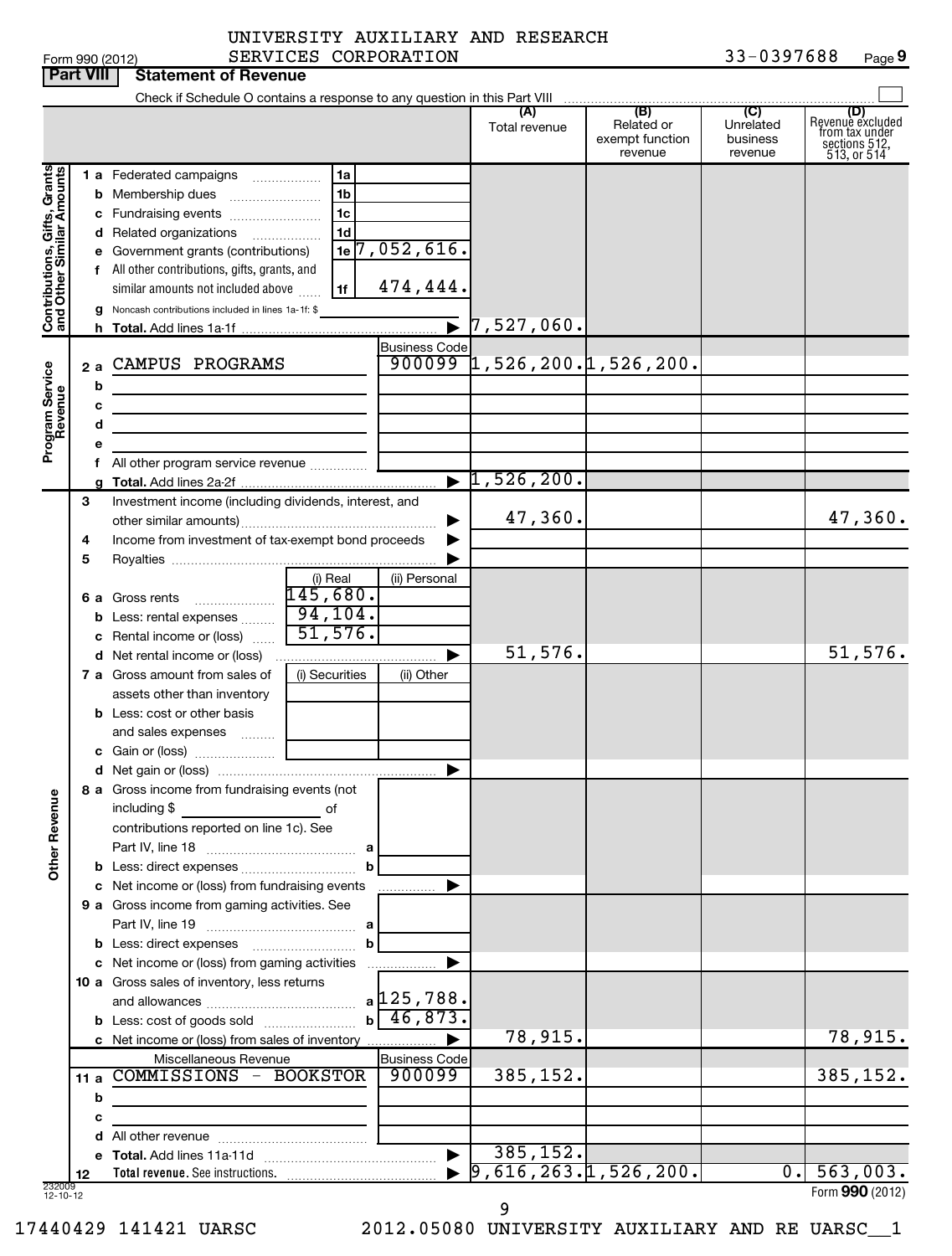## Form 990 (2012)  $SERVICES \hbox{ CORPORTION}$  33-0397688  $_{Page}$ **Part IX Statement of Functional Expenses** UNIVERSITY AUXILIARY AND RESEARCH

|                | Section 501(c)(3) and 501(c)(4) organizations must complete all columns. All other organizations must complete column (A).                                  |                       |                                    |                                    |                                |  |  |  |  |  |  |
|----------------|-------------------------------------------------------------------------------------------------------------------------------------------------------------|-----------------------|------------------------------------|------------------------------------|--------------------------------|--|--|--|--|--|--|
|                | Check if Schedule O contains a response to any question in this Part IX<br>(C)<br>(A)                                                                       |                       |                                    |                                    |                                |  |  |  |  |  |  |
|                | Do not include amounts reported on lines 6b,<br>7b, 8b, 9b, and 10b of Part VIII.                                                                           | Total expenses        | (B)<br>Program service<br>expenses | Management and<br>general expenses | (D)<br>Fundraising<br>expenses |  |  |  |  |  |  |
| $\blacksquare$ | Grants and other assistance to governments and                                                                                                              |                       |                                    |                                    |                                |  |  |  |  |  |  |
|                | organizations in the United States. See Part IV, line 21                                                                                                    |                       |                                    |                                    |                                |  |  |  |  |  |  |
| 2              | Grants and other assistance to individuals in                                                                                                               |                       |                                    |                                    |                                |  |  |  |  |  |  |
|                | the United States. See Part IV, line 22                                                                                                                     | 94,662.               | 94,662.                            |                                    |                                |  |  |  |  |  |  |
| 3              | Grants and other assistance to governments,                                                                                                                 |                       |                                    |                                    |                                |  |  |  |  |  |  |
|                | organizations, and individuals outside the                                                                                                                  |                       |                                    |                                    |                                |  |  |  |  |  |  |
|                | United States. See Part IV, lines 15 and 16                                                                                                                 |                       |                                    |                                    |                                |  |  |  |  |  |  |
| 4              | Benefits paid to or for members                                                                                                                             |                       |                                    |                                    |                                |  |  |  |  |  |  |
| 5              | Compensation of current officers, directors,                                                                                                                |                       |                                    |                                    |                                |  |  |  |  |  |  |
|                | trustees, and key employees                                                                                                                                 | 159,725.              |                                    | 159,725.                           |                                |  |  |  |  |  |  |
| 6              | Compensation not included above, to disqualified                                                                                                            |                       |                                    |                                    |                                |  |  |  |  |  |  |
|                | persons (as defined under section 4958(f)(1)) and                                                                                                           |                       |                                    |                                    |                                |  |  |  |  |  |  |
|                | persons described in section 4958(c)(3)(B)                                                                                                                  | 4,789,175.            | $\overline{4,221,685}$ .           | 567,490.                           |                                |  |  |  |  |  |  |
| 7<br>8         | Pension plan accruals and contributions (include                                                                                                            |                       |                                    |                                    |                                |  |  |  |  |  |  |
|                | section 401(k) and 403(b) employer contributions)                                                                                                           | 197, 382.             | 151,983.                           | 45,399.                            |                                |  |  |  |  |  |  |
| 9              |                                                                                                                                                             | 903, 765.             | 690, 754.                          | 213,011.                           |                                |  |  |  |  |  |  |
| 10             |                                                                                                                                                             | 301, 469.             | 261,745.                           | 39,724.                            |                                |  |  |  |  |  |  |
| 11             | Fees for services (non-employees):                                                                                                                          |                       |                                    |                                    |                                |  |  |  |  |  |  |
| а              |                                                                                                                                                             |                       |                                    |                                    |                                |  |  |  |  |  |  |
| b              |                                                                                                                                                             | 21,425.               |                                    | 21,425.                            |                                |  |  |  |  |  |  |
| c              |                                                                                                                                                             | 90,500.               |                                    | 90,500.                            |                                |  |  |  |  |  |  |
| d              |                                                                                                                                                             |                       |                                    |                                    |                                |  |  |  |  |  |  |
| e              | Professional fundraising services. See Part IV, line 17                                                                                                     |                       |                                    |                                    |                                |  |  |  |  |  |  |
| f              | Investment management fees                                                                                                                                  |                       |                                    |                                    |                                |  |  |  |  |  |  |
| g              | Other. (If line 11g amount exceeds 10% of line 25,                                                                                                          |                       |                                    |                                    |                                |  |  |  |  |  |  |
|                | column (A) amount, list line 11g expenses on Sch O.)                                                                                                        | 516, 158.             | 505,998.                           | 10,160.                            |                                |  |  |  |  |  |  |
| 12             |                                                                                                                                                             |                       |                                    |                                    |                                |  |  |  |  |  |  |
| 13             |                                                                                                                                                             | 474,972.              | 449,025.                           | 25,947.                            |                                |  |  |  |  |  |  |
| 14             |                                                                                                                                                             |                       |                                    |                                    |                                |  |  |  |  |  |  |
| 15             |                                                                                                                                                             |                       |                                    |                                    |                                |  |  |  |  |  |  |
| 16             |                                                                                                                                                             | 396,801.              | 297,031.                           | 99,770.                            |                                |  |  |  |  |  |  |
| 17             |                                                                                                                                                             | 372,897.              | 371, 350.                          | 1,547.                             |                                |  |  |  |  |  |  |
| 18             | Payments of travel or entertainment expenses                                                                                                                |                       |                                    |                                    |                                |  |  |  |  |  |  |
|                | for any federal, state, or local public officials                                                                                                           |                       |                                    |                                    |                                |  |  |  |  |  |  |
| 19             | Conferences, conventions, and meetings                                                                                                                      | 143,330.              | 129,892.                           | 13,438.                            |                                |  |  |  |  |  |  |
| 20             | Interest                                                                                                                                                    |                       |                                    |                                    |                                |  |  |  |  |  |  |
| 21             |                                                                                                                                                             | 441, 361.<br>494,149. | 40,880.<br>494,149.                | 400, 481.                          |                                |  |  |  |  |  |  |
| 22             | Depreciation, depletion, and amortization                                                                                                                   | 20,683.               |                                    | 20,683.                            |                                |  |  |  |  |  |  |
| 23             | Insurance<br>Other expenses. Itemize expenses not covered                                                                                                   |                       |                                    |                                    |                                |  |  |  |  |  |  |
| 24             | above. (List miscellaneous expenses in line 24e. If line<br>24e amount exceeds 10% of line 25, column (A)<br>amount, list line 24e expenses on Schedule O.) |                       |                                    |                                    |                                |  |  |  |  |  |  |
| a              | PROGRAM EXPENSES                                                                                                                                            | 358,669.              | 336, 367.                          | 22, 302.                           |                                |  |  |  |  |  |  |
| b              | STIPENDS/HONORARIA                                                                                                                                          | 355,855.              | 355,855.                           |                                    |                                |  |  |  |  |  |  |
| c              | <b>SERVICE FEES</b>                                                                                                                                         | 252, 243.             | 172, 217.                          | 80,026.                            |                                |  |  |  |  |  |  |
| d              | EQUIPMENT/FURNISHINGS                                                                                                                                       | 80, 109.              | 80,109.                            |                                    |                                |  |  |  |  |  |  |
| е              | All other expenses                                                                                                                                          | 1,000.                | 500.                               | 500.                               |                                |  |  |  |  |  |  |
| 25             | Total functional expenses. Add lines 1 through 24e                                                                                                          | 10,466,330.           | 8,654,202.                         | 1,812,128.                         | $\overline{0}$ .               |  |  |  |  |  |  |
| 26             | Joint costs. Complete this line only if the organization                                                                                                    |                       |                                    |                                    |                                |  |  |  |  |  |  |
|                | reported in column (B) joint costs from a combined                                                                                                          |                       |                                    |                                    |                                |  |  |  |  |  |  |
|                | educational campaign and fundraising solicitation.                                                                                                          |                       |                                    |                                    |                                |  |  |  |  |  |  |
|                | Check here<br>if following SOP 98-2 (ASC 958-720)                                                                                                           |                       |                                    |                                    |                                |  |  |  |  |  |  |

232010 12-10-12

Form **990** (2012)

17440429 141421 UARSC 2012.05080 UNIVERSITY AUXILIARY AND RE UARSC\_\_1 10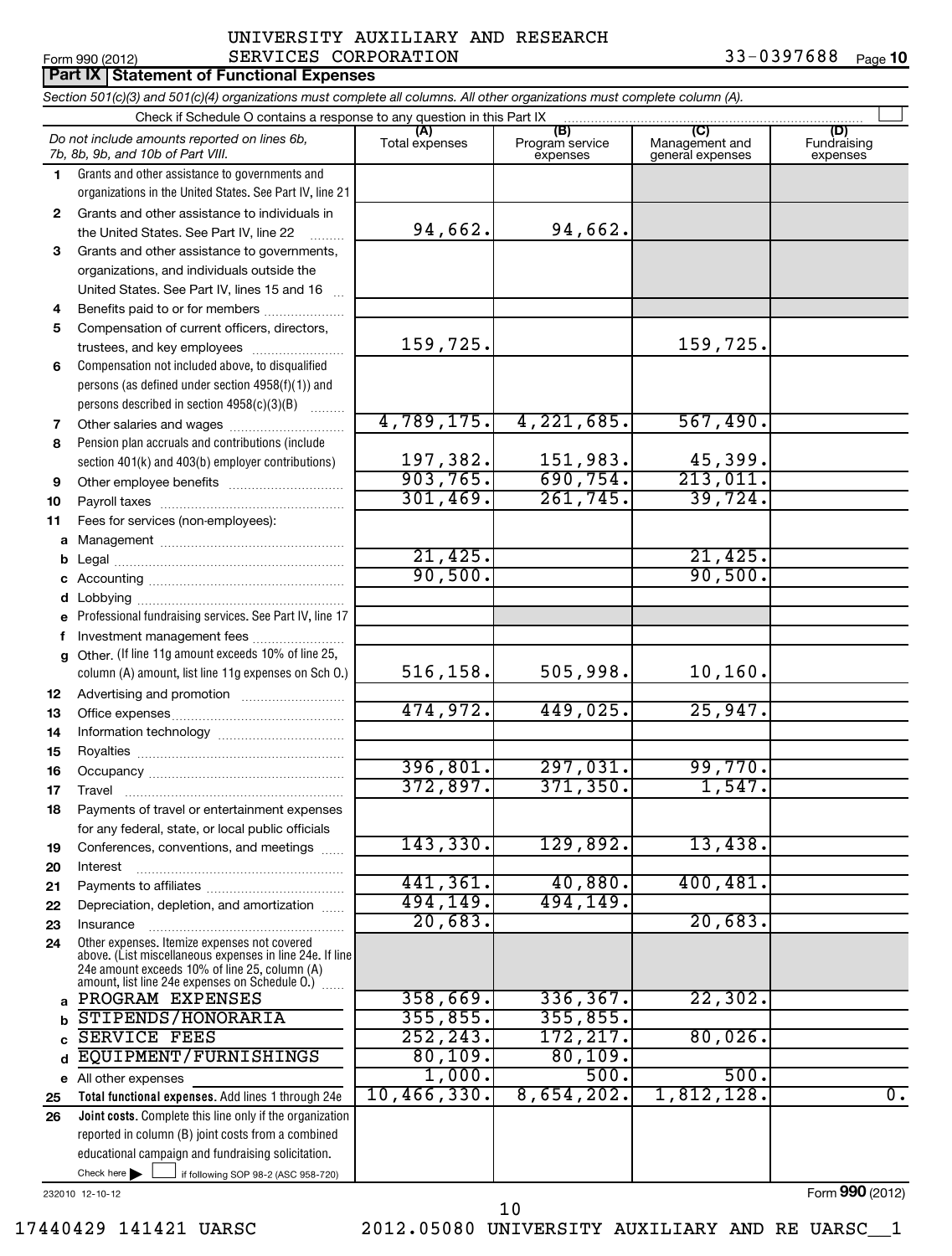|                 | UNIVERSITY AUXILIARY AND RESEARCH |            |        |
|-----------------|-----------------------------------|------------|--------|
| Form 990 (2012) | SERVICES CORPORATION              | 33-0397688 | Page 1 |

|                             |          |                                                                                                        |                               | (A)<br>Beginning of year |                         | (B)<br>End of year |
|-----------------------------|----------|--------------------------------------------------------------------------------------------------------|-------------------------------|--------------------------|-------------------------|--------------------|
|                             | 1        |                                                                                                        |                               | 641,078.                 | 1                       | 450, 438.          |
|                             | 2        |                                                                                                        |                               | 11,881,135.              | $\mathbf{2}$            | 8, 251, 374.       |
|                             | 3        |                                                                                                        |                               |                          | 3                       |                    |
|                             | 4        |                                                                                                        |                               | 1,028,023.               | $\overline{\mathbf{4}}$ | 1,549,672.         |
|                             | 5        | Loans and other receivables from current and former officers, directors,                               |                               |                          |                         |                    |
|                             |          | trustees, key employees, and highest compensated employees. Complete                                   |                               |                          |                         |                    |
|                             |          | Part II of Schedule L                                                                                  |                               |                          | 5                       |                    |
|                             | 6        | Loans and other receivables from other disqualified persons (as defined under                          |                               |                          |                         |                    |
|                             |          | section $4958(f)(1)$ , persons described in section $4958(c)(3)(B)$ , and contributing                 |                               |                          |                         |                    |
|                             |          | employers and sponsoring organizations of section 501(c)(9) voluntary                                  |                               |                          |                         |                    |
|                             |          | employees' beneficiary organizations (see instr). Complete Part II of Sch L                            |                               |                          | 6                       |                    |
| Assets                      | 7        |                                                                                                        |                               |                          | $\overline{7}$          |                    |
|                             | 8        |                                                                                                        |                               | 29,326.                  | 8                       |                    |
|                             | 9        |                                                                                                        |                               | 40, 150.                 | 9                       | 44,658.            |
|                             |          | 10a Land, buildings, and equipment: cost or other                                                      |                               |                          |                         |                    |
|                             |          | basis. Complete Part VI of Schedule D  10a                                                             | $\frac{9,213,296}{3,432,737}$ |                          |                         |                    |
|                             |          |                                                                                                        |                               | 6, 244, 339.             | 10 <sub>c</sub>         | 5,780,559.         |
|                             | 11       |                                                                                                        |                               | 2, 212, 128.             | 11                      | 3, 237, 070.       |
|                             | 12       |                                                                                                        |                               |                          | 12                      |                    |
|                             | 13       |                                                                                                        |                               |                          | 13                      |                    |
|                             | 14       |                                                                                                        |                               | 61,081.                  | 14                      | 61,081.            |
|                             | 15       |                                                                                                        |                               | 22, 137, 260.            | 15                      | 19, 374, 852.      |
|                             | 16<br>17 |                                                                                                        |                               | 1,533,707.               | 16<br>17                | 1,574,669.         |
|                             | 18       |                                                                                                        |                               | 18                       |                         |                    |
|                             | 19       |                                                                                                        |                               | 902, 316.                | 19                      | 418, 104.          |
|                             | 20       |                                                                                                        |                               |                          | 20                      |                    |
|                             | 21       | Escrow or custodial account liability. Complete Part IV of Schedule D                                  | $\overline{\phantom{a}}$      |                          | 21                      |                    |
|                             | 22       | Loans and other payables to current and former officers, directors, trustees,                          |                               |                          |                         |                    |
| abilities                   |          | key employees, highest compensated employees, and disqualified persons.                                |                               |                          |                         |                    |
|                             |          | Complete Part II of Schedule L                                                                         |                               |                          | 22                      |                    |
|                             | 23       | Secured mortgages and notes payable to unrelated third parties                                         |                               |                          | 23                      |                    |
|                             | 24       | Unsecured notes and loans payable to unrelated third parties                                           |                               |                          | 24                      |                    |
|                             | 25       | Other liabilities (including federal income tax, payables to related third                             |                               |                          |                         |                    |
|                             |          | parties, and other liabilities not included on lines 17-24). Complete Part X of                        |                               |                          |                         |                    |
|                             |          | Schedule D                                                                                             |                               | 9,579,262.]              | 25                      | 9,011,359.         |
|                             | 26       |                                                                                                        |                               | 12,015,285.              | 26                      | 11,004,132.        |
|                             |          | Organizations that follow SFAS 117 (ASC 958), check here $\blacktriangleright$ $\Box X$ and            |                               |                          |                         |                    |
|                             |          | complete lines 27 through 29, and lines 33 and 34.                                                     |                               |                          |                         |                    |
|                             | 27       | Unrestricted net assets                                                                                |                               | 10, 121, 975.            | 27                      | 8,370,720.         |
|                             | 28       |                                                                                                        |                               |                          | 28                      |                    |
|                             | 29       | Permanently restricted net assets<br>Organizations that do not follow SFAS 117 (ASC 958), check here > |                               |                          | 29                      |                    |
|                             |          | and complete lines 30 through 34.                                                                      |                               |                          |                         |                    |
| Net Assets or Fund Balances | 30       |                                                                                                        |                               |                          | 30                      |                    |
|                             | 31       | Paid-in or capital surplus, or land, building, or equipment fund                                       |                               |                          | 31                      |                    |
|                             | 32       | Retained earnings, endowment, accumulated income, or other funds                                       |                               |                          | 32                      |                    |
|                             | 33       |                                                                                                        |                               | 10, 121, 975.            | 33                      | 8,370,720.         |
|                             | 34       |                                                                                                        |                               | 22, 137, 260.            | 34                      | 19, 374, 852.      |
|                             |          |                                                                                                        |                               |                          |                         | Form 990 (2012)    |

**Part X Balance Sheet**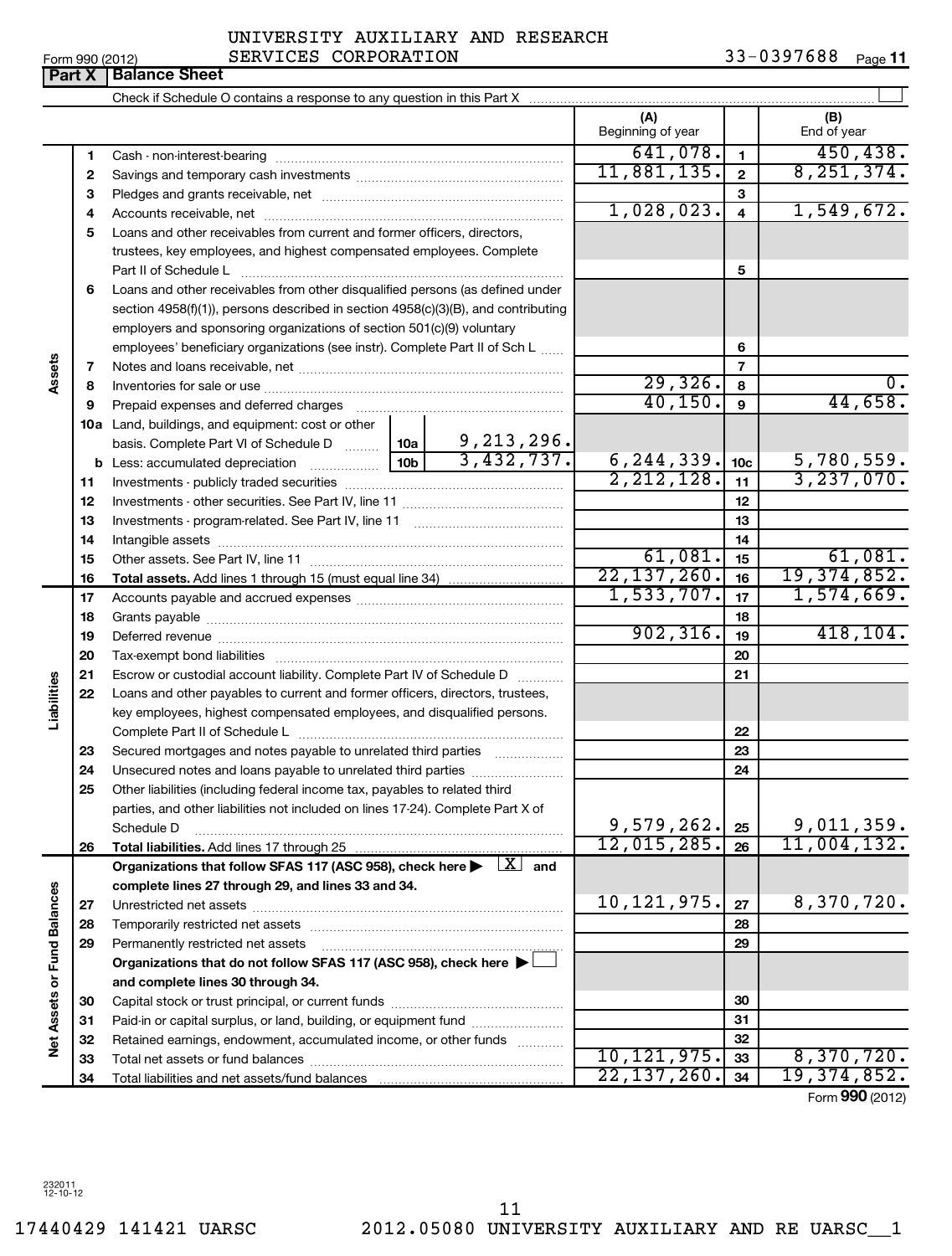**12**

|    | SERVICES CORPORATION<br>Form 990 (2012)                                                                                                                                                                                        |                | 33-0397688     |     | Page 12         |
|----|--------------------------------------------------------------------------------------------------------------------------------------------------------------------------------------------------------------------------------|----------------|----------------|-----|-----------------|
|    | Part XI   Reconciliation of Net Assets                                                                                                                                                                                         |                |                |     |                 |
|    |                                                                                                                                                                                                                                |                |                |     | $\vert x \vert$ |
|    |                                                                                                                                                                                                                                |                |                |     |                 |
| 1. |                                                                                                                                                                                                                                | $\blacksquare$ | 9,616,263.     |     |                 |
| 2  |                                                                                                                                                                                                                                | $\overline{2}$ | 10,466,330.    |     |                 |
| 3  | Revenue less expenses. Subtract line 2 from line 1                                                                                                                                                                             | 3              | $-850,067$ .   |     |                 |
| 4  |                                                                                                                                                                                                                                | $\overline{4}$ | 10, 121, 975.  |     |                 |
| 5  | Net unrealized gains (losses) on investments [11] matter in the content of the content of the content of the content of the content of the content of the content of the content of the content of the content of the content  | 5              |                |     | $-41,209.$      |
| 6  | Donated services and use of facilities                                                                                                                                                                                         | 6              |                |     |                 |
| 7  | Investment expenses                                                                                                                                                                                                            | $\overline{7}$ |                |     |                 |
| 8  | Prior period adjustments material contents and content and content and content and content and content and content and content and content and content and content and content and content and content and content and content | 8              |                |     |                 |
| 9  |                                                                                                                                                                                                                                | 9              | $-859,979.$    |     |                 |
| 10 | Net assets or fund balances at end of year. Combine lines 3 through 9 (must equal Part X, line 33,                                                                                                                             |                |                |     |                 |
|    | column (B))                                                                                                                                                                                                                    | 10             | 8,370,720.     |     |                 |
|    | Part XII Financial Statements and Reporting                                                                                                                                                                                    |                |                |     |                 |
|    |                                                                                                                                                                                                                                |                |                |     |                 |
|    |                                                                                                                                                                                                                                |                |                | Yes | <b>No</b>       |
| 1. | $\lfloor \mathbf{X} \rfloor$ Accrual<br>Accounting method used to prepare the Form 990: $\Box$ Cash<br>Other                                                                                                                   |                |                |     |                 |
|    | If the organization changed its method of accounting from a prior year or checked "Other," explain in Schedule O.                                                                                                              |                |                |     |                 |
|    | 2a Were the organization's financial statements compiled or reviewed by an independent accountant?                                                                                                                             |                | 2a             |     | x               |
|    | If "Yes," check a box below to indicate whether the financial statements for the year were compiled or reviewed on a                                                                                                           |                |                |     |                 |
|    | separate basis, consolidated basis, or both:                                                                                                                                                                                   |                |                |     |                 |
|    | Both consolidated and separate basis<br>Separate basis<br>Consolidated basis                                                                                                                                                   |                |                |     |                 |
|    |                                                                                                                                                                                                                                |                | 2 <sub>b</sub> | х   |                 |
|    | If "Yes," check a box below to indicate whether the financial statements for the year were audited on a separate basis,                                                                                                        |                |                |     |                 |
|    | consolidated basis, or both:                                                                                                                                                                                                   |                |                |     |                 |
|    | $\lfloor \underline{X} \rfloor$ Both consolidated and separate basis<br>Consolidated basis<br>Separate basis                                                                                                                   |                |                |     |                 |
| c  | If "Yes" to line 2a or 2b, does the organization have a committee that assumes responsibility for oversight of the audit,                                                                                                      |                |                |     |                 |
|    |                                                                                                                                                                                                                                |                | 2c             | х   |                 |
|    | If the organization changed either its oversight process or selection process during the tax year, explain in Schedule O.                                                                                                      |                |                |     |                 |
|    | 3a As a result of a federal award, was the organization required to undergo an audit or audits as set forth in the Single Audit                                                                                                |                |                |     |                 |
|    | Act and OMB Circular A-133?                                                                                                                                                                                                    |                | 3a             | х   |                 |
|    | <b>b</b> If "Yes," did the organization undergo the required audit or audits? If the organization did not undergo the required audit                                                                                           |                |                |     |                 |

Form **990** (2012) X

**3b**

or audits, explain why in Schedule O and describe any steps taken to undergo such audits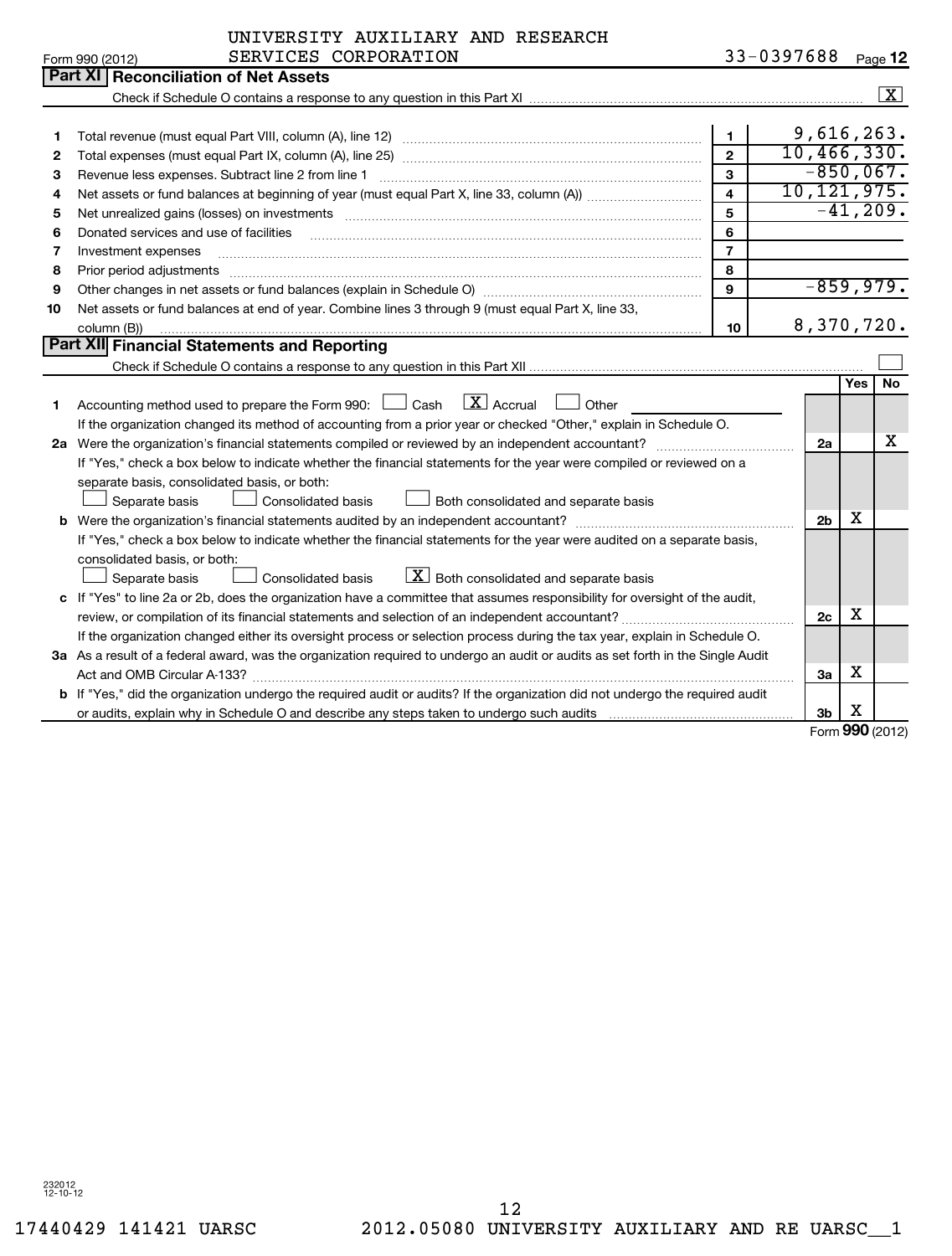| <b>SCHEDULE A</b><br><b>Public Charity Status and Public Support</b><br>(Form 990 or 990-EZ)<br>Complete if the organization is a section 501(c)(3) organization or a section<br>4947(a)(1) nonexempt charitable trust.<br>Department of the Treasury<br>Internal Revenue Service<br>Attach to Form 990 or Form 990-EZ. See separate instructions. |                                                                                                                                                                            |                                               |                                                                                                                                               |                                    |                                                                           |     | OMB No. 1545-0047<br><b>Open to Public</b><br>Inspection |                                                                      |    |                                        |                                     |    |  |
|----------------------------------------------------------------------------------------------------------------------------------------------------------------------------------------------------------------------------------------------------------------------------------------------------------------------------------------------------|----------------------------------------------------------------------------------------------------------------------------------------------------------------------------|-----------------------------------------------|-----------------------------------------------------------------------------------------------------------------------------------------------|------------------------------------|---------------------------------------------------------------------------|-----|----------------------------------------------------------|----------------------------------------------------------------------|----|----------------------------------------|-------------------------------------|----|--|
|                                                                                                                                                                                                                                                                                                                                                    | Name of the organization                                                                                                                                                   |                                               | UNIVERSITY AUXILIARY AND RESEARCH                                                                                                             |                                    |                                                                           |     |                                                          |                                                                      |    | <b>Employer identification number</b>  |                                     |    |  |
|                                                                                                                                                                                                                                                                                                                                                    |                                                                                                                                                                            |                                               | SERVICES CORPORATION                                                                                                                          |                                    |                                                                           |     |                                                          |                                                                      |    | 33-0397688                             |                                     |    |  |
| Part I                                                                                                                                                                                                                                                                                                                                             |                                                                                                                                                                            |                                               | Reason for Public Charity Status (All organizations must complete this part.) See instructions.                                               |                                    |                                                                           |     |                                                          |                                                                      |    |                                        |                                     |    |  |
|                                                                                                                                                                                                                                                                                                                                                    |                                                                                                                                                                            |                                               | The organization is not a private foundation because it is: (For lines 1 through 11, check only one box.)                                     |                                    |                                                                           |     |                                                          |                                                                      |    |                                        |                                     |    |  |
| 1                                                                                                                                                                                                                                                                                                                                                  |                                                                                                                                                                            |                                               |                                                                                                                                               |                                    |                                                                           |     |                                                          |                                                                      |    |                                        |                                     |    |  |
| 2                                                                                                                                                                                                                                                                                                                                                  | A church, convention of churches, or association of churches described in section 170(b)(1)(A)(i).<br>A school described in section 170(b)(1)(A)(ii). (Attach Schedule E.) |                                               |                                                                                                                                               |                                    |                                                                           |     |                                                          |                                                                      |    |                                        |                                     |    |  |
| з                                                                                                                                                                                                                                                                                                                                                  |                                                                                                                                                                            |                                               | A hospital or a cooperative hospital service organization described in section 170(b)(1)(A)(iii).                                             |                                    |                                                                           |     |                                                          |                                                                      |    |                                        |                                     |    |  |
| 4                                                                                                                                                                                                                                                                                                                                                  |                                                                                                                                                                            |                                               | A medical research organization operated in conjunction with a hospital described in section 170(b)(1)(A)(iii). Enter the hospital's name,    |                                    |                                                                           |     |                                                          |                                                                      |    |                                        |                                     |    |  |
|                                                                                                                                                                                                                                                                                                                                                    | city, and state:                                                                                                                                                           |                                               |                                                                                                                                               |                                    |                                                                           |     |                                                          |                                                                      |    |                                        |                                     |    |  |
| <u>x  </u><br>5                                                                                                                                                                                                                                                                                                                                    |                                                                                                                                                                            |                                               | An organization operated for the benefit of a college or university owned or operated by a governmental unit described in                     |                                    |                                                                           |     |                                                          |                                                                      |    |                                        |                                     |    |  |
|                                                                                                                                                                                                                                                                                                                                                    |                                                                                                                                                                            | section 170(b)(1)(A)(iv). (Complete Part II.) |                                                                                                                                               |                                    |                                                                           |     |                                                          |                                                                      |    |                                        |                                     |    |  |
| 6                                                                                                                                                                                                                                                                                                                                                  |                                                                                                                                                                            |                                               | A federal, state, or local government or governmental unit described in section 170(b)(1)(A)(v).                                              |                                    |                                                                           |     |                                                          |                                                                      |    |                                        |                                     |    |  |
| 7                                                                                                                                                                                                                                                                                                                                                  |                                                                                                                                                                            |                                               | An organization that normally receives a substantial part of its support from a governmental unit or from the general public described in     |                                    |                                                                           |     |                                                          |                                                                      |    |                                        |                                     |    |  |
|                                                                                                                                                                                                                                                                                                                                                    |                                                                                                                                                                            | section 170(b)(1)(A)(vi). (Complete Part II.) |                                                                                                                                               |                                    |                                                                           |     |                                                          |                                                                      |    |                                        |                                     |    |  |
| 8                                                                                                                                                                                                                                                                                                                                                  |                                                                                                                                                                            |                                               | A community trust described in section 170(b)(1)(A)(vi). (Complete Part II.)                                                                  |                                    |                                                                           |     |                                                          |                                                                      |    |                                        |                                     |    |  |
| 9                                                                                                                                                                                                                                                                                                                                                  |                                                                                                                                                                            |                                               | An organization that normally receives: (1) more than 33 1/3% of its support from contributions, membership fees, and gross receipts from     |                                    |                                                                           |     |                                                          |                                                                      |    |                                        |                                     |    |  |
|                                                                                                                                                                                                                                                                                                                                                    |                                                                                                                                                                            |                                               | activities related to its exempt functions - subject to certain exceptions, and (2) no more than 33 1/3% of its support from gross investment |                                    |                                                                           |     |                                                          |                                                                      |    |                                        |                                     |    |  |
|                                                                                                                                                                                                                                                                                                                                                    |                                                                                                                                                                            |                                               | income and unrelated business taxable income (less section 511 tax) from businesses acquired by the organization after June 30, 1975.         |                                    |                                                                           |     |                                                          |                                                                      |    |                                        |                                     |    |  |
|                                                                                                                                                                                                                                                                                                                                                    |                                                                                                                                                                            | See section 509(a)(2). (Complete Part III.)   |                                                                                                                                               |                                    |                                                                           |     |                                                          |                                                                      |    |                                        |                                     |    |  |
| 10                                                                                                                                                                                                                                                                                                                                                 |                                                                                                                                                                            |                                               | An organization organized and operated exclusively to test for public safety. See section 509(a)(4).                                          |                                    |                                                                           |     |                                                          |                                                                      |    |                                        |                                     |    |  |
| 11                                                                                                                                                                                                                                                                                                                                                 |                                                                                                                                                                            |                                               | An organization organized and operated exclusively for the benefit of, to perform the functions of, or to carry out the purposes of one or    |                                    |                                                                           |     |                                                          |                                                                      |    |                                        |                                     |    |  |
|                                                                                                                                                                                                                                                                                                                                                    |                                                                                                                                                                            |                                               | more publicly supported organizations described in section 509(a)(1) or section 509(a)(2). See section 509(a)(3). Check the box that          |                                    |                                                                           |     |                                                          |                                                                      |    |                                        |                                     |    |  |
|                                                                                                                                                                                                                                                                                                                                                    |                                                                                                                                                                            |                                               | describes the type of supporting organization and complete lines 11e through 11h.                                                             |                                    |                                                                           |     |                                                          |                                                                      |    |                                        |                                     |    |  |
|                                                                                                                                                                                                                                                                                                                                                    | $\Box$ Type I<br>a L                                                                                                                                                       | bl                                            | J Type II<br>c l                                                                                                                              | Type III - Functionally integrated |                                                                           |     |                                                          | d l                                                                  |    | Type III - Non-functionally integrated |                                     |    |  |
| e۱                                                                                                                                                                                                                                                                                                                                                 |                                                                                                                                                                            |                                               | By checking this box, I certify that the organization is not controlled directly or indirectly by one or more disqualified persons other than |                                    |                                                                           |     |                                                          |                                                                      |    |                                        |                                     |    |  |
|                                                                                                                                                                                                                                                                                                                                                    |                                                                                                                                                                            |                                               | foundation managers and other than one or more publicly supported organizations described in section 509(a)(1) or section 509(a)(2).          |                                    |                                                                           |     |                                                          |                                                                      |    |                                        |                                     |    |  |
| f                                                                                                                                                                                                                                                                                                                                                  |                                                                                                                                                                            |                                               | If the organization received a written determination from the IRS that it is a Type I, Type II, or Type III                                   |                                    |                                                                           |     |                                                          |                                                                      |    |                                        |                                     |    |  |
|                                                                                                                                                                                                                                                                                                                                                    |                                                                                                                                                                            | supporting organization, check this box       |                                                                                                                                               |                                    |                                                                           |     |                                                          |                                                                      |    |                                        |                                     |    |  |
|                                                                                                                                                                                                                                                                                                                                                    |                                                                                                                                                                            |                                               | Since August 17, 2006, has the organization accepted any gift or contribution from any of the following persons?                              |                                    |                                                                           |     |                                                          |                                                                      |    |                                        |                                     |    |  |
| g                                                                                                                                                                                                                                                                                                                                                  |                                                                                                                                                                            |                                               |                                                                                                                                               |                                    |                                                                           |     |                                                          |                                                                      |    |                                        | Yes                                 | No |  |
|                                                                                                                                                                                                                                                                                                                                                    | (i)                                                                                                                                                                        |                                               | A person who directly or indirectly controls, either alone or together with persons described in (ii) and (iii) below,                        |                                    |                                                                           |     |                                                          |                                                                      |    |                                        |                                     |    |  |
|                                                                                                                                                                                                                                                                                                                                                    |                                                                                                                                                                            |                                               |                                                                                                                                               |                                    |                                                                           |     |                                                          |                                                                      |    | 11g(i)<br>11g(ii)                      |                                     |    |  |
|                                                                                                                                                                                                                                                                                                                                                    |                                                                                                                                                                            |                                               | (ii) A family member of a person described in (i) above?                                                                                      |                                    |                                                                           |     |                                                          |                                                                      |    |                                        |                                     |    |  |
|                                                                                                                                                                                                                                                                                                                                                    |                                                                                                                                                                            |                                               | Provide the following information about the supported organization(s).                                                                        |                                    |                                                                           |     |                                                          |                                                                      |    | 11g(iii)                               |                                     |    |  |
| h                                                                                                                                                                                                                                                                                                                                                  |                                                                                                                                                                            |                                               |                                                                                                                                               |                                    |                                                                           |     |                                                          |                                                                      |    |                                        |                                     |    |  |
|                                                                                                                                                                                                                                                                                                                                                    | (i) Name of supported<br>organization                                                                                                                                      | (ii) EIN                                      | (iii) Type of organization<br>(described on lines 1-9<br>above or IRC section                                                                 | in col. (i) listed in your         | (iv) is the organization $(v)$ Did you notify the<br>laovernina document? |     | organization in col.<br>(i) of your support?             | (vi) is the<br>organizátion in col.<br>(i) organized in the $U.S.$ ? |    |                                        | (vii) Amount of monetary<br>support |    |  |
|                                                                                                                                                                                                                                                                                                                                                    |                                                                                                                                                                            |                                               | (see instructions))                                                                                                                           | Yes                                | No                                                                        | Yes | No                                                       | Yes                                                                  | No |                                        |                                     |    |  |
|                                                                                                                                                                                                                                                                                                                                                    |                                                                                                                                                                            |                                               |                                                                                                                                               |                                    |                                                                           |     |                                                          |                                                                      |    |                                        |                                     |    |  |
|                                                                                                                                                                                                                                                                                                                                                    |                                                                                                                                                                            |                                               |                                                                                                                                               |                                    |                                                                           |     |                                                          |                                                                      |    |                                        |                                     |    |  |
|                                                                                                                                                                                                                                                                                                                                                    |                                                                                                                                                                            |                                               |                                                                                                                                               |                                    |                                                                           |     |                                                          |                                                                      |    |                                        |                                     |    |  |
|                                                                                                                                                                                                                                                                                                                                                    |                                                                                                                                                                            |                                               |                                                                                                                                               |                                    |                                                                           |     |                                                          |                                                                      |    |                                        |                                     |    |  |
|                                                                                                                                                                                                                                                                                                                                                    |                                                                                                                                                                            |                                               |                                                                                                                                               |                                    |                                                                           |     |                                                          |                                                                      |    |                                        |                                     |    |  |
|                                                                                                                                                                                                                                                                                                                                                    |                                                                                                                                                                            |                                               |                                                                                                                                               |                                    |                                                                           |     |                                                          |                                                                      |    |                                        |                                     |    |  |
|                                                                                                                                                                                                                                                                                                                                                    |                                                                                                                                                                            |                                               |                                                                                                                                               |                                    |                                                                           |     |                                                          |                                                                      |    |                                        |                                     |    |  |

| Total                                                            |  |  |
|------------------------------------------------------------------|--|--|
| LHA For Paperwork Reduction Act Notice, see the Instructions for |  |  |
| Form 990 or 990-EZ.                                              |  |  |

**Schedule A (Form 990 or 990-EZ) 2012**

232021 12-04-12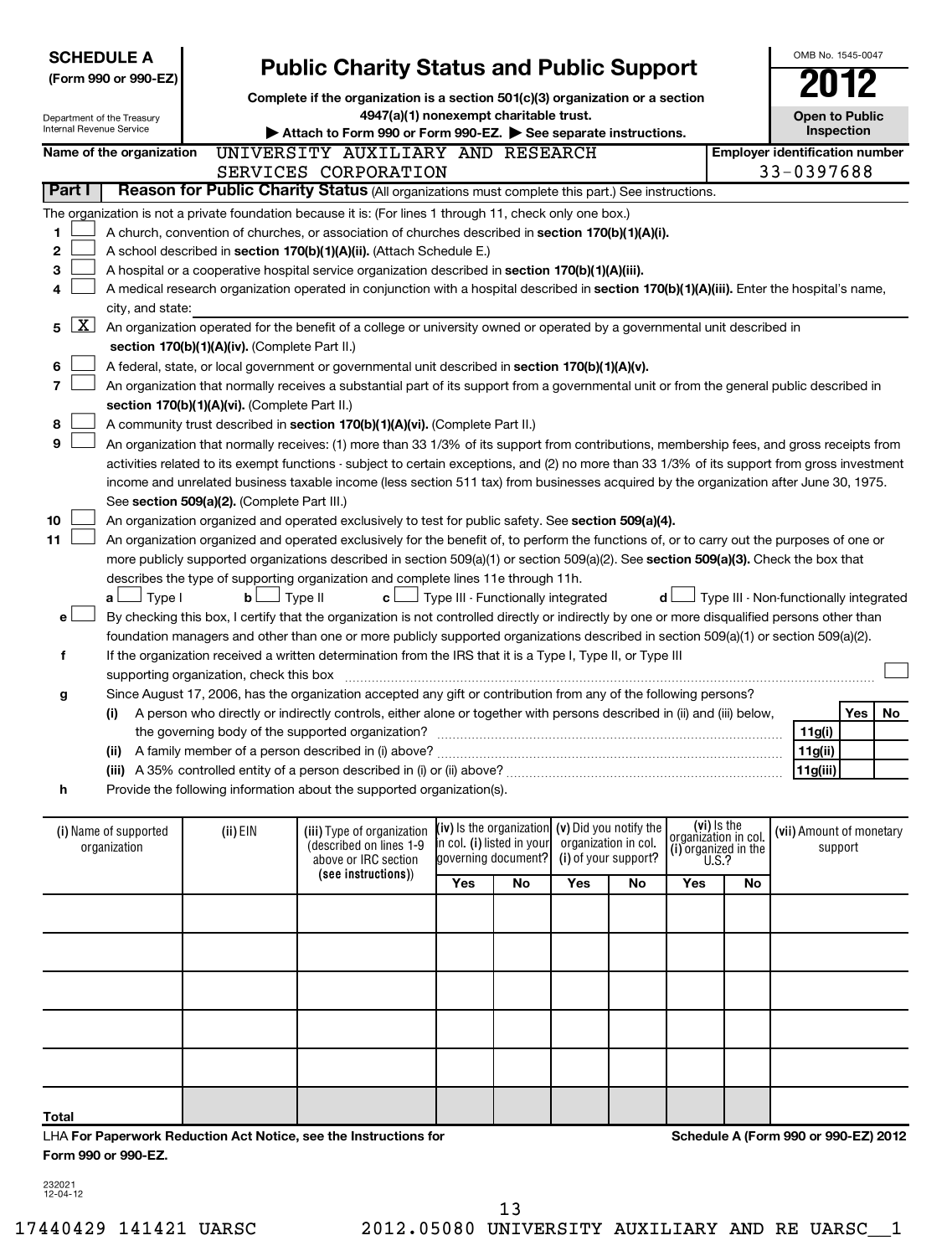## UNIVERSITY AUXILIARY AND RESEARCH SERVICES CORPORATION 33-0397688

| Part II   Support Schedule for Organizations Described in Sections 170(b)(1)(A)(iv) and 170(b)(1)(A)(vi)                                        |
|-------------------------------------------------------------------------------------------------------------------------------------------------|
| (Complete only if you checked the box on line 5, 7, or 8 of Part I or if the organization failed to qualify under Part III. If the organization |
| fails to qualify under the tests listed below, please complete Part III.)                                                                       |

|    | <b>Section A. Public Support</b>                                                                                                                                                                                                                                                             |          |           |            |            |          |                                          |
|----|----------------------------------------------------------------------------------------------------------------------------------------------------------------------------------------------------------------------------------------------------------------------------------------------|----------|-----------|------------|------------|----------|------------------------------------------|
|    | Calendar year (or fiscal year beginning in)                                                                                                                                                                                                                                                  | (a) 2008 | (b) 2009  | (c) 2010   | $(d)$ 2011 | (e) 2012 | (f) Total                                |
|    | 1 Gifts, grants, contributions, and                                                                                                                                                                                                                                                          |          |           |            |            |          |                                          |
|    | membership fees received. (Do not                                                                                                                                                                                                                                                            |          |           |            |            |          |                                          |
|    | include any "unusual grants.")                                                                                                                                                                                                                                                               | 7828953. | 7845577.  | 9060395.   | 7789329.   |          | 7527060.40051314.                        |
|    | 2 Tax revenues levied for the organ-                                                                                                                                                                                                                                                         |          |           |            |            |          |                                          |
|    | ization's benefit and either paid to                                                                                                                                                                                                                                                         |          |           |            |            |          |                                          |
|    | or expended on its behalf                                                                                                                                                                                                                                                                    |          |           |            |            |          |                                          |
|    | 3 The value of services or facilities                                                                                                                                                                                                                                                        |          |           |            |            |          |                                          |
|    | furnished by a governmental unit to                                                                                                                                                                                                                                                          |          |           |            |            |          |                                          |
|    | the organization without charge                                                                                                                                                                                                                                                              |          |           |            |            |          |                                          |
|    | 4 Total. Add lines 1 through 3                                                                                                                                                                                                                                                               | 7828953. | 7845577.  | 9060395.   | 7789329.   |          | 7527060.40051314.                        |
| 5. | The portion of total contributions                                                                                                                                                                                                                                                           |          |           |            |            |          |                                          |
|    | by each person (other than a                                                                                                                                                                                                                                                                 |          |           |            |            |          |                                          |
|    | governmental unit or publicly                                                                                                                                                                                                                                                                |          |           |            |            |          |                                          |
|    | supported organization) included                                                                                                                                                                                                                                                             |          |           |            |            |          |                                          |
|    | on line 1 that exceeds 2% of the                                                                                                                                                                                                                                                             |          |           |            |            |          |                                          |
|    | amount shown on line 11,                                                                                                                                                                                                                                                                     |          |           |            |            |          |                                          |
|    | column (f)                                                                                                                                                                                                                                                                                   |          |           |            |            |          |                                          |
|    | 6 Public support. Subtract line 5 from line 4.                                                                                                                                                                                                                                               |          |           |            |            |          | 40051314.                                |
|    | <b>Section B. Total Support</b>                                                                                                                                                                                                                                                              |          |           |            |            |          |                                          |
|    | Calendar year (or fiscal year beginning in)                                                                                                                                                                                                                                                  | (a) 2008 | (b) 2009  | $(c)$ 2010 | (d) 2011   | (e) 2012 | (f) Total                                |
|    | <b>7</b> Amounts from line 4                                                                                                                                                                                                                                                                 | 7828953  | 7845577.  | 9060395    | 7789329.   |          | 7527060.40051314.                        |
| 8  | Gross income from interest,                                                                                                                                                                                                                                                                  |          |           |            |            |          |                                          |
|    | dividends, payments received on                                                                                                                                                                                                                                                              |          |           |            |            |          |                                          |
|    | securities loans, rents, royalties                                                                                                                                                                                                                                                           |          |           |            |            |          |                                          |
|    | and income from similar sources                                                                                                                                                                                                                                                              | 575,632. | 398, 277. | 176,548.   | 183,024.   | 193,040. | 1526521.                                 |
| 9. | Net income from unrelated business                                                                                                                                                                                                                                                           |          |           |            |            |          |                                          |
|    | activities, whether or not the                                                                                                                                                                                                                                                               |          |           |            |            |          |                                          |
|    | business is regularly carried on                                                                                                                                                                                                                                                             |          |           |            |            |          |                                          |
|    | 10 Other income. Do not include gain                                                                                                                                                                                                                                                         |          |           |            |            |          |                                          |
|    | or loss from the sale of capital                                                                                                                                                                                                                                                             |          |           |            |            |          |                                          |
|    | assets (Explain in Part IV.)                                                                                                                                                                                                                                                                 |          |           |            |            |          |                                          |
|    | 11 Total support. Add lines 7 through 10                                                                                                                                                                                                                                                     |          |           |            |            |          | 41577835.                                |
|    | <b>12</b> Gross receipts from related activities, etc. (see instructions)                                                                                                                                                                                                                    |          |           |            |            | 12       | 52,615,623.                              |
|    | 13 First five years. If the Form 990 is for the organization's first, second, third, fourth, or fifth tax year as a section 501(c)(3)                                                                                                                                                        |          |           |            |            |          |                                          |
|    | organization, check this box and stop here manufactured and stop here are all the manufactured and stop here are all the manufactured and stop here are all the manufactured and stop here are all the manufactured and stop h<br><b>Section C. Computation of Public Support Percentage</b> |          |           |            |            |          |                                          |
|    |                                                                                                                                                                                                                                                                                              |          |           |            |            |          |                                          |
|    |                                                                                                                                                                                                                                                                                              |          |           |            |            | 14       | 96.33<br>$\%$<br>94.87                   |
|    |                                                                                                                                                                                                                                                                                              |          |           |            |            | 15       | $\%$                                     |
|    | 16a 33 1/3% support test - 2012. If the organization did not check the box on line 13, and line 14 is 33 1/3% or more, check this box and                                                                                                                                                    |          |           |            |            |          | $\blacktriangleright$ $\boxed{\text{X}}$ |
|    | stop here. The organization qualifies as a publicly supported organization manufaction manufacture content and the supported or an annufacture manufacture content and the supported or state in the state of the state of the                                                               |          |           |            |            |          |                                          |
|    | b 33 1/3% support test - 2011. If the organization did not check a box on line 13 or 16a, and line 15 is 33 1/3% or more, check this box                                                                                                                                                     |          |           |            |            |          |                                          |
|    |                                                                                                                                                                                                                                                                                              |          |           |            |            |          |                                          |
|    | 17a 10% -facts-and-circumstances test - 2012. If the organization did not check a box on line 13, 16a, or 16b, and line 14 is 10% or more,                                                                                                                                                   |          |           |            |            |          |                                          |
|    | and if the organization meets the "facts-and-circumstances" test, check this box and stop here. Explain in Part IV how the organization                                                                                                                                                      |          |           |            |            |          |                                          |
|    |                                                                                                                                                                                                                                                                                              |          |           |            |            |          |                                          |
|    | <b>b 10% -facts-and-circumstances test - 2011.</b> If the organization did not check a box on line 13, 16a, 16b, or 17a, and line 15 is 10% or                                                                                                                                               |          |           |            |            |          |                                          |
|    | more, and if the organization meets the "facts-and-circumstances" test, check this box and stop here. Explain in Part IV how the                                                                                                                                                             |          |           |            |            |          |                                          |
|    | organization meets the "facts-and-circumstances" test. The organization qualifies as a publicly supported organization<br>18 Private foundation. If the organization did not check a box on line 13, 16a, 16b, 17a, or 17b, check this box and see instructions                              |          |           |            |            |          |                                          |
|    |                                                                                                                                                                                                                                                                                              |          |           |            |            |          | Schedule A (Form 990 or 990-EZ) 2012     |
|    |                                                                                                                                                                                                                                                                                              |          |           |            |            |          |                                          |

232022 12-04-12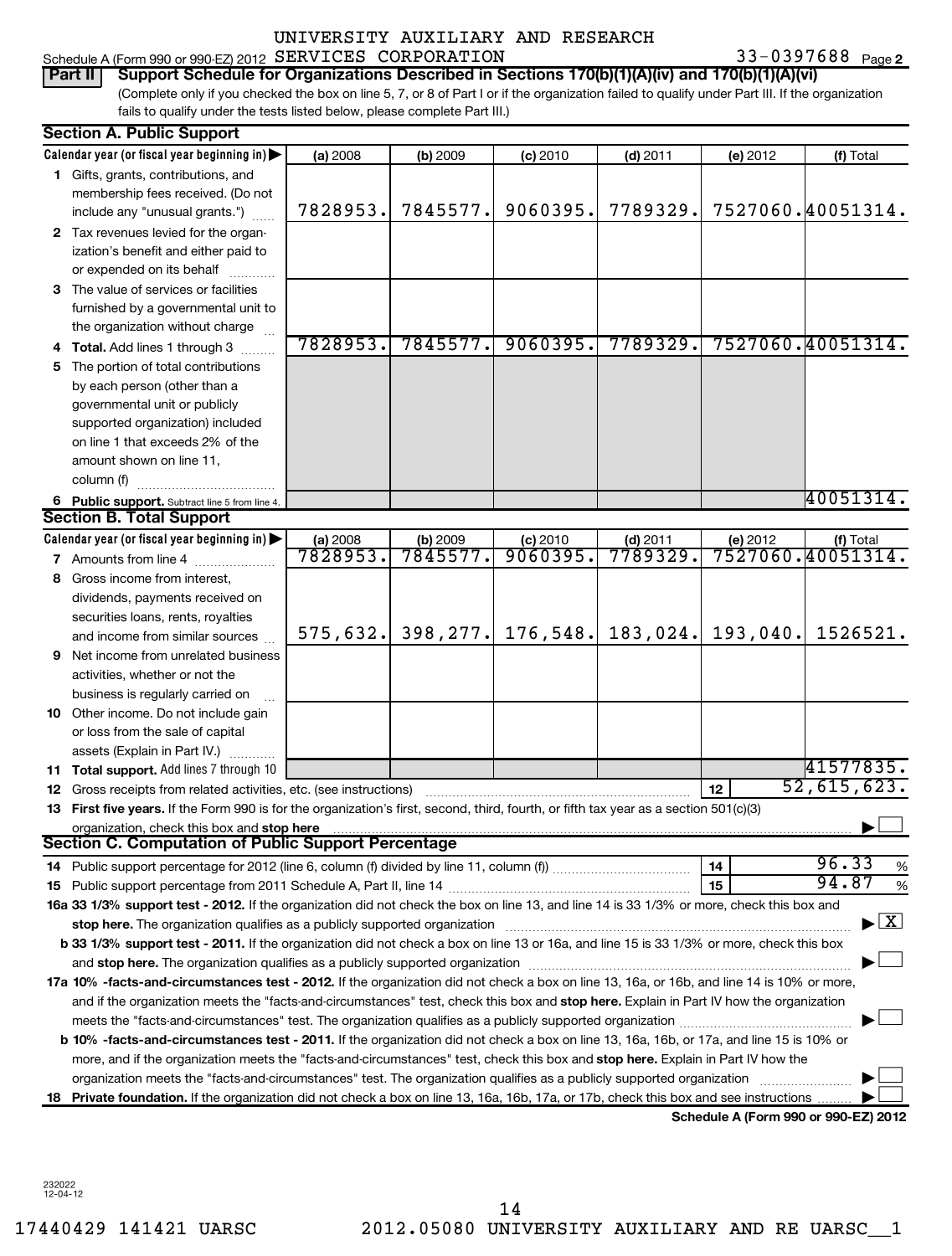## **Part III Support Schedule for Organizations Described in Section 509(a)(2)**

(Complete only if you checked the box on line 9 of Part I or if the organization failed to qualify under Part II. If the organization fails to qualify under the tests listed below, please complete Part II.)

| <b>Section A. Public Support</b>                                                                                                                                                                                               |          |          |            |            |          |                                      |
|--------------------------------------------------------------------------------------------------------------------------------------------------------------------------------------------------------------------------------|----------|----------|------------|------------|----------|--------------------------------------|
| Calendar year (or fiscal year beginning in)                                                                                                                                                                                    | (a) 2008 | (b) 2009 | $(c)$ 2010 | $(d)$ 2011 | (e) 2012 | (f) Total                            |
| 1 Gifts, grants, contributions, and                                                                                                                                                                                            |          |          |            |            |          |                                      |
| membership fees received. (Do not                                                                                                                                                                                              |          |          |            |            |          |                                      |
| include any "unusual grants.")                                                                                                                                                                                                 |          |          |            |            |          |                                      |
| <b>2</b> Gross receipts from admissions,<br>merchandise sold or services per-<br>formed, or facilities furnished in<br>any activity that is related to the<br>organization's tax-exempt purpose                                |          |          |            |            |          |                                      |
| 3 Gross receipts from activities that<br>are not an unrelated trade or bus-                                                                                                                                                    |          |          |            |            |          |                                      |
| iness under section 513                                                                                                                                                                                                        |          |          |            |            |          |                                      |
| Tax revenues levied for the organ-<br>4<br>ization's benefit and either paid to<br>or expended on its behalf                                                                                                                   |          |          |            |            |          |                                      |
| 5 The value of services or facilities                                                                                                                                                                                          |          |          |            |            |          |                                      |
| furnished by a governmental unit to<br>the organization without charge                                                                                                                                                         |          |          |            |            |          |                                      |
| <b>6 Total.</b> Add lines 1 through 5                                                                                                                                                                                          |          |          |            |            |          |                                      |
| 7a Amounts included on lines 1, 2, and<br>3 received from disqualified persons                                                                                                                                                 |          |          |            |            |          |                                      |
| <b>b</b> Amounts included on lines 2 and 3 received<br>from other than disqualified persons that<br>exceed the greater of \$5,000 or 1% of the<br>amount on line 13 for the year                                               |          |          |            |            |          |                                      |
| c Add lines 7a and 7b                                                                                                                                                                                                          |          |          |            |            |          |                                      |
| 8 Public support (Subtract line 7c from line 6.)                                                                                                                                                                               |          |          |            |            |          |                                      |
| <b>Section B. Total Support</b>                                                                                                                                                                                                |          |          |            |            |          |                                      |
| Calendar year (or fiscal year beginning in)                                                                                                                                                                                    | (a) 2008 | (b) 2009 | (c) 2010   | $(d)$ 2011 | (e) 2012 | (f) Total                            |
| 9 Amounts from line 6<br><b>10a</b> Gross income from interest,<br>dividends, payments received on<br>securities loans, rents, royalties                                                                                       |          |          |            |            |          |                                      |
| and income from similar sources                                                                                                                                                                                                |          |          |            |            |          |                                      |
| <b>b</b> Unrelated business taxable income<br>(less section 511 taxes) from businesses<br>acquired after June 30, 1975<br>$\overline{\phantom{a}}$                                                                             |          |          |            |            |          |                                      |
| c Add lines 10a and 10b                                                                                                                                                                                                        |          |          |            |            |          |                                      |
| <b>11</b> Net income from unrelated business<br>activities not included in line 10b,<br>whether or not the business is<br>regularly carried on                                                                                 |          |          |            |            |          |                                      |
| 12 Other income. Do not include gain<br>or loss from the sale of capital<br>assets (Explain in Part IV.)                                                                                                                       |          |          |            |            |          |                                      |
| <b>13</b> Total support. (Add lines 9, 10c, 11, and 12.)                                                                                                                                                                       |          |          |            |            |          |                                      |
| 14 First five years. If the Form 990 is for the organization's first, second, third, fourth, or fifth tax year as a section 501(c)(3) organization,                                                                            |          |          |            |            |          |                                      |
| check this box and stop here manufactured and content to the state of the state of the state of the state of the state of the state of the state of the state of the state of the state of the state of the state of the state |          |          |            |            |          |                                      |
| Section C. Computation of Public Support Percentage                                                                                                                                                                            |          |          |            |            |          |                                      |
|                                                                                                                                                                                                                                |          |          |            |            | 15       | %                                    |
| Section D. Computation of Investment Income Percentage                                                                                                                                                                         |          |          |            |            | 16       | %                                    |
|                                                                                                                                                                                                                                |          |          |            |            | 17       |                                      |
| 18 Investment income percentage from 2011 Schedule A, Part III, line 17                                                                                                                                                        |          |          |            |            | 18       | %<br>%                               |
| 19a 33 1/3% support tests - 2012. If the organization did not check the box on line 14, and line 15 is more than 33 1/3%, and line 17 is not                                                                                   |          |          |            |            |          |                                      |
| more than 33 1/3%, check this box and stop here. The organization qualifies as a publicly supported organization                                                                                                               |          |          |            |            |          |                                      |
| b 33 1/3% support tests - 2011. If the organization did not check a box on line 14 or line 19a, and line 16 is more than 33 1/3%, and                                                                                          |          |          |            |            |          |                                      |
| line 18 is not more than 33 1/3%, check this box and stop here. The organization qualifies as a publicly supported organization                                                                                                |          |          |            |            |          |                                      |
| 20                                                                                                                                                                                                                             |          |          |            |            |          |                                      |
| 232023 12-04-12                                                                                                                                                                                                                |          |          |            |            |          | Schedule A (Form 990 or 990-EZ) 2012 |
|                                                                                                                                                                                                                                |          |          | 15         |            |          |                                      |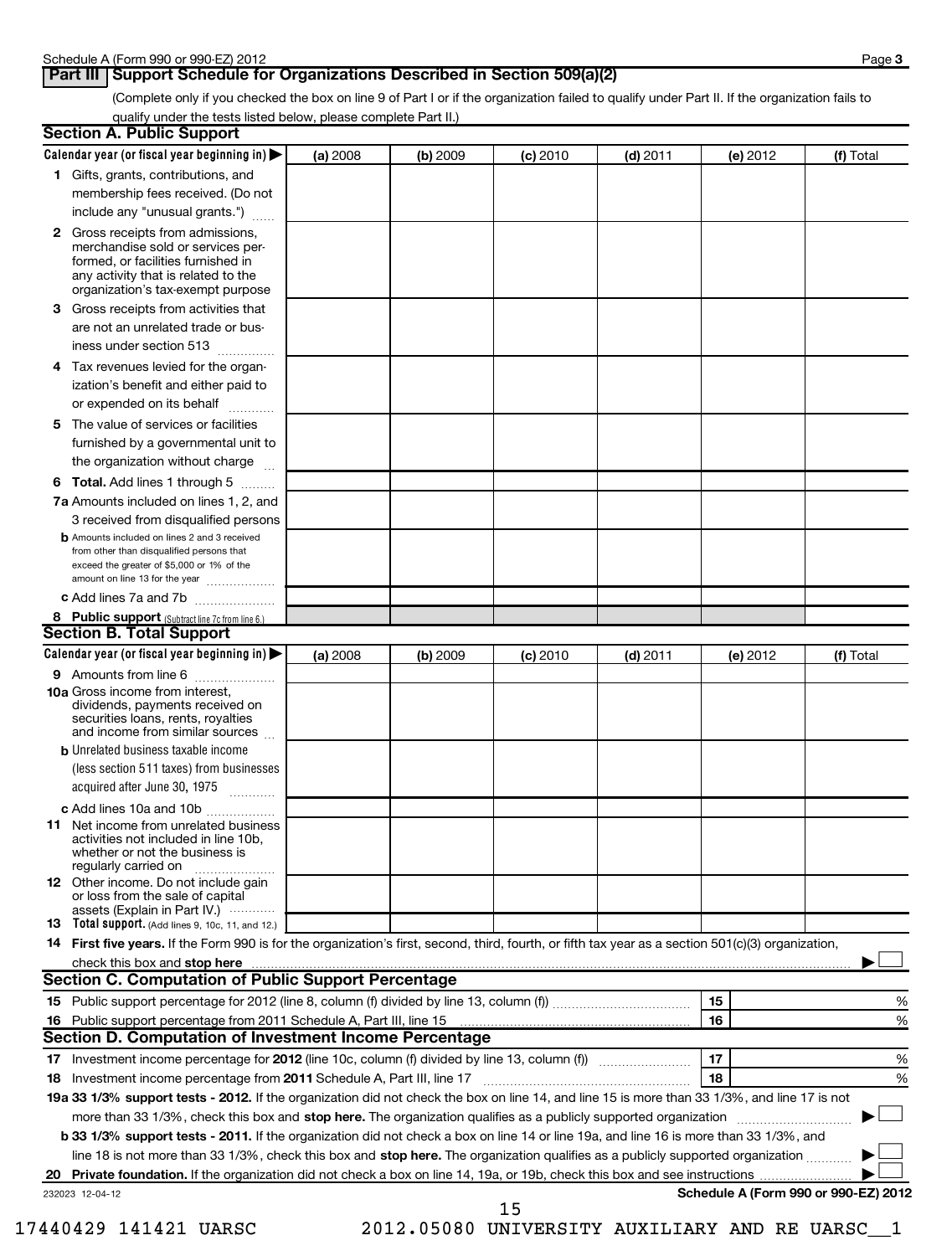# **(Form 990, 990-EZ,**

Department of the Treasury

## Internal Revenue Service

## **Schedule B Schedule of Contributors**

**or 990-PF) | Attach to Form 990, Form 990-EZ, or Form 990-PF.**

OMB No. 1545-0047

**2012**

**Name of the organization Employer identification number**

| .                                 |  |  |
|-----------------------------------|--|--|
| UNIVERSITY AUXILIARY AND RESEARCH |  |  |

SERVICES CORPORATION 833-0397688

**Organization type** (check one):

| Filers of:         | <b>Section:</b>                                                           |
|--------------------|---------------------------------------------------------------------------|
| Form 990 or 990-FZ | $\lfloor \underline{X} \rfloor$ 501(c)( 3) (enter number) organization    |
|                    | 4947(a)(1) nonexempt charitable trust not treated as a private foundation |
|                    | 527 political organization                                                |
| Form 990-PF        | 501(c)(3) exempt private foundation                                       |
|                    | 4947(a)(1) nonexempt charitable trust treated as a private foundation     |
|                    | 501(c)(3) taxable private foundation                                      |

Check if your organization is covered by the General Rule or a Special Rule. **Note.**  Only a section 501(c)(7), (8), or (10) organization can check boxes for both the General Rule and a Special Rule. See instructions.

## **General Rule**

For an organization filing Form 990, 990-EZ, or 990-PF that received, during the year, \$5,000 or more (in money or property) from any one contributor. Complete Parts I and II.  $\left\vert \cdot\right\vert$ 

## **Special Rules**

509(a)(1) and 170(b)(1)(A)(vi) and received from any one contributor, during the year, a contribution of the greater of (1**)** \$5,000 or (**2**) 2%  $\boxed{\textbf{X}}$  For a section 501(c)(3) organization filing Form 990 or 990-EZ that met the 33 1/3% support test of the regulations under sections of the amount on (i) Form 990, Part VIII, line 1h, or (ii) Form 990-EZ, line 1. Complete Parts I and II.

total contributions of more than \$1,000 for use exclusively for religious, charitable, scientific, literary, or educational purposes, or For a section 501(c)(7), (8), or (10) organization filing Form 990 or 990-EZ that received from any one contributor, during the year, the prevention of cruelty to children or animals. Complete Parts I, II, and III.  $\left\vert \cdot\right\vert$ 

purpose. Do not complete any of the parts unless the General Rule applies to this organization because it received nonexclusively contributions for use exclusively for religious, charitable, etc., purposes, but these contributions did not total to more than \$1,000. If this box is checked, enter here the total contributions that were received during the year for an exclusively religious, charitable, etc., For a section 501(c)(7), (8), or (10) organization filing Form 990 or 990-EZ that received from any one contributor, during the year, religious, charitable, etc., contributions of \$5,000 or more during the year  $\ldots$   $\ldots$   $\ldots$   $\ldots$   $\ldots$   $\ldots$   $\ldots$   $\ldots$   $\blacktriangleright$   $\uparrow$  $\left\vert \cdot\right\vert$ 

**Caution.** An organization that is not covered by the General Rule and/or the Special Rules does not file Schedule B (Form 990, 990-EZ, or 990-PF), but it **must** answer "No" on Part IV, line 2, of its Form 990; or check the box on line H of its Form 990-EZ or on Part I, line 2 of its Form 990-PF, to certify that it does not meet the filing requirements of Schedule B (Form 990, 990-EZ, or 990-PF).

LHA For Paperwork Reduction Act Notice, see the Instructions for Form 990, 990-EZ, or 990-PF. Schedule B (Form 990, 990-EZ, or 990-PF) (2012)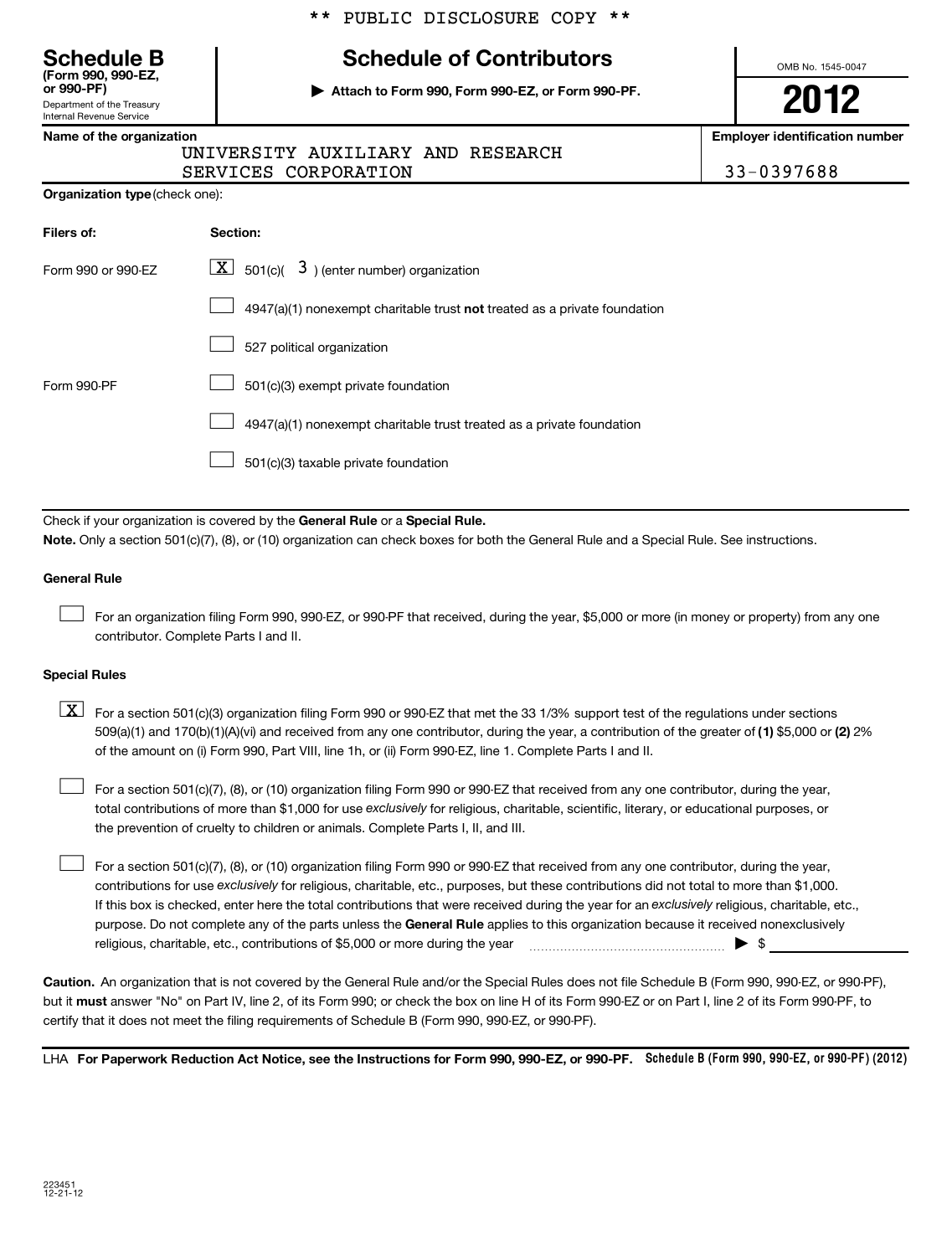| (a)<br>No.      | (b)<br>Name, address, and ZIP + 4                                             | (c)<br><b>Total contributions</b> | (d)<br>Type of contribution                                                                                                                  |  |  |
|-----------------|-------------------------------------------------------------------------------|-----------------------------------|----------------------------------------------------------------------------------------------------------------------------------------------|--|--|
| 1               |                                                                               | 196,491.<br>\$                    | $\overline{\mathbf{X}}$<br>Person<br>Payroll<br><b>Noncash</b><br>(Complete Part II if there<br>is a noncash contribution.)                  |  |  |
| (a)<br>No.      | (b)<br>Name, address, and ZIP + 4                                             | (c)<br><b>Total contributions</b> | (d)<br>Type of contribution                                                                                                                  |  |  |
| 2               |                                                                               | 616, 150.<br>\$                   | $\overline{\mathbf{X}}$<br>Person<br>Payroll<br>Noncash<br>(Complete Part II if there<br>is a noncash contribution.)                         |  |  |
| (a)<br>No.      | (b)<br>Name, address, and ZIP + 4                                             | (c)<br><b>Total contributions</b> | (d)<br>Type of contribution                                                                                                                  |  |  |
| 3               |                                                                               | 2,665,716.<br>\$                  | $\overline{\text{X}}$<br>Person<br>Payroll<br>Noncash<br>(Complete Part II if there<br>is a noncash contribution.)                           |  |  |
| (a)<br>No.      | (b)<br>Name, address, and ZIP + 4                                             | (c)<br><b>Total contributions</b> | (d)<br>Type of contribution                                                                                                                  |  |  |
| 4               |                                                                               | 1,781,842.<br>$$\mathbb{S}$$      | $\overline{\text{X}}$<br>Person<br>Payroll<br><b>Noncash</b><br>(Complete Part II if there<br>is a noncash contribution.)                    |  |  |
| (a)<br>No.      | (b)<br>Name, address, and ZIP + 4                                             | (c)<br><b>Total contributions</b> | (d)<br>Type of contribution                                                                                                                  |  |  |
| 5               |                                                                               | 1,372,439.<br>\$                  | $\boxed{\text{X}}$<br>Person<br>Payroll<br>Noncash<br>(Complete Part II if there<br>is a noncash contribution.)                              |  |  |
| (a)<br>No.      | (b)<br>Name, address, and ZIP + 4                                             | (c)<br><b>Total contributions</b> | (d)<br>Type of contribution                                                                                                                  |  |  |
|                 |                                                                               | \$                                | Person<br>Payroll<br>Noncash<br>(Complete Part II if there<br>is a noncash contribution.)<br>Schedule B (Form 990, 990-EZ, or 990-PF) (2012) |  |  |
| 223452 12-21-12 | 17<br>2012.05080 UNIVERSITY AUXILIARY AND RE UARSC_1<br>17440429 141421 UARSC |                                   |                                                                                                                                              |  |  |

Part I Contributors (see instructions). Use duplicate copies of Part I if additional space is needed.

**Name of organization Employer identification number**

SERVICES CORPORATION 33-0397688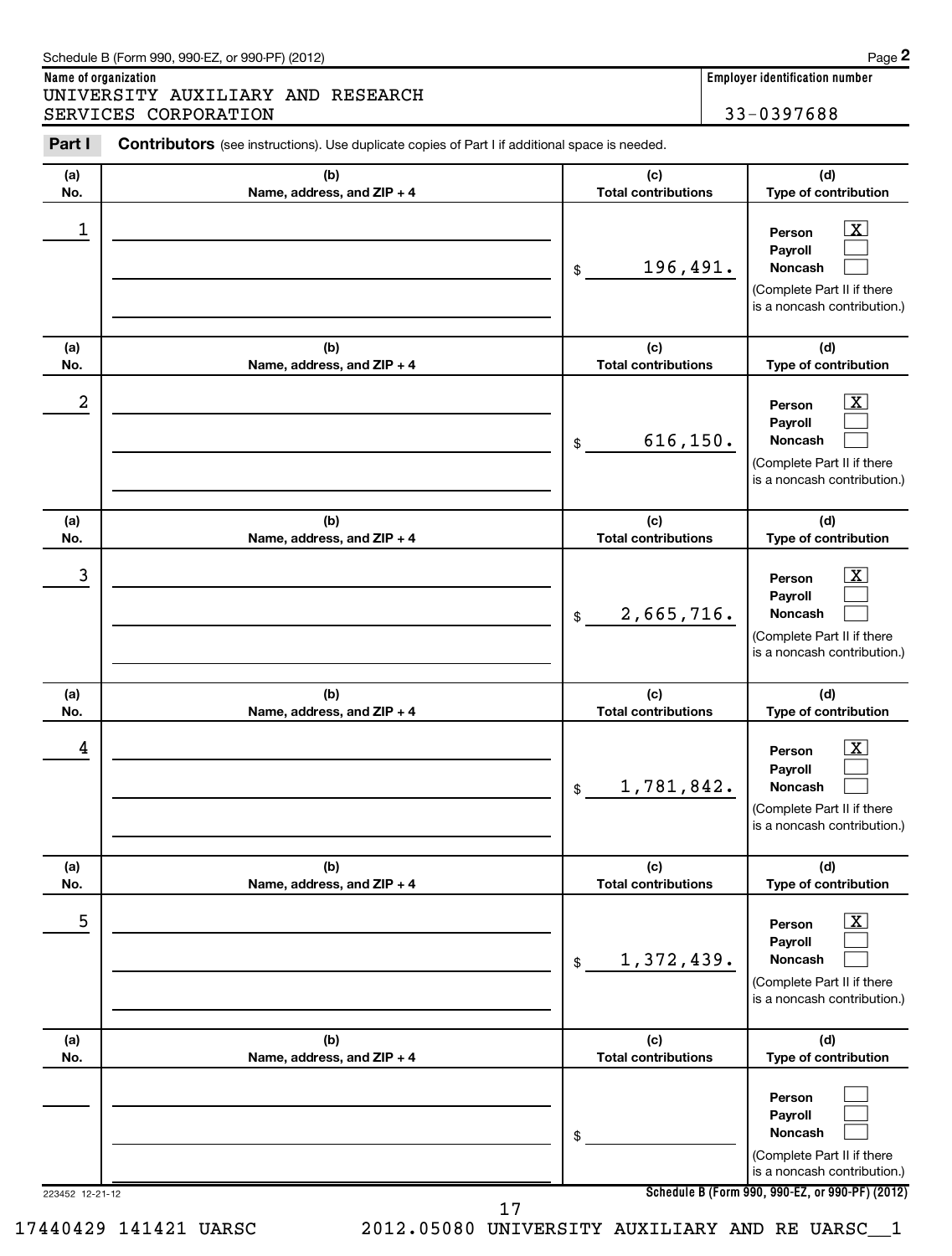|                              | Schedule B (Form 990, 990-EZ, or 990-PF) (2012)                                                            |                 |            | Page 3               |  |  |  |  |
|------------------------------|------------------------------------------------------------------------------------------------------------|-----------------|------------|----------------------|--|--|--|--|
|                              | <b>Employer identification number</b><br>Name of organization                                              |                 |            |                      |  |  |  |  |
|                              | UNIVERSITY AUXILIARY AND RESEARCH<br>SERVICES CORPORATION                                                  |                 | 33-0397688 |                      |  |  |  |  |
| Part II                      | <b>Noncash Property</b> (see instructions). Use duplicate copies of Part II if additional space is needed. |                 |            |                      |  |  |  |  |
| (a)<br>No.<br>from<br>Part I | (c)<br>(b)<br><b>FMV</b> (or estimate)<br>Description of noncash property given<br>(see instructions)      |                 |            | (d)<br>Date received |  |  |  |  |
|                              |                                                                                                            | \$              |            |                      |  |  |  |  |
| (a)                          |                                                                                                            | $\cdot$ $\cdot$ |            |                      |  |  |  |  |

| (a)<br>No.<br>from<br>Part I | (b)<br>Description of noncash property given | (c)<br>FMV (or estimate)<br>(see instructions) | (d)<br>Date received                            |
|------------------------------|----------------------------------------------|------------------------------------------------|-------------------------------------------------|
|                              |                                              | \$                                             |                                                 |
| (a)<br>No.<br>from<br>Part I | (b)<br>Description of noncash property given | (c)<br>FMV (or estimate)<br>(see instructions) | (d)<br>Date received                            |
|                              |                                              | \$                                             |                                                 |
| (a)<br>No.<br>from<br>Part I | (b)<br>Description of noncash property given | (c)<br>FMV (or estimate)<br>(see instructions) | (d)<br>Date received                            |
|                              |                                              | \$                                             |                                                 |
| (a)<br>No.<br>from<br>Part I | (b)<br>Description of noncash property given | (c)<br>FMV (or estimate)<br>(see instructions) | (d)<br>Date received                            |
|                              |                                              | \$                                             |                                                 |
| (a)<br>No.<br>from<br>Part I | (b)<br>Description of noncash property given | (c)<br>FMV (or estimate)<br>(see instructions) | (d)<br>Date received                            |
|                              |                                              | \$                                             |                                                 |
| 223453 12-21-12              | 18                                           |                                                | Schedule B (Form 990, 990-EZ, or 990-PF) (2012) |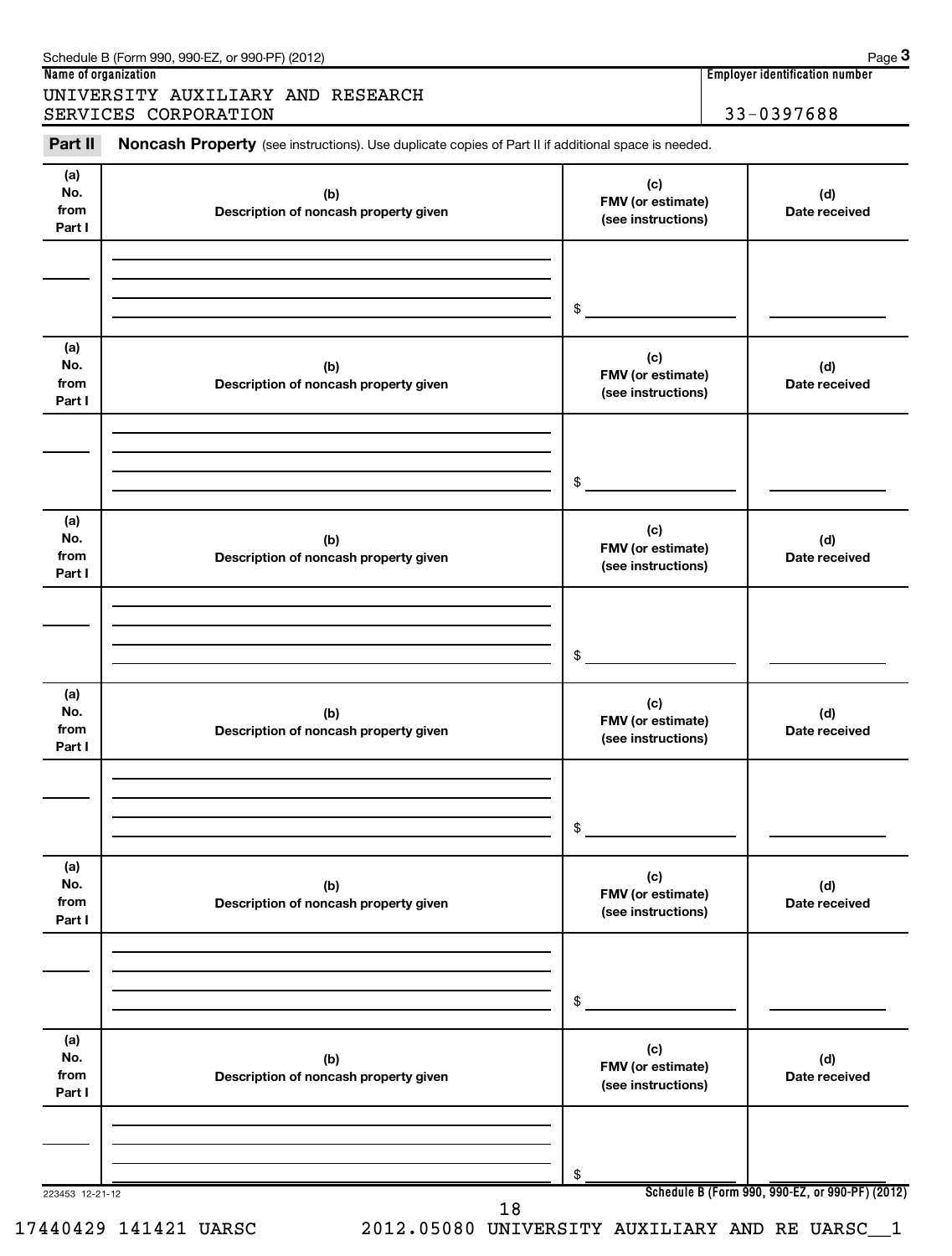| Name of organization        |                                                                 |                      | <b>Employer identification number</b>                                                                                                                                                                                          |  |  |  |  |  |  |
|-----------------------------|-----------------------------------------------------------------|----------------------|--------------------------------------------------------------------------------------------------------------------------------------------------------------------------------------------------------------------------------|--|--|--|--|--|--|
|                             | UNIVERSITY AUXILIARY AND RESEARCH                               |                      |                                                                                                                                                                                                                                |  |  |  |  |  |  |
| Part III                    | SERVICES CORPORATION                                            |                      | 33-0397688                                                                                                                                                                                                                     |  |  |  |  |  |  |
|                             |                                                                 |                      | Exclusively religious, charitable, etc., individual contributions to section 501(c)(7), (8), or (10) organizations that total more than \$1,000 for the year. Complete columns (a) through (e) and the following line entry. F |  |  |  |  |  |  |
|                             | Use duplicate copies of Part III if additional space is needed. |                      |                                                                                                                                                                                                                                |  |  |  |  |  |  |
| (a) No.<br>from<br>Part I   | (b) Purpose of gift                                             | (c) Use of gift      | (d) Description of how gift is held                                                                                                                                                                                            |  |  |  |  |  |  |
|                             |                                                                 |                      |                                                                                                                                                                                                                                |  |  |  |  |  |  |
|                             |                                                                 |                      |                                                                                                                                                                                                                                |  |  |  |  |  |  |
|                             |                                                                 | (e) Transfer of gift |                                                                                                                                                                                                                                |  |  |  |  |  |  |
|                             | Transferee's name, address, and ZIP + 4                         |                      | Relationship of transferor to transferee                                                                                                                                                                                       |  |  |  |  |  |  |
|                             |                                                                 |                      |                                                                                                                                                                                                                                |  |  |  |  |  |  |
|                             |                                                                 |                      |                                                                                                                                                                                                                                |  |  |  |  |  |  |
| $(a)$ No.<br>from<br>Part I | (b) Purpose of gift                                             | (c) Use of gift      | (d) Description of how gift is held                                                                                                                                                                                            |  |  |  |  |  |  |
|                             |                                                                 |                      |                                                                                                                                                                                                                                |  |  |  |  |  |  |
|                             |                                                                 |                      |                                                                                                                                                                                                                                |  |  |  |  |  |  |
|                             | (e) Transfer of gift                                            |                      |                                                                                                                                                                                                                                |  |  |  |  |  |  |
|                             | Transferee's name, address, and ZIP + 4                         |                      | Relationship of transferor to transferee                                                                                                                                                                                       |  |  |  |  |  |  |
|                             |                                                                 |                      |                                                                                                                                                                                                                                |  |  |  |  |  |  |
|                             |                                                                 |                      |                                                                                                                                                                                                                                |  |  |  |  |  |  |
| $(a)$ No.<br>from<br>Part I | (b) Purpose of gift                                             | (c) Use of gift      | (d) Description of how gift is held                                                                                                                                                                                            |  |  |  |  |  |  |
|                             |                                                                 |                      |                                                                                                                                                                                                                                |  |  |  |  |  |  |
|                             |                                                                 |                      |                                                                                                                                                                                                                                |  |  |  |  |  |  |
|                             | (e) Transfer of gift                                            |                      |                                                                                                                                                                                                                                |  |  |  |  |  |  |
|                             | Transferee's name, address, and ZIP + 4                         |                      | Relationship of transferor to transferee                                                                                                                                                                                       |  |  |  |  |  |  |
|                             |                                                                 |                      |                                                                                                                                                                                                                                |  |  |  |  |  |  |
|                             |                                                                 |                      |                                                                                                                                                                                                                                |  |  |  |  |  |  |
| (a) No.<br>from<br>Part I   | (b) Purpose of gift                                             | (c) Use of gift      | (d) Description of how gift is held                                                                                                                                                                                            |  |  |  |  |  |  |
|                             |                                                                 |                      |                                                                                                                                                                                                                                |  |  |  |  |  |  |
|                             |                                                                 |                      |                                                                                                                                                                                                                                |  |  |  |  |  |  |
|                             |                                                                 | (e) Transfer of gift |                                                                                                                                                                                                                                |  |  |  |  |  |  |
|                             | Transferee's name, address, and ZIP + 4                         |                      | Relationship of transferor to transferee                                                                                                                                                                                       |  |  |  |  |  |  |
|                             |                                                                 |                      |                                                                                                                                                                                                                                |  |  |  |  |  |  |
|                             |                                                                 |                      |                                                                                                                                                                                                                                |  |  |  |  |  |  |
| 223454 12-21-12             |                                                                 | 19                   | Schedule B (Form 990, 990-EZ, or 990-PF) (2012)                                                                                                                                                                                |  |  |  |  |  |  |

17440429 141421 UARSC 2012.05080 UNIVERSITY AUXILIARY AND RE UARSC\_\_1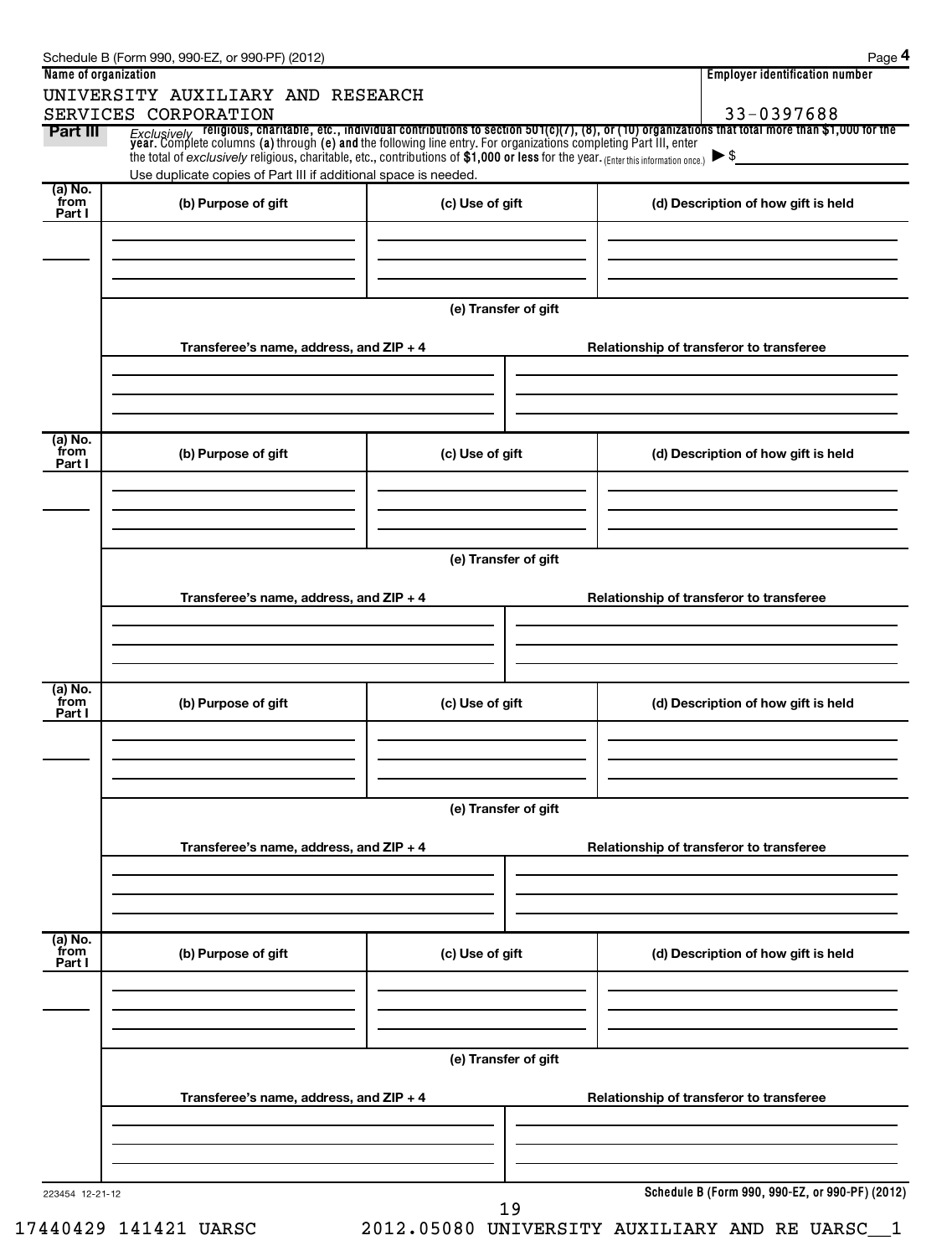|          |                                                                                                                                          |  |                                                                                                                                                                                                                                                                                                              |  |    |                                                     |  |                |                          | OMB No. 1545-0047            |                                       |
|----------|------------------------------------------------------------------------------------------------------------------------------------------|--|--------------------------------------------------------------------------------------------------------------------------------------------------------------------------------------------------------------------------------------------------------------------------------------------------------------|--|----|-----------------------------------------------------|--|----------------|--------------------------|------------------------------|---------------------------------------|
|          | <b>Supplemental Financial Statements</b><br><b>SCHEDULE D</b><br>Complete if the organization answered "Yes," to Form 990,<br>(Form 990) |  |                                                                                                                                                                                                                                                                                                              |  |    |                                                     |  |                |                          |                              |                                       |
|          | Department of the Treasury                                                                                                               |  | Part IV, line 6, 7, 8, 9, 10, 11a, 11b, 11c, 11d, 11e, 11f, 12a, or 12b.                                                                                                                                                                                                                                     |  |    |                                                     |  |                |                          |                              | Open to Public                        |
|          | Internal Revenue Service                                                                                                                 |  |                                                                                                                                                                                                                                                                                                              |  |    | Attach to Form 990. See separate instructions.      |  |                |                          | Inspection                   |                                       |
|          | UNIVERSITY AUXILIARY AND RESEARCH<br>Name of the organization<br>SERVICES CORPORATION                                                    |  |                                                                                                                                                                                                                                                                                                              |  |    |                                                     |  |                |                          | 33-0397688                   | <b>Employer identification number</b> |
| Part I   |                                                                                                                                          |  | Organizations Maintaining Donor Advised Funds or Other Similar Funds or Accounts. Complete if the                                                                                                                                                                                                            |  |    |                                                     |  |                |                          |                              |                                       |
|          |                                                                                                                                          |  | organization answered "Yes" to Form 990, Part IV, line 6.                                                                                                                                                                                                                                                    |  |    |                                                     |  |                |                          |                              |                                       |
|          |                                                                                                                                          |  |                                                                                                                                                                                                                                                                                                              |  |    | (a) Donor advised funds                             |  |                |                          | (b) Funds and other accounts |                                       |
| 1        |                                                                                                                                          |  |                                                                                                                                                                                                                                                                                                              |  |    |                                                     |  |                |                          |                              |                                       |
| 2        |                                                                                                                                          |  |                                                                                                                                                                                                                                                                                                              |  |    |                                                     |  |                |                          |                              |                                       |
| З<br>4   | Aggregate value at end of year                                                                                                           |  |                                                                                                                                                                                                                                                                                                              |  |    |                                                     |  |                |                          |                              |                                       |
| 5        |                                                                                                                                          |  | Did the organization inform all donors and donor advisors in writing that the assets held in donor advised funds                                                                                                                                                                                             |  |    |                                                     |  |                |                          |                              |                                       |
|          |                                                                                                                                          |  |                                                                                                                                                                                                                                                                                                              |  |    |                                                     |  |                |                          | Yes                          | No                                    |
| 6        |                                                                                                                                          |  | Did the organization inform all grantees, donors, and donor advisors in writing that grant funds can be used only                                                                                                                                                                                            |  |    |                                                     |  |                |                          |                              |                                       |
|          |                                                                                                                                          |  | for charitable purposes and not for the benefit of the donor or donor advisor, or for any other purpose conferring                                                                                                                                                                                           |  |    |                                                     |  |                |                          |                              |                                       |
|          | impermissible private benefit?                                                                                                           |  |                                                                                                                                                                                                                                                                                                              |  |    |                                                     |  |                |                          | Yes                          | No                                    |
| Part II  |                                                                                                                                          |  | <b>Conservation Easements.</b> Complete if the organization answered "Yes" to Form 990, Part IV, line 7.                                                                                                                                                                                                     |  |    |                                                     |  |                |                          |                              |                                       |
| 1.       |                                                                                                                                          |  | Purpose(s) of conservation easements held by the organization (check all that apply).<br>Preservation of land for public use (e.g., recreation or education)                                                                                                                                                 |  |    | Preservation of an historically important land area |  |                |                          |                              |                                       |
|          | Protection of natural habitat                                                                                                            |  |                                                                                                                                                                                                                                                                                                              |  |    | Preservation of a certified historic structure      |  |                |                          |                              |                                       |
|          | Preservation of open space                                                                                                               |  |                                                                                                                                                                                                                                                                                                              |  |    |                                                     |  |                |                          |                              |                                       |
| 2        |                                                                                                                                          |  | Complete lines 2a through 2d if the organization held a qualified conservation contribution in the form of a conservation easement on the last                                                                                                                                                               |  |    |                                                     |  |                |                          |                              |                                       |
|          | day of the tax year.                                                                                                                     |  |                                                                                                                                                                                                                                                                                                              |  |    |                                                     |  |                |                          |                              |                                       |
|          |                                                                                                                                          |  |                                                                                                                                                                                                                                                                                                              |  |    |                                                     |  |                |                          |                              | Held at the End of the Tax Year       |
|          |                                                                                                                                          |  | Total number of conservation easements                                                                                                                                                                                                                                                                       |  |    |                                                     |  | 2a             |                          |                              |                                       |
|          |                                                                                                                                          |  | Total acreage restricted by conservation easements                                                                                                                                                                                                                                                           |  |    |                                                     |  | 2 <sub>b</sub> |                          |                              |                                       |
|          |                                                                                                                                          |  |                                                                                                                                                                                                                                                                                                              |  |    |                                                     |  | 2c             |                          |                              |                                       |
| d        |                                                                                                                                          |  | Number of conservation easements included in (c) acquired after 8/17/06, and not on a historic structure                                                                                                                                                                                                     |  |    |                                                     |  |                |                          |                              |                                       |
| З        |                                                                                                                                          |  | listed in the National Register [111] [12] The Marian Marian Marian Marian Marian Marian Marian Marian Marian M<br>Number of conservation easements modified, transferred, released, extinguished, or terminated by the organization during the tax                                                          |  |    |                                                     |  | 2d             |                          |                              |                                       |
|          | $\vee$ ear $\blacktriangleright$                                                                                                         |  |                                                                                                                                                                                                                                                                                                              |  |    |                                                     |  |                |                          |                              |                                       |
| 4        |                                                                                                                                          |  | Number of states where property subject to conservation easement is located >                                                                                                                                                                                                                                |  |    |                                                     |  |                |                          |                              |                                       |
| 5        |                                                                                                                                          |  | Does the organization have a written policy regarding the periodic monitoring, inspection, handling of                                                                                                                                                                                                       |  |    |                                                     |  |                |                          |                              |                                       |
|          |                                                                                                                                          |  | violations, and enforcement of the conservation easements it holds?                                                                                                                                                                                                                                          |  |    |                                                     |  |                |                          | Yes                          | No                                    |
| 6        |                                                                                                                                          |  | Staff and volunteer hours devoted to monitoring, inspecting, and enforcing conservation easements during the year >                                                                                                                                                                                          |  |    |                                                     |  |                |                          |                              |                                       |
| 7        |                                                                                                                                          |  | Amount of expenses incurred in monitoring, inspecting, and enforcing conservation easements during the year $\triangleright$ \$                                                                                                                                                                              |  |    |                                                     |  |                |                          |                              |                                       |
| 8        |                                                                                                                                          |  | Does each conservation easement reported on line 2(d) above satisfy the requirements of section 170(h)(4)(B)(i)                                                                                                                                                                                              |  |    |                                                     |  |                |                          |                              |                                       |
| 9        | and section $170(h)(4)(B)(ii)?$                                                                                                          |  | In Part XIII, describe how the organization reports conservation easements in its revenue and expense statement, and balance sheet, and                                                                                                                                                                      |  |    |                                                     |  |                |                          | Yes                          | <b>No</b>                             |
|          |                                                                                                                                          |  | include, if applicable, the text of the footnote to the organization's financial statements that describes the organization's accounting for                                                                                                                                                                 |  |    |                                                     |  |                |                          |                              |                                       |
|          | conservation easements.                                                                                                                  |  |                                                                                                                                                                                                                                                                                                              |  |    |                                                     |  |                |                          |                              |                                       |
|          | Part III                                                                                                                                 |  | Organizations Maintaining Collections of Art, Historical Treasures, or Other Similar Assets.                                                                                                                                                                                                                 |  |    |                                                     |  |                |                          |                              |                                       |
|          |                                                                                                                                          |  | Complete if the organization answered "Yes" to Form 990, Part IV, line 8.                                                                                                                                                                                                                                    |  |    |                                                     |  |                |                          |                              |                                       |
|          |                                                                                                                                          |  | 1a If the organization elected, as permitted under SFAS 116 (ASC 958), not to report in its revenue statement and balance sheet works of art,                                                                                                                                                                |  |    |                                                     |  |                |                          |                              |                                       |
|          |                                                                                                                                          |  | historical treasures, or other similar assets held for public exhibition, education, or research in furtherance of public service, provide, in Part XIII,                                                                                                                                                    |  |    |                                                     |  |                |                          |                              |                                       |
|          |                                                                                                                                          |  | the text of the footnote to its financial statements that describes these items.                                                                                                                                                                                                                             |  |    |                                                     |  |                |                          |                              |                                       |
|          |                                                                                                                                          |  | b If the organization elected, as permitted under SFAS 116 (ASC 958), to report in its revenue statement and balance sheet works of art, historical<br>treasures, or other similar assets held for public exhibition, education, or research in furtherance of public service, provide the following amounts |  |    |                                                     |  |                |                          |                              |                                       |
|          | relating to these items:                                                                                                                 |  |                                                                                                                                                                                                                                                                                                              |  |    |                                                     |  |                |                          |                              |                                       |
|          |                                                                                                                                          |  |                                                                                                                                                                                                                                                                                                              |  |    |                                                     |  |                |                          |                              |                                       |
|          | (ii) Assets included in Form 990, Part X                                                                                                 |  |                                                                                                                                                                                                                                                                                                              |  |    |                                                     |  |                | $\blacktriangleright$ \$ |                              |                                       |
| 2        |                                                                                                                                          |  | If the organization received or held works of art, historical treasures, or other similar assets for financial gain, provide                                                                                                                                                                                 |  |    |                                                     |  |                |                          |                              |                                       |
|          |                                                                                                                                          |  | the following amounts required to be reported under SFAS 116 (ASC 958) relating to these items:                                                                                                                                                                                                              |  |    |                                                     |  |                |                          |                              |                                       |
| а        |                                                                                                                                          |  |                                                                                                                                                                                                                                                                                                              |  |    |                                                     |  |                |                          |                              |                                       |
| b        |                                                                                                                                          |  |                                                                                                                                                                                                                                                                                                              |  |    |                                                     |  |                |                          |                              |                                       |
|          |                                                                                                                                          |  | LHA For Paperwork Reduction Act Notice, see the Instructions for Form 990.                                                                                                                                                                                                                                   |  |    |                                                     |  |                |                          |                              | Schedule D (Form 990) 2012            |
| 12-10-12 |                                                                                                                                          |  |                                                                                                                                                                                                                                                                                                              |  |    |                                                     |  |                |                          |                              |                                       |
|          |                                                                                                                                          |  |                                                                                                                                                                                                                                                                                                              |  | 20 |                                                     |  |                |                          |                              |                                       |

| 80 | IINTVERS <sup>.</sup> |
|----|-----------------------|

17440429 141421 UARSC 2012.05080 UNIVERSITY AUXILIARY AND RE UARSC\_\_1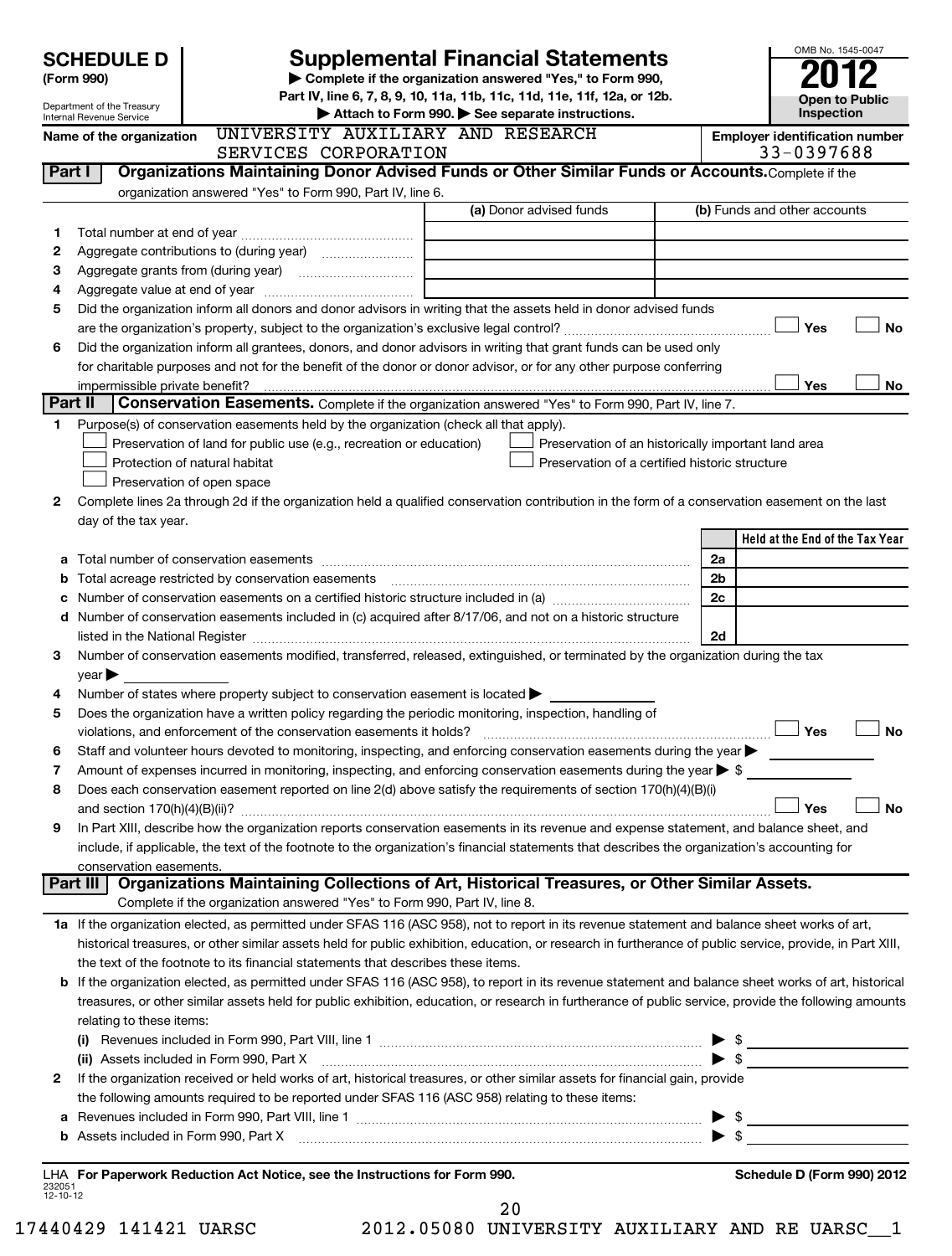|        |                                                                                                                                                                                                                                | UNIVERSITY AUXILIARY AND RESEARCH |   |                                                                                                                                                                                                                               |                                                                             |                 |                |                            |
|--------|--------------------------------------------------------------------------------------------------------------------------------------------------------------------------------------------------------------------------------|-----------------------------------|---|-------------------------------------------------------------------------------------------------------------------------------------------------------------------------------------------------------------------------------|-----------------------------------------------------------------------------|-----------------|----------------|----------------------------|
|        | Schedule D (Form 990) 2012                                                                                                                                                                                                     | SERVICES CORPORATION              |   |                                                                                                                                                                                                                               |                                                                             |                 |                | 33-0397688 Page 2          |
|        | Part III   Organizations Maintaining Collections of Art, Historical Treasures, or Other Similar Assets (continued)                                                                                                             |                                   |   |                                                                                                                                                                                                                               |                                                                             |                 |                |                            |
| 3      | Using the organization's acquisition, accession, and other records, check any of the following that are a significant use of its collection items                                                                              |                                   |   |                                                                                                                                                                                                                               |                                                                             |                 |                |                            |
|        | (check all that apply):                                                                                                                                                                                                        |                                   |   |                                                                                                                                                                                                                               |                                                                             |                 |                |                            |
| a      | Public exhibition                                                                                                                                                                                                              | d                                 |   | Loan or exchange programs                                                                                                                                                                                                     |                                                                             |                 |                |                            |
| b      | Scholarly research                                                                                                                                                                                                             | e                                 |   | Other and the contract of the contract of the contract of the contract of the contract of the contract of the contract of the contract of the contract of the contract of the contract of the contract of the contract of the |                                                                             |                 |                |                            |
| c      | Preservation for future generations                                                                                                                                                                                            |                                   |   |                                                                                                                                                                                                                               |                                                                             |                 |                |                            |
| 4      | Provide a description of the organization's collections and explain how they further the organization's exempt purpose in Part XIII.                                                                                           |                                   |   |                                                                                                                                                                                                                               |                                                                             |                 |                |                            |
| 5      | During the year, did the organization solicit or receive donations of art, historical treasures, or other similar assets                                                                                                       |                                   |   |                                                                                                                                                                                                                               |                                                                             |                 |                |                            |
|        |                                                                                                                                                                                                                                |                                   |   |                                                                                                                                                                                                                               |                                                                             |                 | Yes            | No                         |
|        | <b>Part IV I</b><br>Escrow and Custodial Arrangements. Complete if the organization answered "Yes" to Form 990, Part IV, line 9, or                                                                                            |                                   |   |                                                                                                                                                                                                                               |                                                                             |                 |                |                            |
|        | reported an amount on Form 990, Part X, line 21.                                                                                                                                                                               |                                   |   |                                                                                                                                                                                                                               |                                                                             |                 |                |                            |
|        | 1a Is the organization an agent, trustee, custodian or other intermediary for contributions or other assets not included                                                                                                       |                                   |   |                                                                                                                                                                                                                               |                                                                             |                 |                |                            |
|        | on Form 990, Part X? [11] matter and the contract of the contract of the contract of the contract of the contract of the contract of the contract of the contract of the contract of the contract of the contract of the contr |                                   |   |                                                                                                                                                                                                                               |                                                                             |                 | Yes            | <b>No</b>                  |
|        | b If "Yes," explain the arrangement in Part XIII and complete the following table:                                                                                                                                             |                                   |   |                                                                                                                                                                                                                               |                                                                             |                 |                |                            |
|        |                                                                                                                                                                                                                                |                                   |   |                                                                                                                                                                                                                               |                                                                             |                 | Amount         |                            |
|        | c Beginning balance measurements and the contract of the contract of the contract of the contract of the contract of the contract of the contract of the contract of the contract of the contract of the contract of the contr |                                   |   |                                                                                                                                                                                                                               |                                                                             | 1c              |                |                            |
|        |                                                                                                                                                                                                                                |                                   |   |                                                                                                                                                                                                                               |                                                                             | 1d              |                |                            |
|        | e Distributions during the year manufactured and continuum control of the year manufactured and the year manufactured and the year manufactured and the year manufactured and the year manufactured and the year manufactured  |                                   |   |                                                                                                                                                                                                                               |                                                                             | 1e              |                |                            |
| f      |                                                                                                                                                                                                                                |                                   |   |                                                                                                                                                                                                                               |                                                                             | 1f              |                |                            |
|        |                                                                                                                                                                                                                                |                                   |   |                                                                                                                                                                                                                               |                                                                             |                 | Yes            | No                         |
| Part V | <b>Endowment Funds.</b> Complete if the organization answered "Yes" to Form 990, Part IV, line 10.                                                                                                                             |                                   |   |                                                                                                                                                                                                                               |                                                                             |                 |                |                            |
|        |                                                                                                                                                                                                                                | (a) Current year                  |   | (b) Prior year                                                                                                                                                                                                                | (c) Two years back $\vert$ (d) Three years back $\vert$ (e) Four years back |                 |                |                            |
|        | 1a Beginning of year balance                                                                                                                                                                                                   |                                   |   |                                                                                                                                                                                                                               |                                                                             |                 |                |                            |
|        |                                                                                                                                                                                                                                |                                   |   |                                                                                                                                                                                                                               |                                                                             |                 |                |                            |
|        | c Net investment earnings, gains, and losses                                                                                                                                                                                   |                                   |   |                                                                                                                                                                                                                               |                                                                             |                 |                |                            |
|        |                                                                                                                                                                                                                                |                                   |   |                                                                                                                                                                                                                               |                                                                             |                 |                |                            |
|        | e Other expenditures for facilities                                                                                                                                                                                            |                                   |   |                                                                                                                                                                                                                               |                                                                             |                 |                |                            |
|        | and programs                                                                                                                                                                                                                   |                                   |   |                                                                                                                                                                                                                               |                                                                             |                 |                |                            |
|        | f Administrative expenses                                                                                                                                                                                                      |                                   |   |                                                                                                                                                                                                                               |                                                                             |                 |                |                            |
| g      |                                                                                                                                                                                                                                |                                   |   |                                                                                                                                                                                                                               |                                                                             |                 |                |                            |
| 2      | Provide the estimated percentage of the current year end balance (line 1g, column (a)) held as:                                                                                                                                |                                   |   |                                                                                                                                                                                                                               |                                                                             |                 |                |                            |
|        | a Board designated or quasi-endowment $\blacktriangleright$                                                                                                                                                                    |                                   | % |                                                                                                                                                                                                                               |                                                                             |                 |                |                            |
| b      | Permanent endowment >                                                                                                                                                                                                          | %                                 |   |                                                                                                                                                                                                                               |                                                                             |                 |                |                            |
|        | c Temporarily restricted endowment $\blacktriangleright$                                                                                                                                                                       | %                                 |   |                                                                                                                                                                                                                               |                                                                             |                 |                |                            |
|        | The percentages in lines 2a, 2b, and 2c should equal 100%.                                                                                                                                                                     |                                   |   |                                                                                                                                                                                                                               |                                                                             |                 |                |                            |
|        | 3a Are there endowment funds not in the possession of the organization that are held and administered for the organization                                                                                                     |                                   |   |                                                                                                                                                                                                                               |                                                                             |                 |                |                            |
|        | by:                                                                                                                                                                                                                            |                                   |   |                                                                                                                                                                                                                               |                                                                             |                 |                | Yes<br>No                  |
|        | (i)                                                                                                                                                                                                                            |                                   |   |                                                                                                                                                                                                                               |                                                                             |                 | 3a(i)          |                            |
|        |                                                                                                                                                                                                                                |                                   |   |                                                                                                                                                                                                                               |                                                                             |                 | 3a(ii)         |                            |
|        |                                                                                                                                                                                                                                |                                   |   |                                                                                                                                                                                                                               |                                                                             |                 | 3b             |                            |
| 4      | Describe in Part XIII the intended uses of the organization's endowment funds.                                                                                                                                                 |                                   |   |                                                                                                                                                                                                                               |                                                                             |                 |                |                            |
|        | <b>Part VI</b><br>Land, Buildings, and Equipment. See Form 990, Part X, line 10.                                                                                                                                               |                                   |   |                                                                                                                                                                                                                               |                                                                             |                 |                |                            |
|        | Description of property                                                                                                                                                                                                        | (a) Cost or other                 |   |                                                                                                                                                                                                                               | (b) Cost or other                                                           | (c) Accumulated | (d) Book value |                            |
|        |                                                                                                                                                                                                                                | basis (investment)                |   |                                                                                                                                                                                                                               | basis (other)                                                               | depreciation    |                |                            |
|        |                                                                                                                                                                                                                                |                                   |   |                                                                                                                                                                                                                               |                                                                             |                 |                |                            |
|        |                                                                                                                                                                                                                                | 4,102,220.                        |   |                                                                                                                                                                                                                               |                                                                             | 335, 218.       |                | 3,767,002.                 |
|        |                                                                                                                                                                                                                                | 3,586,952.                        |   |                                                                                                                                                                                                                               |                                                                             | 1,819,606.      |                | 1,767,346.                 |
|        |                                                                                                                                                                                                                                | 1,524,124.                        |   |                                                                                                                                                                                                                               |                                                                             | 1,277,913.      |                | 246,211.                   |
|        |                                                                                                                                                                                                                                |                                   |   |                                                                                                                                                                                                                               |                                                                             |                 |                |                            |
|        | Total. Add lines 1a through 1e. (Column (d) must equal Form 990, Part X, column (B), line 10(c).)                                                                                                                              |                                   |   |                                                                                                                                                                                                                               |                                                                             |                 |                | 5,780,559.                 |
|        |                                                                                                                                                                                                                                |                                   |   |                                                                                                                                                                                                                               |                                                                             |                 |                | Schedule D (Form 990) 2012 |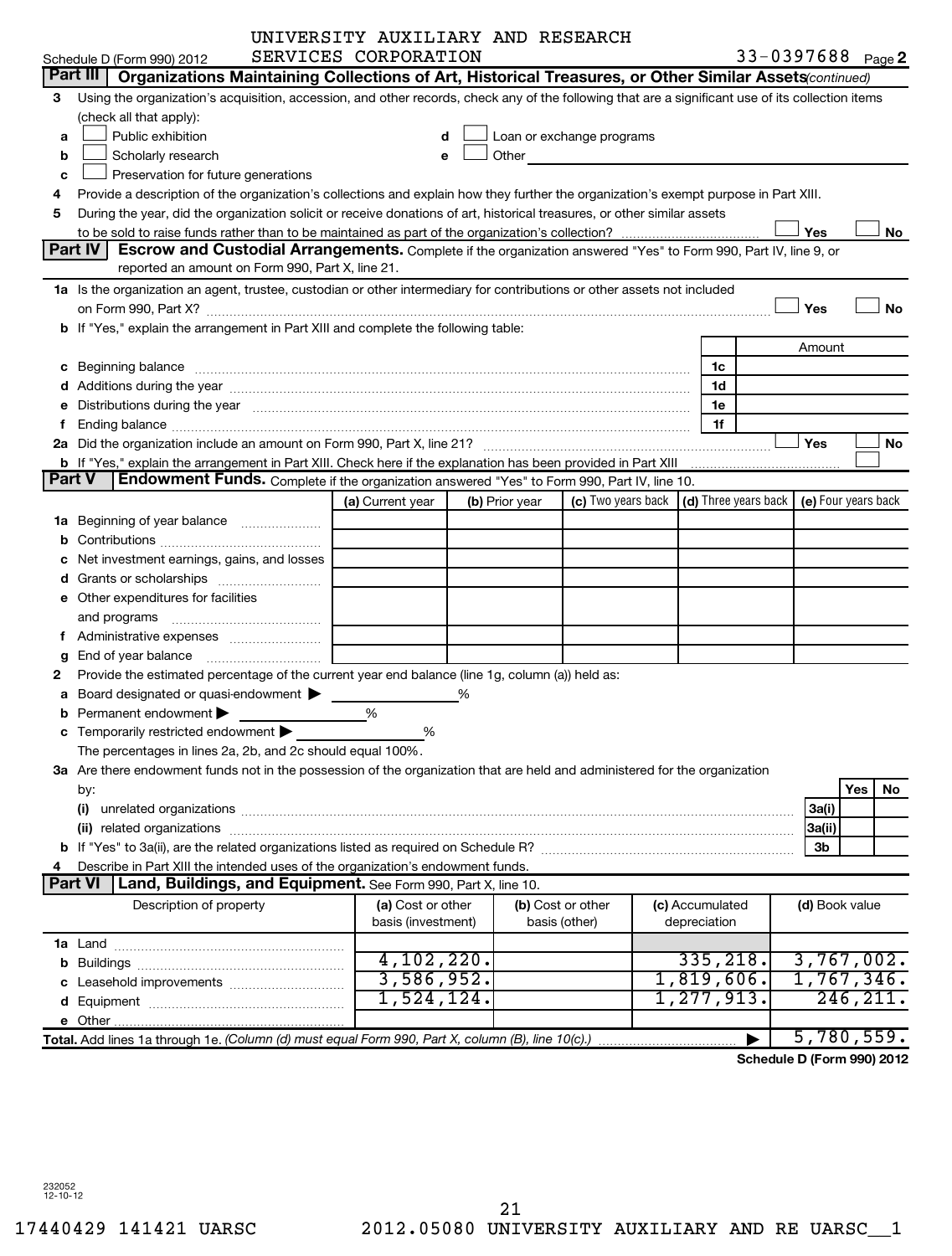## Schedule D (Form 990) 2012 SERVICES CORPORATION 33-0397688 Page UNIVERSITY AUXILIARY AND RESEARCH

| Part VII Investments - Other Securities. See Form 990, Part X, line 12.                                                                                 |                 |                |                                                           |
|---------------------------------------------------------------------------------------------------------------------------------------------------------|-----------------|----------------|-----------------------------------------------------------|
| (a) Description of security or category (including name of security)                                                                                    | (b) Book value  |                | (c) Method of valuation: Cost or end-of-year market value |
| (1) Financial derivatives                                                                                                                               |                 |                |                                                           |
|                                                                                                                                                         |                 |                |                                                           |
| (3) Other                                                                                                                                               |                 |                |                                                           |
| (A)                                                                                                                                                     |                 |                |                                                           |
| (B)                                                                                                                                                     |                 |                |                                                           |
| (C)                                                                                                                                                     |                 |                |                                                           |
| (D)                                                                                                                                                     |                 |                |                                                           |
| (E)                                                                                                                                                     |                 |                |                                                           |
| (F)                                                                                                                                                     |                 |                |                                                           |
| (G)                                                                                                                                                     |                 |                |                                                           |
| (H)                                                                                                                                                     |                 |                |                                                           |
| (1)                                                                                                                                                     |                 |                |                                                           |
| Total. (Col. (b) must equal Form 990, Part X, col. (B) line 12.) $\blacktriangleright$                                                                  |                 |                |                                                           |
| Part VIII   Investments - Program Related. See Form 990, Part X, line 13.                                                                               |                 |                |                                                           |
| (a) Description of investment type                                                                                                                      | (b) Book value  |                | (c) Method of valuation: Cost or end-of-year market value |
| (1)                                                                                                                                                     |                 |                |                                                           |
| (2)                                                                                                                                                     |                 |                |                                                           |
| (3)                                                                                                                                                     |                 |                |                                                           |
| (4)                                                                                                                                                     |                 |                |                                                           |
| (5)                                                                                                                                                     |                 |                |                                                           |
| (6)                                                                                                                                                     |                 |                |                                                           |
| (7)                                                                                                                                                     |                 |                |                                                           |
| (8)                                                                                                                                                     |                 |                |                                                           |
| (9)                                                                                                                                                     |                 |                |                                                           |
| (10)                                                                                                                                                    |                 |                |                                                           |
| Total. (Col. (b) must equal Form 990, Part X, col. (B) line 13.) $\blacktriangleright$                                                                  |                 |                |                                                           |
| Part IX<br>Other Assets. See Form 990, Part X, line 15.                                                                                                 |                 |                |                                                           |
|                                                                                                                                                         | (a) Description |                | (b) Book value                                            |
| (1)                                                                                                                                                     |                 |                |                                                           |
| (2)                                                                                                                                                     |                 |                |                                                           |
| (3)                                                                                                                                                     |                 |                |                                                           |
| (4)                                                                                                                                                     |                 |                |                                                           |
| (5)                                                                                                                                                     |                 |                |                                                           |
| (6)                                                                                                                                                     |                 |                |                                                           |
| (7)                                                                                                                                                     |                 |                |                                                           |
| (8)                                                                                                                                                     |                 |                |                                                           |
| (9)                                                                                                                                                     |                 |                |                                                           |
| (10)                                                                                                                                                    |                 |                |                                                           |
| Total. (Column (b) must equal Form 990, Part X, col. (B) line 15.)                                                                                      |                 |                |                                                           |
| Part X<br>Other Liabilities. See Form 990, Part X, line 25.                                                                                             |                 |                |                                                           |
| (a) Description of liability<br>1.                                                                                                                      |                 | (b) Book value |                                                           |
| (1)<br>Federal income taxes                                                                                                                             |                 |                |                                                           |
| POST RETIREMENT BENEFITS<br>(2)                                                                                                                         |                 | 1,483,436.     |                                                           |
| DUE TO SAN MARCOS FOUNDATION<br>(3)                                                                                                                     |                 | 7,527,923.     |                                                           |
| (4)                                                                                                                                                     |                 |                |                                                           |
| (5)                                                                                                                                                     |                 |                |                                                           |
| (6)                                                                                                                                                     |                 |                |                                                           |
| (7)                                                                                                                                                     |                 |                |                                                           |
| (8)                                                                                                                                                     |                 |                |                                                           |
| (9)                                                                                                                                                     |                 |                |                                                           |
| (10)                                                                                                                                                    |                 |                |                                                           |
| (11)                                                                                                                                                    |                 |                |                                                           |
| Total. (Column (b) must equal Form 990, Part X, col. (B) line 25.)                                                                                      |                 | 9,011,359.     |                                                           |
| 2. FIN 48 (ASC 740) Footnote. In Part XIII, provide the text of the footnote to the organization's financial statements that reports the organization's |                 |                |                                                           |

liability for uncertain tax positions under FIN 48 (ASC 740). Check here if the text of the footnote has been provided in Part XIII.  $\lfloor x \rfloor$ 

## **Schedule D (Form 990) 2012**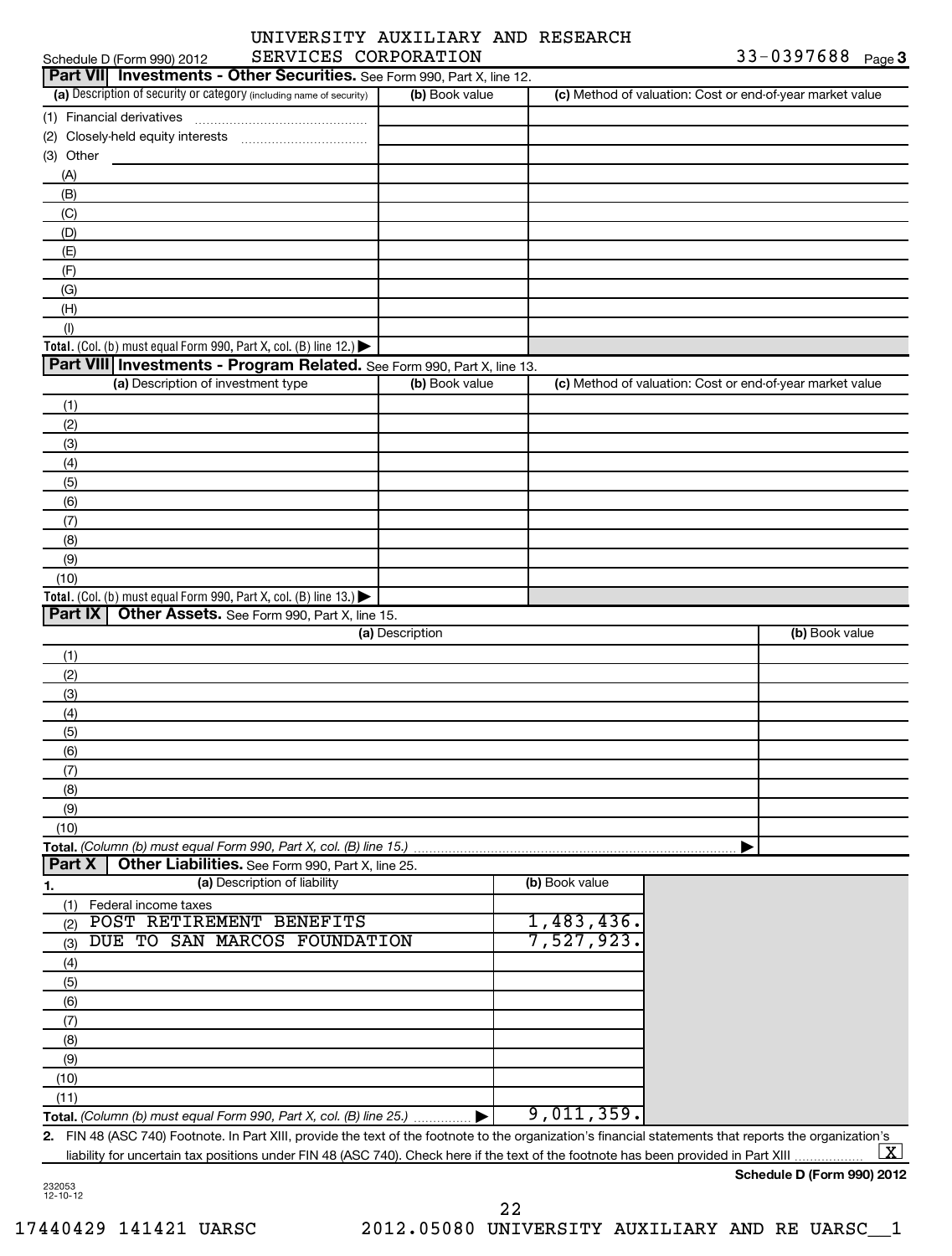| UNIVERSITY AUXILIARY AND RESEARCH                                                                                                                                |                                 |  |  |  |  |  |  |  |  |  |
|------------------------------------------------------------------------------------------------------------------------------------------------------------------|---------------------------------|--|--|--|--|--|--|--|--|--|
| 33-0397688 Page 4<br>SERVICES CORPORATION<br>Schedule D (Form 990) 2012                                                                                          |                                 |  |  |  |  |  |  |  |  |  |
| Reconciliation of Revenue per Audited Financial Statements With Revenue per Return<br><b>Part XI</b>                                                             |                                 |  |  |  |  |  |  |  |  |  |
| Total revenue, gains, and other support per audited financial statements<br>1                                                                                    | 10,460,516.<br>$\blacksquare$   |  |  |  |  |  |  |  |  |  |
| Amounts included on line 1 but not on Form 990, Part VIII, line 12:<br>2                                                                                         |                                 |  |  |  |  |  |  |  |  |  |
| 2a<br>а                                                                                                                                                          | $-41, 209.$                     |  |  |  |  |  |  |  |  |  |
| 2 <sub>b</sub><br>b                                                                                                                                              | 744, 485.                       |  |  |  |  |  |  |  |  |  |
| 2 <sub>c</sub><br>Recoveries of prior year grants [11, 120] North Machinese Street Prior (120) 120 Machinese Machinese (120) 120<br>с                            |                                 |  |  |  |  |  |  |  |  |  |
| 2d<br>d                                                                                                                                                          | 140,977.                        |  |  |  |  |  |  |  |  |  |
| Add lines 2a through 2d<br>е                                                                                                                                     | 844,253.<br>2e                  |  |  |  |  |  |  |  |  |  |
| з                                                                                                                                                                | 9,616,263.<br>3                 |  |  |  |  |  |  |  |  |  |
| Amounts included on Form 990, Part VIII, line 12, but not on line 1:                                                                                             |                                 |  |  |  |  |  |  |  |  |  |
|                                                                                                                                                                  |                                 |  |  |  |  |  |  |  |  |  |
| 4a<br>а                                                                                                                                                          |                                 |  |  |  |  |  |  |  |  |  |
| b                                                                                                                                                                |                                 |  |  |  |  |  |  |  |  |  |
| Add lines 4a and 4b                                                                                                                                              | $0 \cdot$<br>4c                 |  |  |  |  |  |  |  |  |  |
| Total revenue. Add lines 3 and 4c. (This must equal Form 990, Part I, line 12.)<br>5.                                                                            | 9,616,263.<br>5                 |  |  |  |  |  |  |  |  |  |
| Part XII Reconciliation of Expenses per Audited Financial Statements With Expenses per Return                                                                    |                                 |  |  |  |  |  |  |  |  |  |
| 1                                                                                                                                                                | 11, 351, 792.<br>$\blacksquare$ |  |  |  |  |  |  |  |  |  |
| Amounts included on line 1 but not on Form 990, Part IX, line 25:<br>2                                                                                           |                                 |  |  |  |  |  |  |  |  |  |
| 2a<br>а                                                                                                                                                          | 744,485.                        |  |  |  |  |  |  |  |  |  |
| 2 <sub>b</sub><br>b                                                                                                                                              |                                 |  |  |  |  |  |  |  |  |  |
| Other losses<br>2 <sub>c</sub>                                                                                                                                   |                                 |  |  |  |  |  |  |  |  |  |
| 2d<br>d                                                                                                                                                          | 140,977.                        |  |  |  |  |  |  |  |  |  |
| Add lines 2a through 2d<br>е                                                                                                                                     | 885,462.<br>2е                  |  |  |  |  |  |  |  |  |  |
| 3                                                                                                                                                                | 10,466,330.<br>$\mathbf{a}$     |  |  |  |  |  |  |  |  |  |
| Amounts included on Form 990, Part IX, line 25, but not on line 1:                                                                                               |                                 |  |  |  |  |  |  |  |  |  |
| Investment expenses not included on Form 990, Part VIII, line 7b [11, 111, 111, 111]<br>4a<br>а                                                                  |                                 |  |  |  |  |  |  |  |  |  |
| b                                                                                                                                                                |                                 |  |  |  |  |  |  |  |  |  |
| Add lines 4a and 4b                                                                                                                                              | υ.<br>4с                        |  |  |  |  |  |  |  |  |  |
| 5.                                                                                                                                                               | 10,466,330.<br>5                |  |  |  |  |  |  |  |  |  |
| <b>Part XIII Supplemental Information</b>                                                                                                                        |                                 |  |  |  |  |  |  |  |  |  |
| Complete this part to provide the descriptions required for Part II, lines 3, 5, and 9; Part III, lines 1a and 4; Part IV, lines 1b and 2b; Part V, line 4; Part |                                 |  |  |  |  |  |  |  |  |  |
| X, line 2; Part XI, lines 2d and 4b; and Part XII, lines 2d and 4b. Also complete this part to provide any additional information.                               |                                 |  |  |  |  |  |  |  |  |  |
| PART X, LINE 2: THE ORGANIZATION IS A QUALIFIED NONPROFIT ORGANIZATION                                                                                           |                                 |  |  |  |  |  |  |  |  |  |
|                                                                                                                                                                  |                                 |  |  |  |  |  |  |  |  |  |
| IS GENERALLY EXEMPT FROM FEDERAL AND STATE INCOME TAXES UNDER SECTION<br>THAT                                                                                    |                                 |  |  |  |  |  |  |  |  |  |
| $501(C)(3)$ OF THE INTERNAL REVENUE CODE AND SECTION 23701(D) OF THE                                                                                             |                                 |  |  |  |  |  |  |  |  |  |
| CALIFORNIA REVENUE AND TAXATION CODE. THIS EXEMPTION IS FOR ALL INCOME                                                                                           |                                 |  |  |  |  |  |  |  |  |  |
| TAXES EXCEPT FOR THOSE ASSESSED ON UNRELATED BUSINESS INCOME (UBI), IF                                                                                           |                                 |  |  |  |  |  |  |  |  |  |
| ANY. IN ORDER TO MAINTAIN THAT STATUS, THE ORGANIZATION IS PRECLUDED FROM                                                                                        |                                 |  |  |  |  |  |  |  |  |  |
| MAKING CERTAIN EXPENDITURES, PRINCIPALLY IN SUPPORT OF POLITICAL PARTIES.                                                                                        |                                 |  |  |  |  |  |  |  |  |  |
| MANAGEMENT BELIEVES THAT NO SUCH EXPENDITURES HAVE BEEN MADE. THE                                                                                                |                                 |  |  |  |  |  |  |  |  |  |

| Schedule D (Form 990) 2012 |
|----------------------------|
|----------------------------|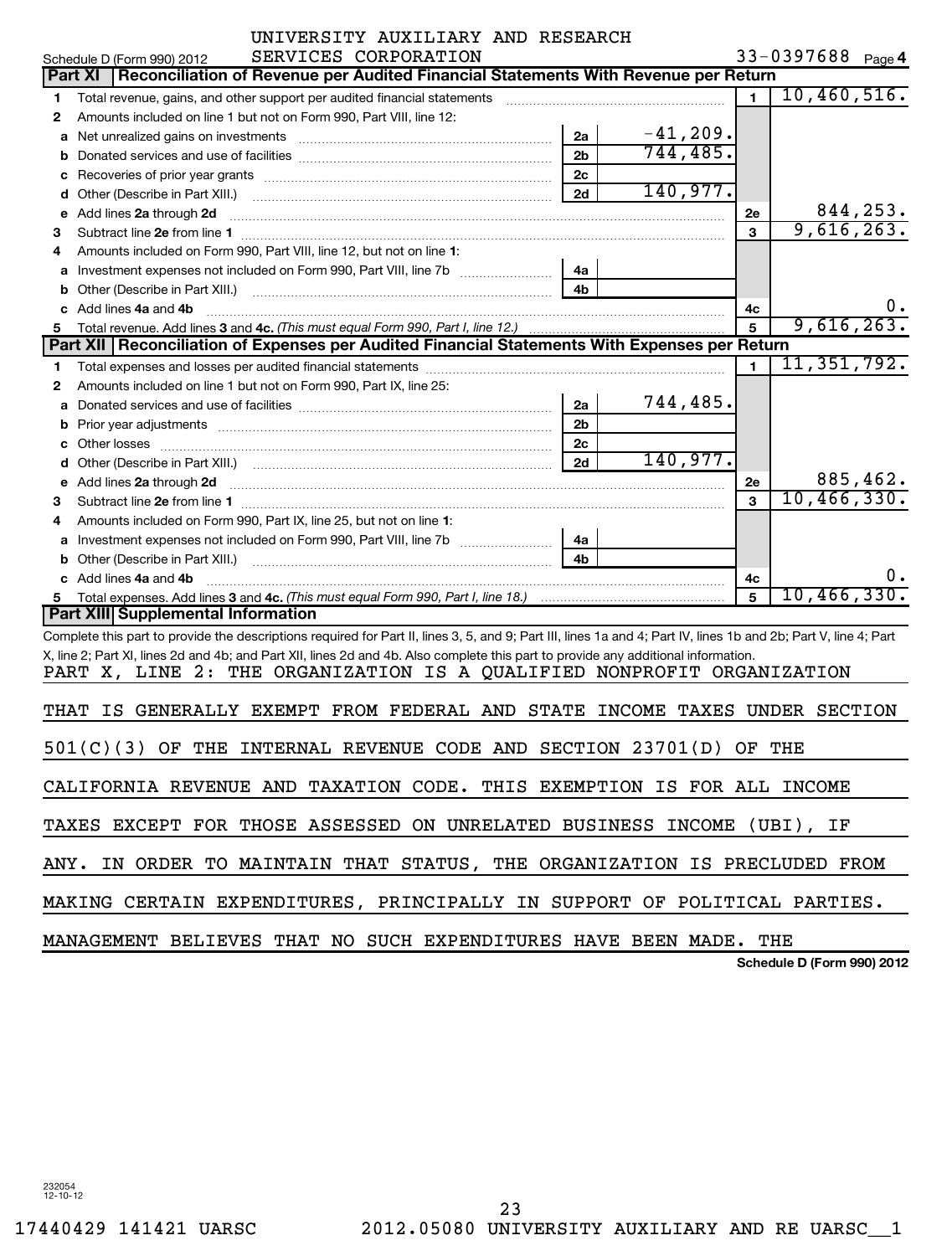**Part XIII | Supplemental Information** (continued)

ORGANIZATION IS NOT A PRIVATE FOUNDATION.

THE ORGANIZATION ADOPTED ACCOUNTING GUIDANCE RELATING TO ACCOUNTING FOR UNCERTAINTY IN INCOME TAXES, WHICH IS PRIMARILY CODIFIED IN FINANCIAL ACCOUNTING STANDARDS BOARD (FASB) ACCOUNTING STANDARDS CODIFICATION (ASC) 740. THE ORGANIZATION FILES A FORM 990 (RETURN OF ORGANIZATION EXEMPT FROM INCOME TAX) ANNUALLY. WHEN THESE RETURNS ARE FILED, IT IS HIGHLY CERTAIN THAT SOME POSITIONS TAKEN WOULD BE SUSTAINED UPON EXAMINATION BY THE TAXING AUTHORITIES, WHILE OTHERS ARE SUBJECT TO UNCERTAINTY ABOUT THE MERITS OF THE TAX POSITION TAKEN OR THE AMOUNT OF THE POSITION THAT WOULD ULTIMATELY BE SUSTAINED. EXAMPLES OF TAX POSITIONS COMMON TO THE ORGANIZATION INCLUDE SUCH MATTERS AS THE TAX-EXEMPT STATUS OF THE ENTITY AND VARIOUS POSITIONS RELATIVE TO POTENTIAL SOURCES OF UBI. UBI IS REPORTED ON FORM 990-T, AS APPROPRIATE. THE BENEFIT OF TAX POSITION IS RECOGNIZED IN THE FINANCIAL STATEMENTS IN THE PERIOD DURING WHICH, BASED ON ALL AVAILABLE EVIDENCE, MANAGEMENT BELIEVES IT IS MORE LIKELY THAN NOT THAT THE POSITION WILL BE SUSTAINED UPON EXAMINATION, INCLUDING THE RESOLUTION OF APPEALS OR LITIGATION PROCESSES, IF ANY.

232055 12-10-12 **Schedule D (Form 990) 2012** TAX POSITIONS ARE NOT OFFSET OR AGGREGATED WITH OTHER POSITIONS. TAX POSITIONS THAT MEET THE MORE-LIKELY-THAN-NOT RECOGNITION THRESHOLD ARE MEASURED AS THE LARGEST AMOUNT OF TAX BENEFIT THAT IS MORE THAN 50 PERCENT LIKELY TO BE REALIZED ON SETTLEMENT WITH THE APPLICABLE TAXING AUTHORITY. THE PORTION OF THE BENEFITS ASSOCIATED WITH TAX POSITIONS TAKEN THAT EXCEEDS THE AMOUNT MEASURED AS DESCRIBED ABOVE IS REFLECTED AS A LIABILITY FOR UNRECOGNIZED TAX BENEFITS IN THE ACCOMPANYING STATEMENTS OF FINANCIAL POSITION, ALONG WITH ANY ASSOCIATED INTEREST AND PENALTIES THAT WOULD BE PAYABLE TO THE TAXING AUTHORITIES UPON

24

17440429 141421 UARSC 2012.05080 UNIVERSITY AUXILIARY AND RE UARSC\_\_1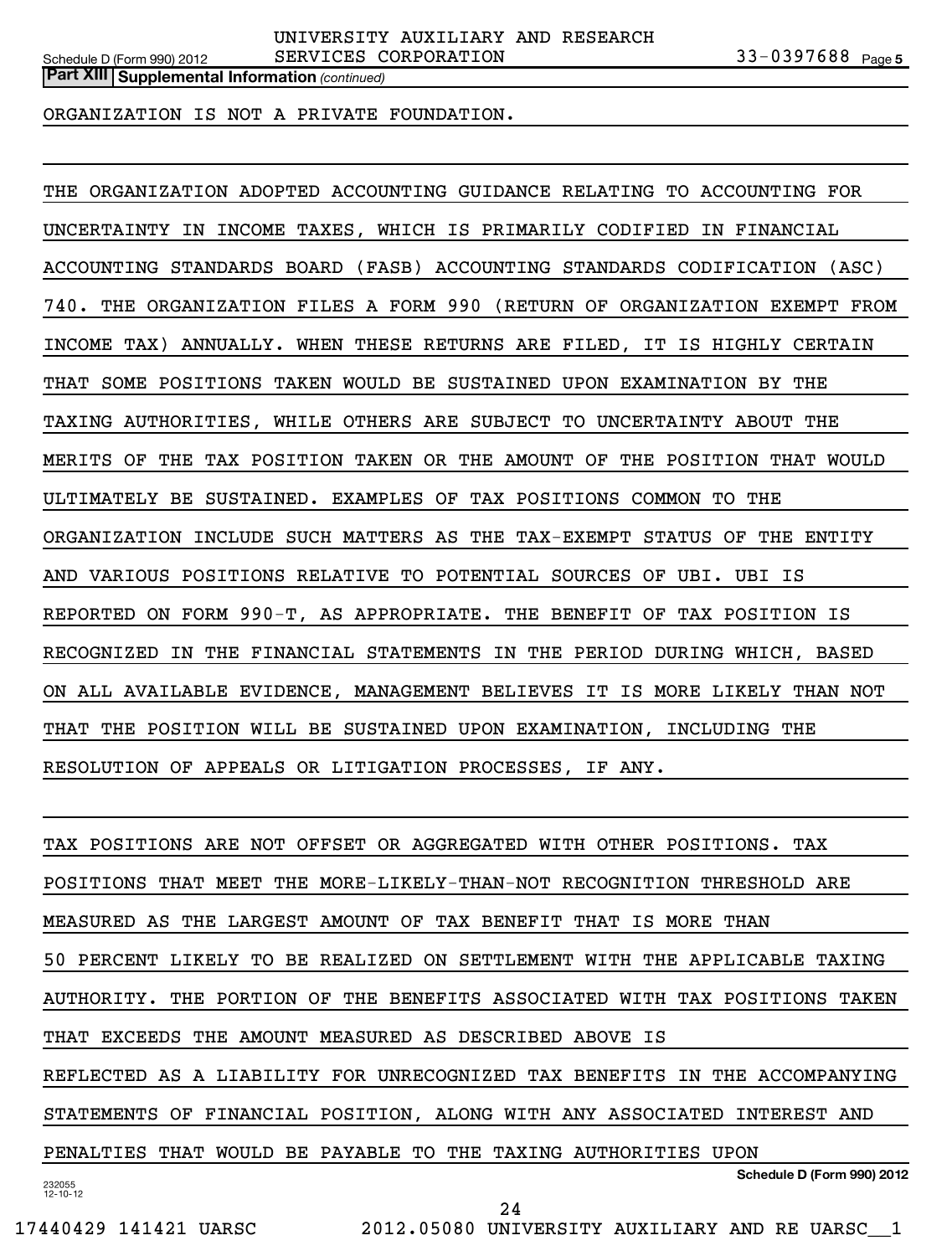| UNIVERSITY AUXILIARY AND RESEARCH<br>SERVICES CORPORATION<br>Schedule D (Form 990) 2012<br><b>Part XIII   Supplemental Information (continued)</b> | $33 - 0397688$ Page 5      |
|----------------------------------------------------------------------------------------------------------------------------------------------------|----------------------------|
| EXAMINATION. AS OF JUNE 30, 2013 AND 2012, THE ORGANIZATION HAS ADDRESSED                                                                          |                            |
| UNCERTAINTY IN ITS INCOME TAX POSITION UNDER THE GUIDANCE, AND THERE ARE                                                                           |                            |
| NO UNRECOGNIZED/DERECOGNIZED TAX BENEFITS REQUIRING AN ACCRUAL.                                                                                    |                            |
|                                                                                                                                                    |                            |
| PART XI, LINE 2D - OTHER ADJUSTMENTS:                                                                                                              |                            |
| RENT EXPENSES - NETTED TO REVENUE                                                                                                                  | 94,104.                    |
| COST OF GOODS SOLD - NETTED TO REVENUE                                                                                                             | 46,873.                    |
| TOTAL TO SCHEDULE D, PART XI, LINE 2D                                                                                                              | 140,977.                   |
|                                                                                                                                                    |                            |
| PART XII, LINE 2D - OTHER ADJUSTMENTS:                                                                                                             |                            |
| COST OF GOODS SOLD - NETTED TO REVENUE                                                                                                             | 46,873.                    |
| RENT EXPENSE - NETTED TO REVENUE                                                                                                                   | 94,104.                    |
| TOTAL TO SCHEDULE D, PART XII, LINE 2D                                                                                                             | 140,977.                   |
|                                                                                                                                                    |                            |
|                                                                                                                                                    |                            |
|                                                                                                                                                    |                            |
|                                                                                                                                                    |                            |
|                                                                                                                                                    |                            |
|                                                                                                                                                    |                            |
|                                                                                                                                                    |                            |
|                                                                                                                                                    |                            |
|                                                                                                                                                    |                            |
|                                                                                                                                                    |                            |
|                                                                                                                                                    |                            |
|                                                                                                                                                    |                            |
|                                                                                                                                                    |                            |
|                                                                                                                                                    |                            |
|                                                                                                                                                    |                            |
| 232055                                                                                                                                             | Schedule D (Form 990) 2012 |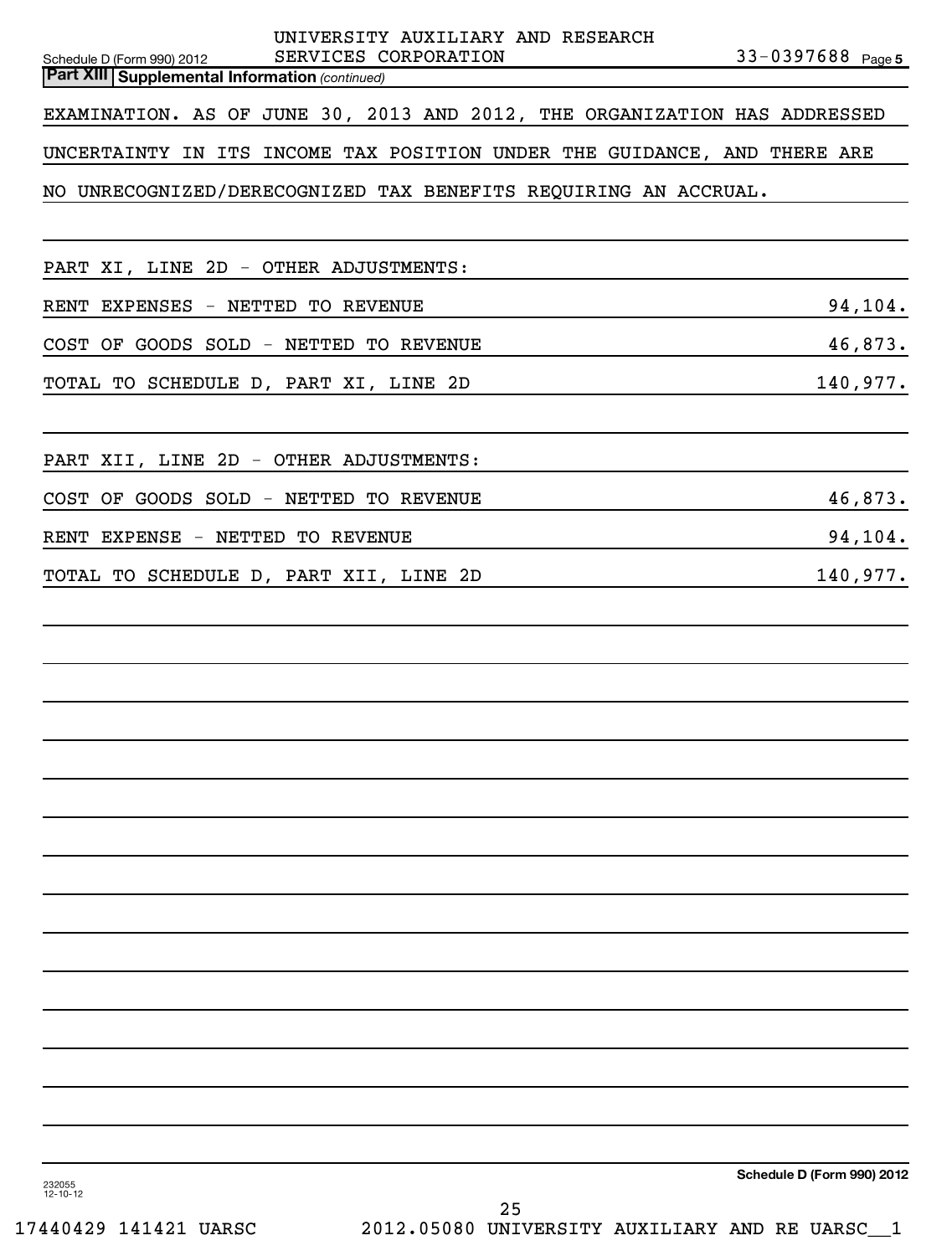| <b>SCHEDULE I</b>               |                                                                                                                                                                          |                      |                                                                                  |                             | Grants and Other Assistance to Organizations,     |                                                                |                                           | OMB No. 1545-0047                                   |
|---------------------------------|--------------------------------------------------------------------------------------------------------------------------------------------------------------------------|----------------------|----------------------------------------------------------------------------------|-----------------------------|---------------------------------------------------|----------------------------------------------------------------|-------------------------------------------|-----------------------------------------------------|
| (Form 990)                      |                                                                                                                                                                          |                      |                                                                                  |                             | Governments, and Individuals in the United States |                                                                |                                           | 2012                                                |
| Department of the Treasury      |                                                                                                                                                                          |                      | Complete if the organization answered "Yes" to Form 990, Part IV, line 21 or 22. |                             |                                                   |                                                                |                                           | <b>Open to Public</b>                               |
| <b>Internal Revenue Service</b> |                                                                                                                                                                          |                      |                                                                                  | Attach to Form 990.         |                                                   |                                                                |                                           | Inspection                                          |
| Name of the organization        |                                                                                                                                                                          | SERVICES CORPORATION | UNIVERSITY AUXILIARY AND RESEARCH                                                |                             |                                                   |                                                                |                                           | <b>Employer identification number</b><br>33-0397688 |
| Part I                          | <b>General Information on Grants and Assistance</b>                                                                                                                      |                      |                                                                                  |                             |                                                   |                                                                |                                           |                                                     |
| $\mathbf 1$                     | Does the organization maintain records to substantiate the amount of the grants or assistance, the grantees' eligibility for the grants or assistance, and the selection |                      |                                                                                  |                             |                                                   |                                                                |                                           |                                                     |
|                                 |                                                                                                                                                                          |                      |                                                                                  |                             |                                                   |                                                                |                                           | $ \overline{X} $ Yes<br>l No                        |
| $\mathbf{2}$                    | Describe in Part IV the organization's procedures for monitoring the use of grant funds in the United States.                                                            |                      |                                                                                  |                             |                                                   |                                                                |                                           |                                                     |
| Part II                         | Grants and Other Assistance to Governments and Organizations in the United States. Complete if the organization answered "Yes" to Form 990, Part IV, line 21, for any    |                      |                                                                                  |                             |                                                   |                                                                |                                           |                                                     |
|                                 | recipient that received more than \$5,000. Part II can be duplicated if additional space is needed.                                                                      |                      |                                                                                  |                             |                                                   |                                                                |                                           |                                                     |
|                                 | 1 (a) Name and address of organization<br>or government                                                                                                                  | $(b)$ EIN            | (c) IRC section<br>if applicable                                                 | (d) Amount of<br>cash grant | (e) Amount of<br>non-cash<br>assistance           | (f) Method of<br>valuation (book,<br>FMV, appraisal,<br>other) | (g) Description of<br>non-cash assistance | (h) Purpose of grant<br>or assistance               |
|                                 |                                                                                                                                                                          |                      |                                                                                  |                             |                                                   |                                                                |                                           |                                                     |
|                                 |                                                                                                                                                                          |                      |                                                                                  |                             |                                                   |                                                                |                                           |                                                     |
|                                 |                                                                                                                                                                          |                      |                                                                                  |                             |                                                   |                                                                |                                           |                                                     |
|                                 |                                                                                                                                                                          |                      |                                                                                  |                             |                                                   |                                                                |                                           |                                                     |
|                                 |                                                                                                                                                                          |                      |                                                                                  |                             |                                                   |                                                                |                                           |                                                     |
|                                 |                                                                                                                                                                          |                      |                                                                                  |                             |                                                   |                                                                |                                           |                                                     |
|                                 |                                                                                                                                                                          |                      |                                                                                  |                             |                                                   |                                                                |                                           |                                                     |
|                                 |                                                                                                                                                                          |                      |                                                                                  |                             |                                                   |                                                                |                                           |                                                     |
|                                 |                                                                                                                                                                          |                      |                                                                                  |                             |                                                   |                                                                |                                           |                                                     |
|                                 |                                                                                                                                                                          |                      |                                                                                  |                             |                                                   |                                                                |                                           |                                                     |
|                                 |                                                                                                                                                                          |                      |                                                                                  |                             |                                                   |                                                                |                                           |                                                     |
|                                 |                                                                                                                                                                          |                      |                                                                                  |                             |                                                   |                                                                |                                           |                                                     |
|                                 |                                                                                                                                                                          |                      |                                                                                  |                             |                                                   |                                                                |                                           |                                                     |
|                                 |                                                                                                                                                                          |                      |                                                                                  |                             |                                                   |                                                                |                                           |                                                     |
|                                 |                                                                                                                                                                          |                      |                                                                                  |                             |                                                   |                                                                |                                           |                                                     |
|                                 |                                                                                                                                                                          |                      |                                                                                  |                             |                                                   |                                                                |                                           |                                                     |
|                                 |                                                                                                                                                                          |                      |                                                                                  |                             |                                                   |                                                                |                                           |                                                     |
| $\mathbf{2}$                    | Enter total number of section 501(c)(3) and government organizations listed in the line 1 table                                                                          |                      |                                                                                  |                             |                                                   |                                                                |                                           |                                                     |
| 3                               | Enter total number of other organizations listed in the line 1 table                                                                                                     |                      |                                                                                  |                             |                                                   |                                                                |                                           |                                                     |
|                                 | LHA For Paperwork Reduction Act Notice, see the Instructions for Form 990.                                                                                               |                      |                                                                                  |                             |                                                   |                                                                |                                           | Schedule I (Form 990) (2012)                        |

232101 12-18-12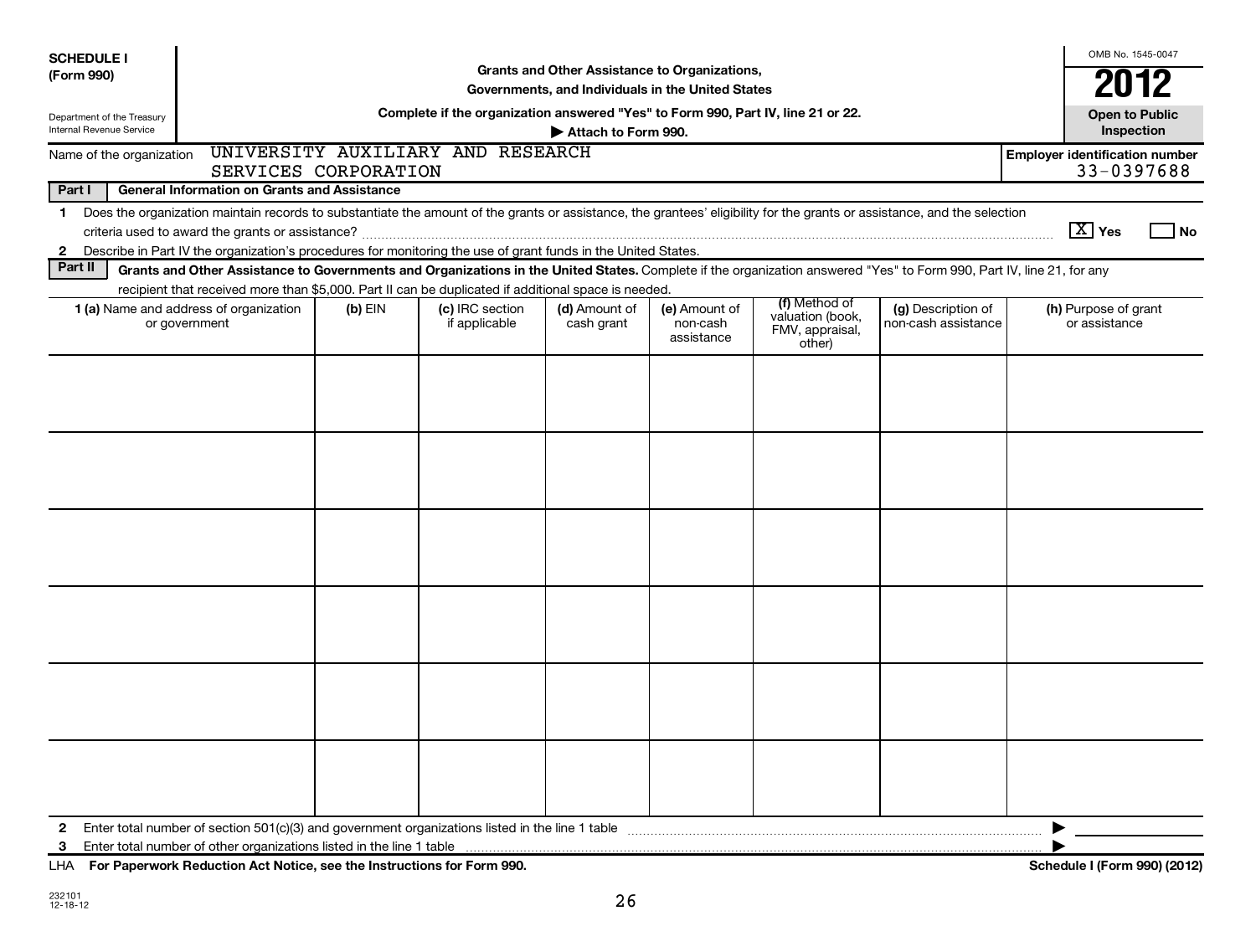## Schedule I (Form 990) (2012) SERVICES CORPORATION And the state of the state of the SS of the SS of the SS of the Page

**2**

Part III | Grants and Other Assistance to Individuals in the United States. Complete if the organization answered "Yes" to Form 990, Part IV, line 22. Part III can be duplicated if additional space is needed.

| (a) Type of grant or assistance           | (b) Number of<br>recipients | (c) Amount of<br>cash grant | (d) Amount of non-<br>cash assistance | (e) Method of valuation<br>(book, FMV, appraisal, other) | (f) Description of non-cash assistance |
|-------------------------------------------|-----------------------------|-----------------------------|---------------------------------------|----------------------------------------------------------|----------------------------------------|
|                                           |                             |                             |                                       |                                                          |                                        |
| CAL STATE SAN MARCOS STUDENT SCHOLARSHIPS | 81                          | 94,662.                     |                                       | 0. CASH VALUE                                            |                                        |
|                                           |                             |                             |                                       |                                                          |                                        |
|                                           |                             |                             |                                       |                                                          |                                        |
|                                           |                             |                             |                                       |                                                          |                                        |
|                                           |                             |                             |                                       |                                                          |                                        |
|                                           |                             |                             |                                       |                                                          |                                        |
|                                           |                             |                             |                                       |                                                          |                                        |
|                                           |                             |                             |                                       |                                                          |                                        |
|                                           |                             |                             |                                       |                                                          |                                        |

Part IV | Supplemental Information. Complete this part to provide the information required in Part I, line 2, Part III, column (b), and any other additional information.

SCHEDULE I, PART I, LINE 2: GRANTS GIVEN TO CSUSM ARE FOR STUDENT

SCHOLARSHIPS AND THE UNIVERSITY MONITORS THE FUNDS GIVEN TO EACH STUDENT.

THE FINANCIAL AID OFFICE OF THE UNIVERSITY QUALIFIES APPLICANTS FOR

SCHOLARSHIPS BASED ON CRITERIA OVER WHICH UARSC HAS NO CONTROL.

EXPENDITURES ON GRANTS AND CONTRACTS ARE CLOSELY MONITORED BY THE UARSC

STAFF TO COMPLY WITH SPONSOR REQUIREMENTS.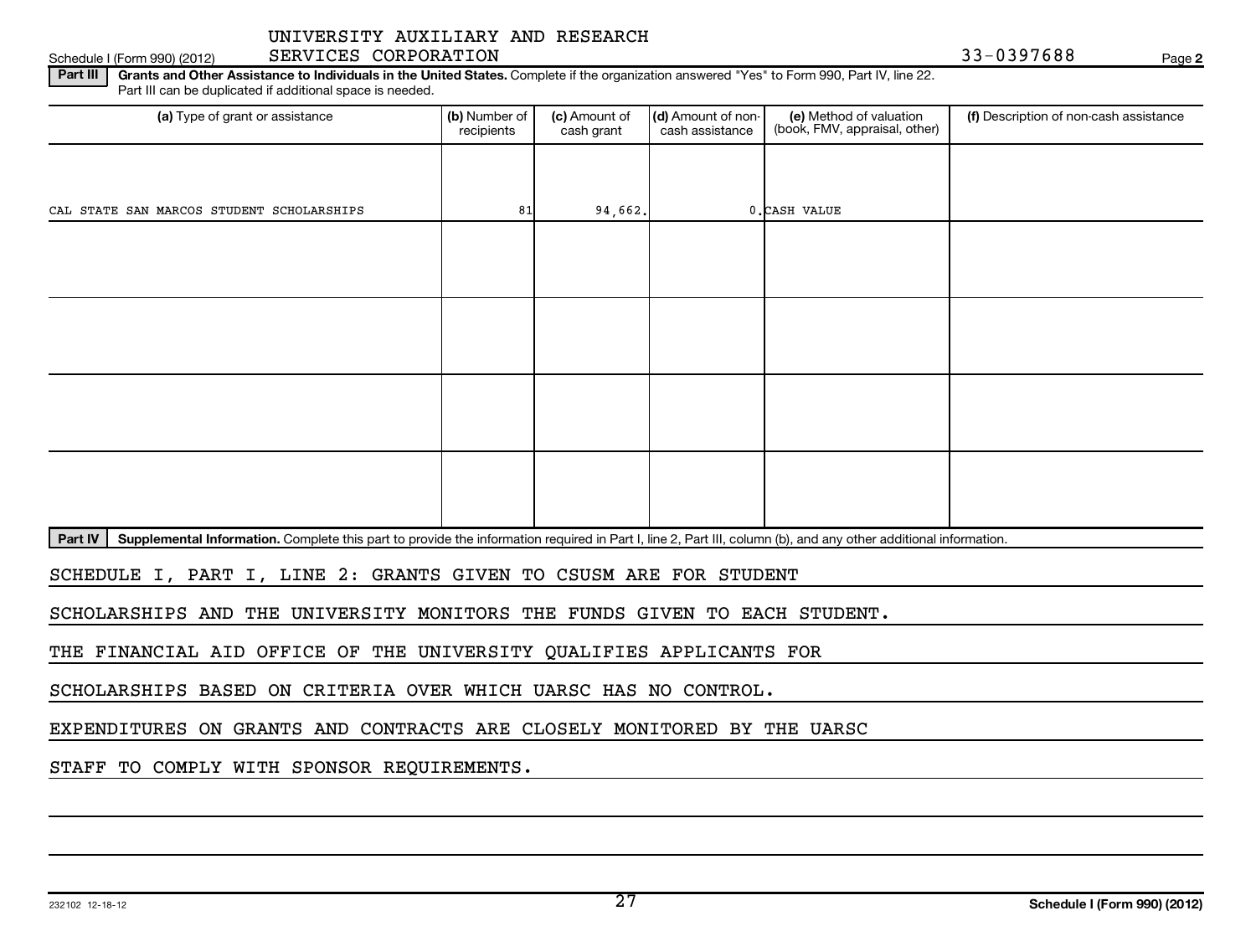|   | <b>SCHEDULE J</b>                  | <b>Compensation Information</b>                                                                                                                                                                      |                                       | OMB No. 1545-0047          |     |                         |
|---|------------------------------------|------------------------------------------------------------------------------------------------------------------------------------------------------------------------------------------------------|---------------------------------------|----------------------------|-----|-------------------------|
|   | (Form 990)                         | For certain Officers, Directors, Trustees, Key Employees, and Highest                                                                                                                                |                                       | 2012                       |     |                         |
|   |                                    | <b>Compensated Employees</b>                                                                                                                                                                         |                                       |                            |     |                         |
|   | Department of the Treasury         | Complete if the organization answered "Yes" to Form 990,<br>Part IV, line 23.                                                                                                                        |                                       | <b>Open to Public</b>      |     |                         |
|   | Internal Revenue Service           | Attach to Form 990. See separate instructions.                                                                                                                                                       |                                       | Inspection                 |     |                         |
|   | Name of the organization           | UNIVERSITY AUXILIARY AND RESEARCH                                                                                                                                                                    | <b>Employer identification number</b> |                            |     |                         |
|   |                                    | SERVICES CORPORATION                                                                                                                                                                                 |                                       | 33-0397688                 |     |                         |
|   | Part I                             | <b>Questions Regarding Compensation</b>                                                                                                                                                              |                                       |                            |     |                         |
|   |                                    |                                                                                                                                                                                                      |                                       |                            | Yes | No                      |
|   |                                    | Check the appropriate box(es) if the organization provided any of the following to or for a person listed in Form 990,                                                                               |                                       |                            |     |                         |
|   |                                    | Part VII, Section A, line 1a. Complete Part III to provide any relevant information regarding these items.                                                                                           |                                       |                            |     |                         |
|   | First-class or charter travel      | Housing allowance or residence for personal use                                                                                                                                                      |                                       |                            |     |                         |
|   | Travel for companions              | Payments for business use of personal residence                                                                                                                                                      |                                       |                            |     |                         |
|   |                                    | Health or social club dues or initiation fees<br>Tax indemnification and gross-up payments                                                                                                           |                                       |                            |     |                         |
|   |                                    | Discretionary spending account<br>Personal services (e.g., maid, chauffeur, chef)                                                                                                                    |                                       |                            |     |                         |
|   |                                    |                                                                                                                                                                                                      |                                       |                            |     |                         |
|   |                                    | <b>b</b> If any of the boxes on line 1a are checked, did the organization follow a written policy regarding payment or                                                                               |                                       |                            |     |                         |
|   |                                    |                                                                                                                                                                                                      |                                       | 1b                         |     |                         |
| 2 |                                    | Did the organization require substantiation prior to reimbursing or allowing expenses incurred by all officers, directors,                                                                           |                                       | $\mathbf{2}$               |     |                         |
|   |                                    |                                                                                                                                                                                                      |                                       |                            |     |                         |
|   |                                    | Indicate which, if any, of the following the filing organization used to establish the compensation of the organization's                                                                            |                                       |                            |     |                         |
| З |                                    |                                                                                                                                                                                                      |                                       |                            |     |                         |
|   |                                    | CEO/Executive Director. Check all that apply. Do not check any boxes for methods used by a related organization to<br>establish compensation of the CEO/Executive Director, but explain in Part III. |                                       |                            |     |                         |
|   | Compensation committee             | Written employment contract                                                                                                                                                                          |                                       |                            |     |                         |
|   |                                    | Compensation survey or study<br>Independent compensation consultant                                                                                                                                  |                                       |                            |     |                         |
|   |                                    | Approval by the board or compensation committee<br>Form 990 of other organizations                                                                                                                   |                                       |                            |     |                         |
|   |                                    |                                                                                                                                                                                                      |                                       |                            |     |                         |
|   |                                    | During the year, did any person listed in Form 990, Part VII, Section A, line 1a, with respect to the filing                                                                                         |                                       |                            |     |                         |
|   |                                    | organization or a related organization:                                                                                                                                                              |                                       |                            |     |                         |
| а |                                    | Receive a severance payment or change-of-control payment?                                                                                                                                            |                                       | 4a                         |     | x                       |
| b |                                    |                                                                                                                                                                                                      |                                       | 4b                         |     | $\overline{\textbf{x}}$ |
| с |                                    |                                                                                                                                                                                                      |                                       | 4 <sub>c</sub>             |     | X                       |
|   |                                    | If "Yes" to any of lines 4a-c, list the persons and provide the applicable amounts for each item in Part III.                                                                                        |                                       |                            |     |                         |
|   |                                    |                                                                                                                                                                                                      |                                       |                            |     |                         |
|   |                                    | Only section 501(c)(3) and 501(c)(4) organizations must complete lines 5-9.                                                                                                                          |                                       |                            |     |                         |
|   |                                    | For persons listed in Form 990, Part VII, Section A, line 1a, did the organization pay or accrue any compensation                                                                                    |                                       |                            |     |                         |
|   | contingent on the revenues of:     |                                                                                                                                                                                                      |                                       |                            |     |                         |
| a |                                    |                                                                                                                                                                                                      |                                       | 5а                         |     | x                       |
|   |                                    |                                                                                                                                                                                                      |                                       | 5b                         |     | $\overline{\mathtt{x}}$ |
|   |                                    | If "Yes" to line 5a or 5b, describe in Part III.                                                                                                                                                     |                                       |                            |     |                         |
|   |                                    | 6 For persons listed in Form 990, Part VII, Section A, line 1a, did the organization pay or accrue any compensation                                                                                  |                                       |                            |     |                         |
|   | contingent on the net earnings of: |                                                                                                                                                                                                      |                                       |                            |     |                         |
| a |                                    |                                                                                                                                                                                                      |                                       | 6a                         |     | х                       |
|   |                                    |                                                                                                                                                                                                      |                                       | 6b                         |     | $\overline{\texttt{x}}$ |
|   |                                    | If "Yes" to line 6a or 6b, describe in Part III.                                                                                                                                                     |                                       |                            |     |                         |
|   |                                    | 7 For persons listed in Form 990, Part VII, Section A, line 1a, did the organization provide any non-fixed payments                                                                                  |                                       |                            |     |                         |
|   |                                    |                                                                                                                                                                                                      |                                       | 7                          |     | x                       |
| 8 |                                    | Were any amounts reported in Form 990, Part VII, paid or accrued pursuant to a contract that was subject to the                                                                                      |                                       |                            |     |                         |
|   |                                    |                                                                                                                                                                                                      |                                       | 8                          |     | x                       |
| 9 |                                    | If "Yes" to line 8, did the organization also follow the rebuttable presumption procedure described in                                                                                               |                                       |                            |     |                         |
|   |                                    |                                                                                                                                                                                                      |                                       | 9                          |     |                         |
|   |                                    | LHA For Paperwork Reduction Act Notice, see the Instructions for Form 990.                                                                                                                           |                                       | Schedule J (Form 990) 2012 |     |                         |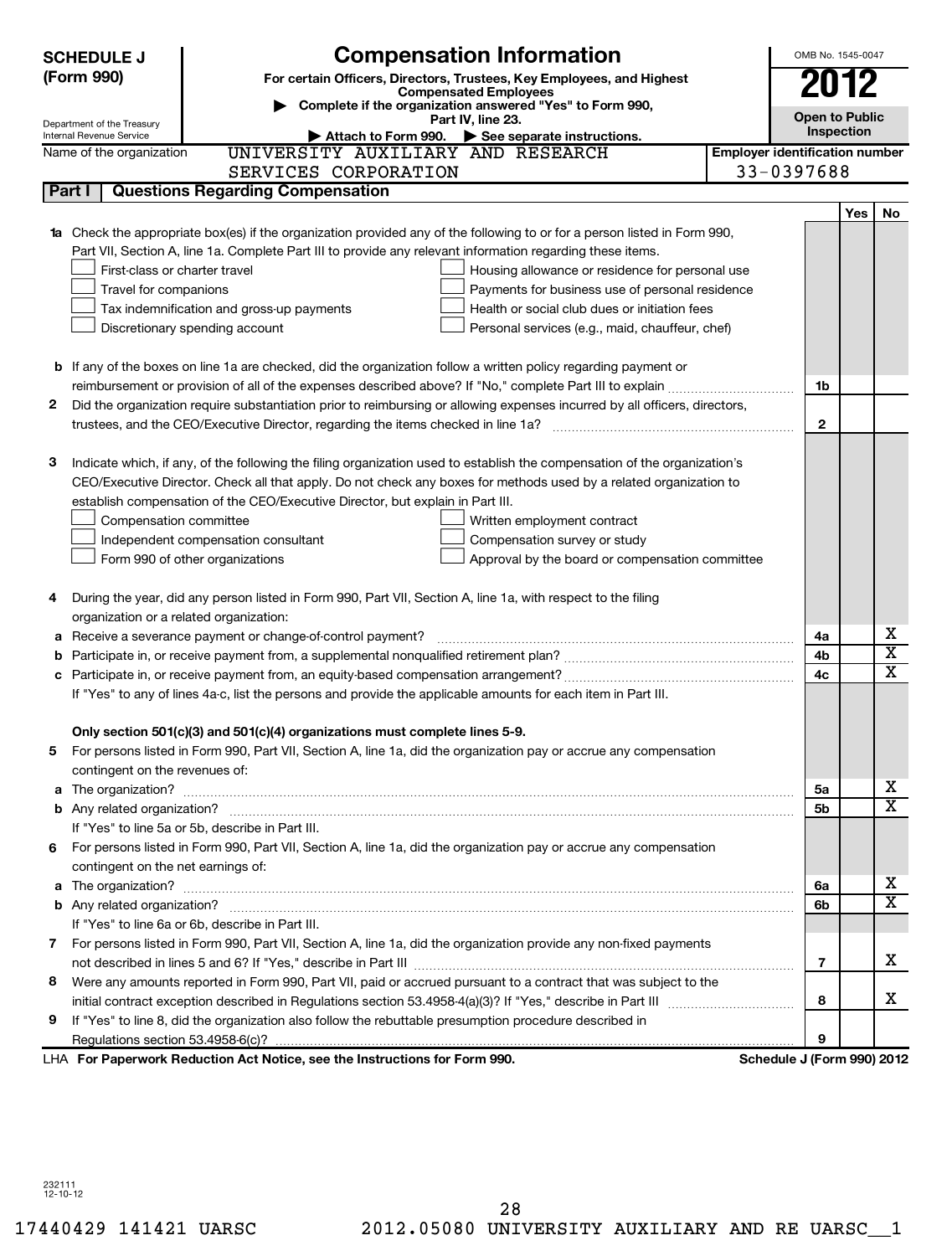## Schedule J (Form 990) 2012 SERVICES CORPORATION 33-0397688 Page

**2**

Part II | Officers, Directors, Trustees, Key Employees, and Highest Compensated Employees. Use duplicate copies if additional space is needed.

For each individual whose compensation must be reported in Schedule J, report compensation from the organization on row (i) and from related organizations, described in the instructions, on row (ii). Do not list any individuals that are not listed on Form 990, Part VII.

Note. The sum of columns (B)(i)-(iii) for each listed individual must equal the total amount of Form 990, Part VII, Section A, line 1a, applicable column (D) and (E) amounts for that individual.

| (A) Name and Title          |            |                          | (B) Breakdown of W-2 and/or 1099-MISC compensation |                                           | (C) Retirement and<br>other deferred | (D) Nontaxable<br>benefits  | (E) Total of columns        | (F) Compensation<br>reported as deferred |
|-----------------------------|------------|--------------------------|----------------------------------------------------|-------------------------------------------|--------------------------------------|-----------------------------|-----------------------------|------------------------------------------|
|                             |            | (i) Base<br>compensation | (ii) Bonus &<br>incentive<br>compensation          | (iii) Other<br>reportable<br>compensation | compensation                         |                             | $(B)(i)-(D)$                | in prior Form 990                        |
| $(1)$ LINDA HAWK            | (i)        | 0.                       | $\overline{0}$ .                                   | $\overline{0}$ .                          | 0.                                   | $0 \, .$                    | $\mathbf{0}$                | $\overline{0}$ .                         |
| <b>DIRECTOR</b>             | (ii)       | 192,138.                 | $\overline{0}$                                     | $\overline{0}$ .                          | 36,758.                              | 14,247                      | 243, 143.                   | $\overline{0}$ .                         |
| <b>GRAHAM OBEREM</b><br>(2) | $(\sf{i})$ | 0.                       | $\overline{0}$                                     | $\overline{0}$ .                          | о.                                   | 0                           | $\Omega$                    | $\overline{0}$ .                         |
| <b>DIRECTOR</b>             | (ii)       | 146, 326.                | $\overline{0}$                                     | $\overline{0}$ .                          | 27,929.                              | 14,277                      | 188,532.                    | $\overline{\mathfrak{o}}$ .              |
| (3) MATTHEW J. CEPPI        | (i)        | 0.                       | $\overline{0}$                                     | $\overline{0}$ .                          | 0.                                   | 0                           | $\Omega$                    | $\overline{0}$ .                         |
| <b>DIRECTOR</b>             | (ii)       | 159,078.                 | $\overline{0}$ .                                   | $\overline{0}$ .                          | 30,445.                              | 7,440                       | 196,963.                    | $\overline{0}$ .                         |
| $(4)$ DORA KNOBLOCK         | (i)        | $\overline{0}$ .         | $\overline{0}$ .                                   | $\overline{0}$ .                          | 0.                                   | 0.                          | $\Omega$                    | $\overline{0}$ .                         |
| <b>SECRETARY</b>            | (ii)       | 125, 262.                | $\overline{0}$                                     | $\overline{0}$ .                          | 23,932.                              | 18,980.                     | 168, 174.                   | $\overline{0}$ .                         |
| (5) GREG SVATORA            | (i)        | 145, 351.                | $\overline{0}$ .                                   | $\overline{0}$ .                          | $\overline{0}$ .                     | 21,802.                     | 167, 153.                   | $\overline{0}$ .                         |
| TREASURER/CFO               | (ii)       | $\overline{0}$ .         | $\overline{0}$ .                                   | $\overline{0}$ .                          | $\overline{0}$ .                     | $\overline{\mathfrak{o}}$ . | $\overline{\mathfrak{o}}$ . | $\overline{0}$ .                         |
|                             | (i)        |                          |                                                    |                                           |                                      |                             |                             |                                          |
|                             | (ii)       |                          |                                                    |                                           |                                      |                             |                             |                                          |
|                             | (i)        |                          |                                                    |                                           |                                      |                             |                             |                                          |
|                             | (ii)       |                          |                                                    |                                           |                                      |                             |                             |                                          |
|                             | (i)        |                          |                                                    |                                           |                                      |                             |                             |                                          |
|                             | (ii)       |                          |                                                    |                                           |                                      |                             |                             |                                          |
|                             | (i)        |                          |                                                    |                                           |                                      |                             |                             |                                          |
|                             | (ii)       |                          |                                                    |                                           |                                      |                             |                             |                                          |
|                             | (i)        |                          |                                                    |                                           |                                      |                             |                             |                                          |
|                             | (ii)       |                          |                                                    |                                           |                                      |                             |                             |                                          |
|                             | (i)        |                          |                                                    |                                           |                                      |                             |                             |                                          |
|                             | (ii)       |                          |                                                    |                                           |                                      |                             |                             |                                          |
|                             | (i)        |                          |                                                    |                                           |                                      |                             |                             |                                          |
|                             | (ii)       |                          |                                                    |                                           |                                      |                             |                             |                                          |
|                             | (i)        |                          |                                                    |                                           |                                      |                             |                             |                                          |
|                             | (ii)       |                          |                                                    |                                           |                                      |                             |                             |                                          |
|                             | (i)        |                          |                                                    |                                           |                                      |                             |                             |                                          |
|                             | (ii)       |                          |                                                    |                                           |                                      |                             |                             |                                          |
|                             | (i)        |                          |                                                    |                                           |                                      |                             |                             |                                          |
|                             | (ii)       |                          |                                                    |                                           |                                      |                             |                             |                                          |
|                             | (i)        |                          |                                                    |                                           |                                      |                             |                             |                                          |
|                             | (ii)       |                          |                                                    |                                           |                                      |                             |                             |                                          |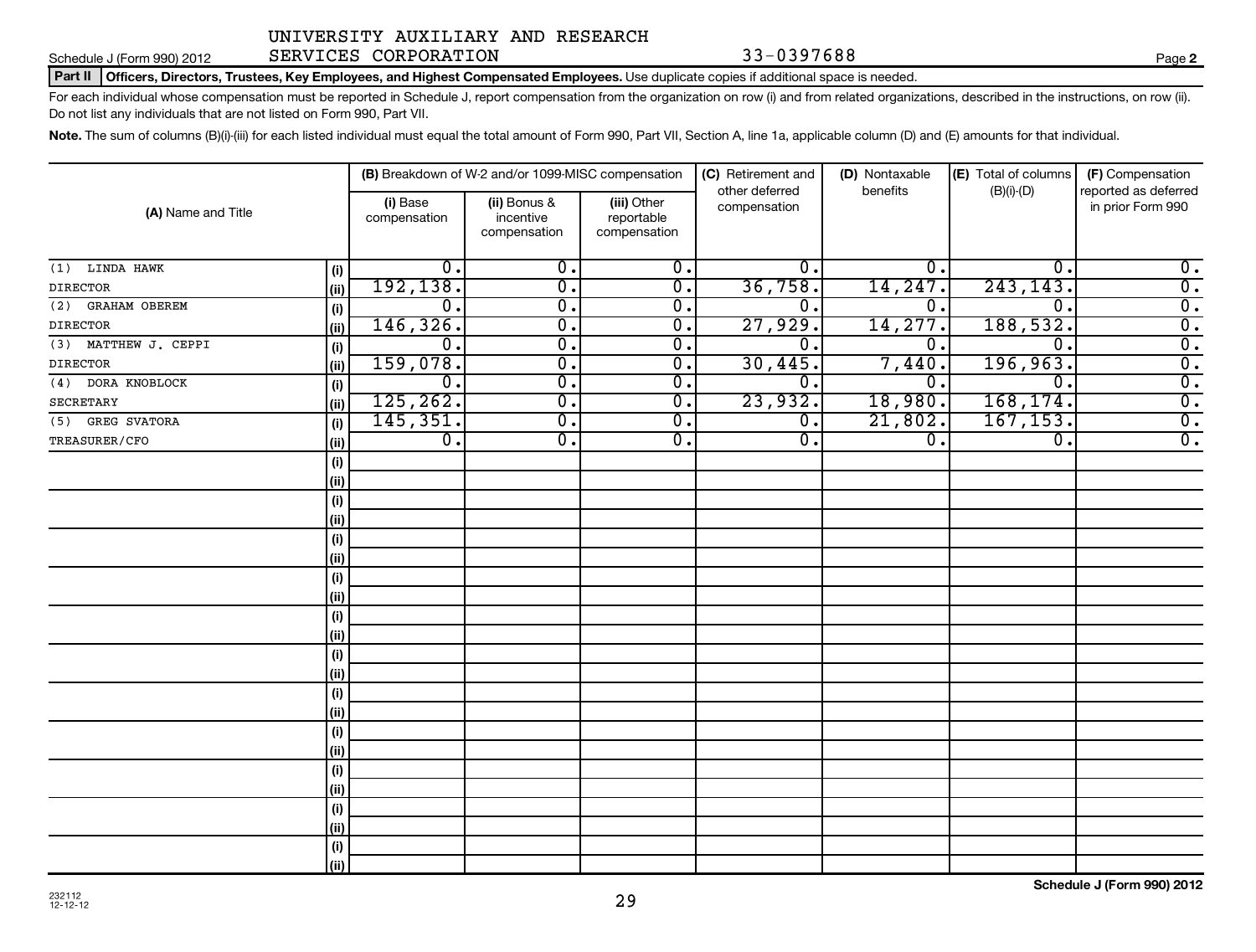Page 3

### **Part III Supplemental Information**

Complete this part to provide the information, explanation, or descriptions required for Part I, lines 1a, 1b, 3, 4a, 4b, 4c, 5a, 5b, 6a, 6b, 7, and 8, and for Part II. Also complete this part for any additional information.

PART I, LINE 3:

THE OFFICERS LISTED ON SCHEDULE J ARE EMPLOYEES OF THE RELATED

ORGANIZATION, CALIFORNIA STATE UNIVERSITY SAN MARCOS. THE RELATED

ORGANIZATION HAS POLICIES IN PLACE WHICH ARE USED TO DETERMINE

COMPENSATION. THROUGH THE RELATED ORGANIZATION'S EXECUTIVE COMPENSATION

COMMITTEE - WHICH IS COMPRISED OF THE UNIVERSITY PRESIDENT WHO SERVES AS AN

EX-OFFICIO MEMBER OF THE BOARD - COMPENSATION FOR THE ORGANIZATION'S

OFFICERS IS REVIEWED ON AN ANNUAL BASIS. THE REVIEW OF CURRENT SALARY

LEVELS FOR EACH EXECUTIVE EMPLOYEE IS PERFORMED BY ANALYZING EXECUTIVE

COMPENSATION OF OTHER SIMILAR AUXILIARY ORGANIZATIONS WITHIN THE CALIFORNIA

STATE UNIVERSITY SYSTEM, AS WELL AS SURVEYS OF OTHER NON-PROFIT CHARITABLE

ORGANIZATIONS OF SIMILAR ASSET SIZE AND FUNCTIONS. THE EXECUTIVE

COMPENSATION COMMITTEE THEN RECOMMENDS THE APPROPRIATE SALARY LEVELS TO THE

ORGANIZATION'S BOARD OF DIRECTORS FOR APPROVAL.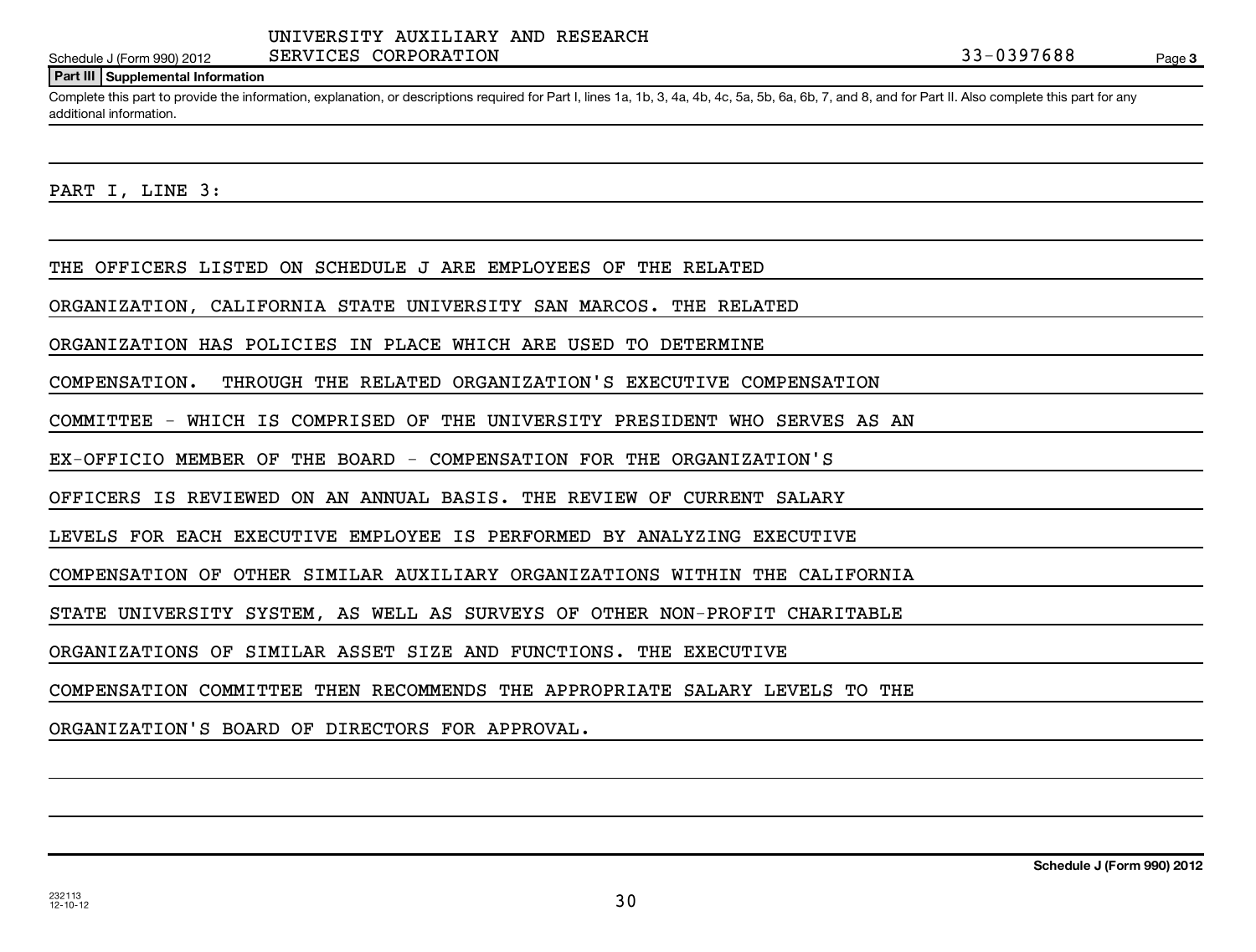Department of the Treasury Internal Revenue Service

**SCHEDULE O Supplemental Information to Form 990 or 990-EZ 2012**

**(Form 990 or 990-EZ) Complete to provide information for responses to specific questions on Form 990 or 990-EZ or to provide any additional information.** <del>U</del> Open to Provide any additional information. <br>
→ Attach to Form 990 or 990-EZ.

**Inspection**

OMB No. 1545-0047

Name of the organization UNIVERSITY AUXILIARY AND RESEARCH SERVICES CORPORATION 33-0397688

**Employer identification number**

FORM 990, PART III, LINE 1, DESCRIPTION OF ORGANIZATION MISSION:

THE UNIVERSITY AUXILIARY AND RESEARCH SERVICES CORPORATION IS A

NON-PROFIT TAX EXEMPT ORGANIZATION ESTABLISHED TO PROVIDE

ADMINISTRATIVE AND OTHER BUSINESS SERVICES TO CALIFORNIA STATE

UNIVERSITY SAN MARCOS. SERVICES INCLUDE THE ADMINISTRATION OF RESEARCH

AND TRAINING GRANT AWARDS TO CAMPUS FACULTY, AND OPERATION OF VARIOUS

CAMPUS COMMERCIAL OPERATIONS INCLUDING THE BOOKSTORE AND FOOD SERVICES.

OTHER SERVICES PROVIDED INCLUDE FINANCIAL MANAGEMENT SUPPORT TO OTHER

CAMPUS ENTITIES AND PROGRAMS SUCH AS THE PHILANTHROPIC FOUNDATION,

STUDENT HOUSING, STUDENT GOVERNMENT, AND OTHER ACTIVITIES THAT FALL

WITHIN THE MISSION OF THE UNIVERSITY.

FORM 990, PART VI, SECTION B, LINE 11: AN ELECTRONIC FORM OF THE 990 IS EMAILED TO EACH BOARD MEMBER FOR REVIEW PRIOR TO FILING. THE FORM 990 IS ALSO REVIEWED BY THE EXECUTIVE DIRECTOR PRIOR TO FILING.

FORM 990, PART VI, SECTION B, LINE 12C: AT THE BEGINNING OF EACH FISCAL YEAR ALL MEMBERS OF THE AUXILIARY'S BOARD OF DIRECTORS ARE REQUIRED TO SIGN A CONFLICT OF INTEREST STATEMENT. THIS POLICY ALSO APPLIES TO ALL DIRECTOR LEVEL POSITIONS, INCLUDING THE EXECUTIVE DIRECTOR, AND ALL OTHER POSITIONS THAT HAVE SIGNIFICANT EXPOSURE AND/OR DECISION MAKING AUTHORITY TO WARRANT REGULAR MONITORING OF THE CONFLICT OF INTEREST ACTIVITIES.

232211 01-04-13 LHA For Paperwork Reduction Act Notice, see the Instructions for Form 990 or 990-EZ. Schedule O (Form 990 or 990-EZ) (2012) FORM 990, PART VI, SECTION B, LINE 15: THROUGH THE ORGANIZATION'S EXECUTIVE COMPENSATION COMMITTEE - WHICH IS COMPRISED OF THE UNIVERSITY PRESIDENT WHO SERVES AS AN EX-OFFICIO MEMBER OF THE BOARD - COMPENSATION 31

17440429 141421 UARSC 2012.05080 UNIVERSITY AUXILIARY AND RE UARSC\_\_1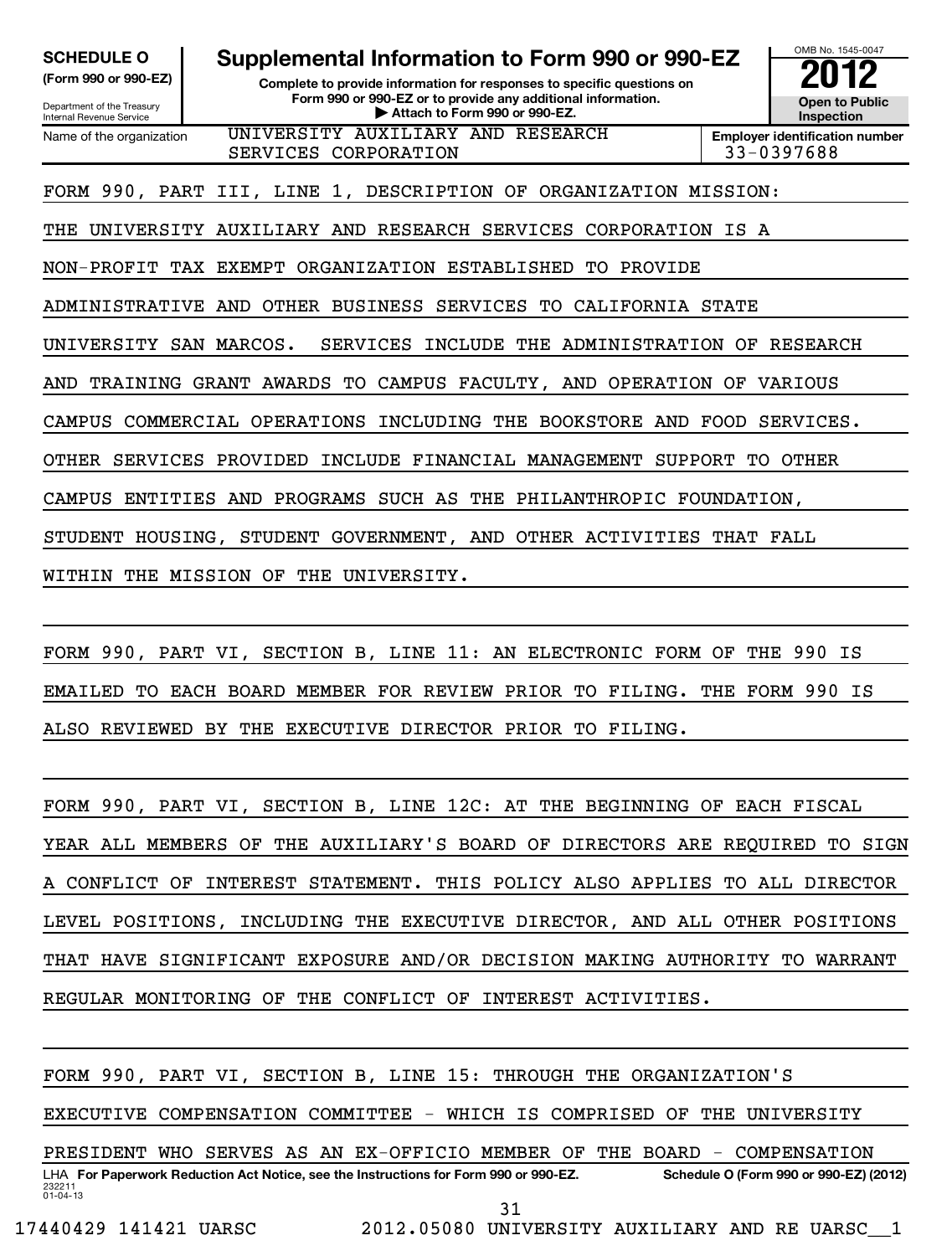| Schedule O (Form 990 or 990-EZ) (2012)                                                             | Page 2                                              |
|----------------------------------------------------------------------------------------------------|-----------------------------------------------------|
| RESEARCH<br>UNIVERSITY AUXILIARY AND<br>Name of the organization<br>CORPORATION<br><b>SERVICES</b> | <b>Emplover identification number</b><br>33-0397688 |
| FOR THE ORGANIZATION'S OFFICERS IS REVIEWED ON AN<br>ANNUAL BASIS.                                 | THE<br>REVIEW                                       |
| SALARY LEVELS FOR EACH EXECUTIVE<br>EMPLOYEE<br>OF<br><b>CURRENT</b><br>IS.                        | PERFORMED<br>ВY                                     |
| COMPENSATION<br>OF<br>OTHER<br>SIMILAR<br><b>EXECUTIVE</b><br>ANALYZING<br>AUXILIARY               | ORGANIZATIONS                                       |
| UNIVERSITY<br>SYSTEM, AS<br>WITHIN<br>CALIFORNIA STATE<br>THE<br>WELL AS                           | OTHER<br>SURVEYS<br>OF                              |
| ORGANIZATIONS OF<br>CHARITABLE<br>SIMILAR ASSET<br>NON-PROFIT<br>SIZE                              | FUNCTIONS.<br>AND                                   |
| COMPENSATION<br>COMMITTEE<br>RECOMMENDS<br>THEN<br>THE<br><b>EXECUTIVE</b><br>THE                  | APPROPRIATE<br>SALARY                               |
| ORGANIZATION'S BOARD OF DIRECTORS FOR APPROVAL.<br>LEVELS<br>THE<br>TО                             |                                                     |
|                                                                                                    |                                                     |

FORM 990, PART VI, SECTION C, LINE 19: THE GOVERNING DOCUMENTS, CONFLICT OF INTEREST POLICY, FINANCIAL STATEMENTS, AND FORMS 990 (FROM THE PREVIOUS THREE YEARS) ARE AVAILABLE FOR INSPECTION OR COPYING AT THE ORGANIZATION'S MAIN OFFICE DURING NORMAL BUSINESS HOURS WITHOUT INQUIRING AS TO THE REASON FOR THE PUBLIC INSPECTION REQUEST.

FORM 990, PART XI, LINE 9, CHANGES IN NET ASSETS:

TRANSFER OF NET ASSETS TO RELATED ORG - CAL STATE

UNIVERSITY SAN MARCOS and the set of the set of the set of the set of the set of the set of the set of the set o

232212 01-04-13

32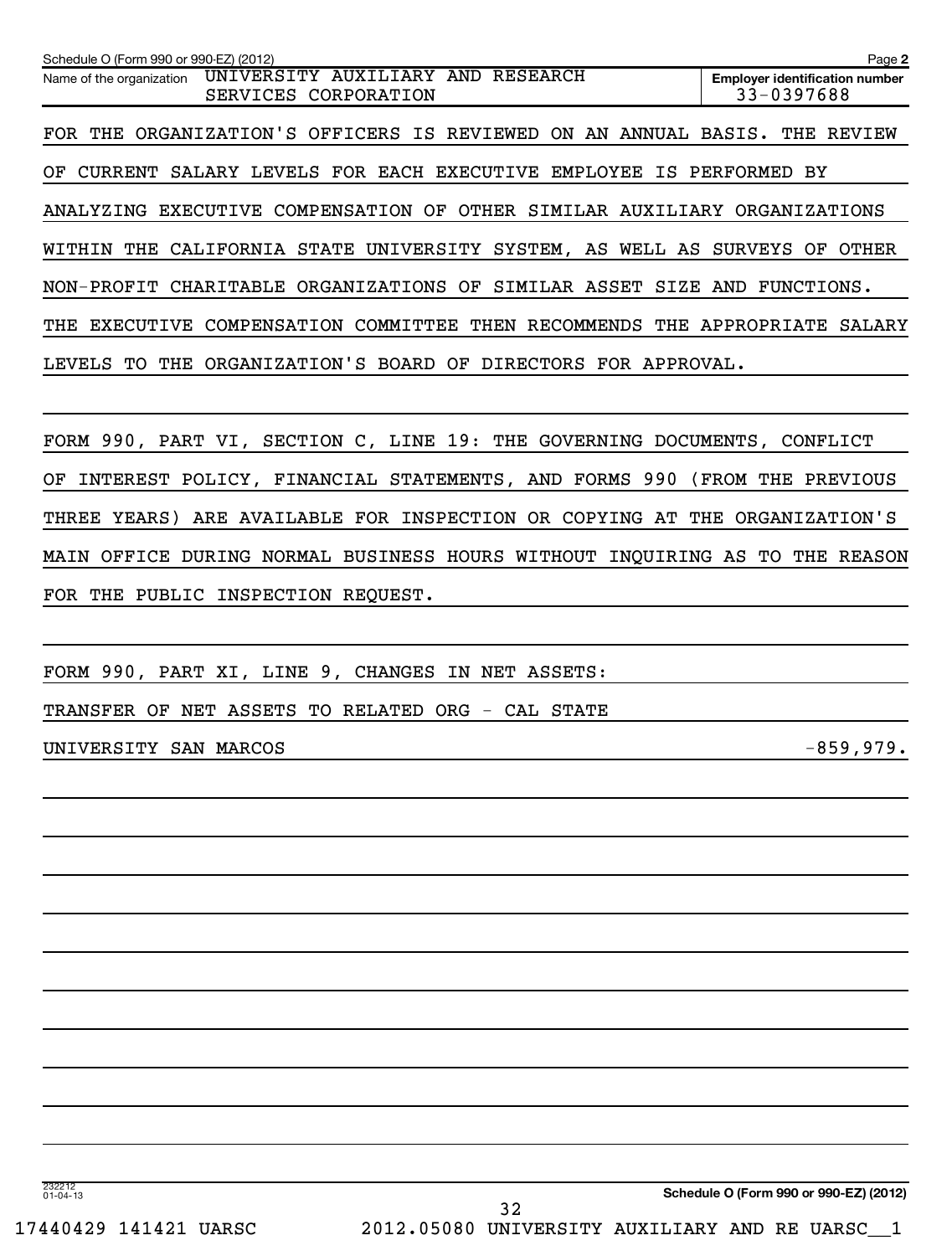| <b>SCHEDULE R</b><br>(Form 990)<br>Department of the Treasury<br>Internal Revenue Service<br>Name of the organization                                                                                                         | <b>Related Organizations and Unrelated Partnerships</b><br>▶ Complete if the organization answered "Yes" to Form 990, Part IV, line 33, 34, 35, 36, or 37.<br>Attach to Form 990.<br>UNIVERSITY AUXILIARY AND RESEARCH | See separate instructions.                          |                                      |                                                          | <b>Employer identification number</b>         | OMB No. 1545-0047<br>2012<br><b>Open to Public</b><br><b>Inspection</b> |         |
|-------------------------------------------------------------------------------------------------------------------------------------------------------------------------------------------------------------------------------|------------------------------------------------------------------------------------------------------------------------------------------------------------------------------------------------------------------------|-----------------------------------------------------|--------------------------------------|----------------------------------------------------------|-----------------------------------------------|-------------------------------------------------------------------------|---------|
| SERVICES CORPORATION                                                                                                                                                                                                          |                                                                                                                                                                                                                        |                                                     |                                      |                                                          | 33-0397688                                    |                                                                         |         |
| Part I<br>Identification of Disregarded Entities (Complete if the organization answered "Yes" to Form 990, Part IV, line 33.)                                                                                                 |                                                                                                                                                                                                                        |                                                     |                                      |                                                          |                                               |                                                                         |         |
| (a)<br>Name, address, and EIN (if applicable)<br>of disregarded entity                                                                                                                                                        | (b)<br>Primary activity                                                                                                                                                                                                | (c)<br>Legal domicile (state or<br>foreign country) | (d)<br>Total income                  | (e)<br>End-of-year assets                                |                                               | (f)<br>Direct controlling<br>entity                                     |         |
|                                                                                                                                                                                                                               |                                                                                                                                                                                                                        |                                                     |                                      |                                                          |                                               |                                                                         |         |
|                                                                                                                                                                                                                               |                                                                                                                                                                                                                        |                                                     |                                      |                                                          |                                               |                                                                         |         |
| Identification of Related Tax-Exempt Organizations (Complete if the organization answered "Yes" to Form 990, Part IV, line 34 because it had one or more related tax-exempt<br>Part II<br>organizations during the tax year.) |                                                                                                                                                                                                                        |                                                     |                                      |                                                          |                                               |                                                                         |         |
| (a)<br>Name, address, and EIN<br>of related organization                                                                                                                                                                      | (b)<br>Primary activity                                                                                                                                                                                                | (c)<br>Legal domicile (state or<br>foreign country) | (d)<br><b>Exempt Code</b><br>section | (e)<br>Public charity<br>status (if section<br>501(c)(3) | (f)<br>Direct controlling<br>entity           | $(g)$<br>Section 512(b)(13)<br>controlled<br>entity?                    |         |
| CALIFORNIA STATE UNIVERSITY SAN MARCOS<br>$33 - 0535371$ .<br>333 S. TWIN OAKS VALLEY ROAD<br>SAN MARCOS, CA 92096                                                                                                            | CALIFORNIA STATE<br>UNIVERSITY - HIGHER<br>EDUCATIONAL INSTITUTION                                                                                                                                                     | CALIFORNIA                                          | 115<br>GOVERNMENT                    |                                                          | TRUSTEES OF<br>CALIFORNIA STATE<br>UNIVERSITY | Yes                                                                     | No<br>х |
| SAN MARCOS UNIVERSITY CORPORATION -<br>33-0971982, 333 S. TWIN OAKS VALLEY RD.<br>SAN<br>MARCOS, CA<br>92096                                                                                                                  | ON-CAMPUS PROGRAM<br>MANAGEMENT                                                                                                                                                                                        | CALIFORNIA                                          | 501(C)(3)                            | LINE 5                                                   | TRUSTEES OF<br>CALIFORNIA STATE<br>UNIVERSITY |                                                                         | X       |
| ASSOCIATED STUDENTS, INC CALIFORNIA STATE<br>UNIVERSITY SAN MARCOS - 33-0556915, 333 S.<br>TWIN OAKS VALLEY RD., SAN MARCOS, CA 92096                                                                                         | STUDENT LEADERSHIP,<br>ACTIVITIES, & RECREATION                                                                                                                                                                        | CALIFORNIA                                          | 501(C)(3)                            | LINE 5                                                   | TRUSTEES OF<br>CALIFORNIA STATE<br>UNIVERSITY |                                                                         | х       |
| CALIFORNIA STATE UNIVERSITY SAN MARCOS<br>FOUNDATION<br>$-80-0390564$ , 333 S. TWIN OAKS<br>VALLEY RD.<br>SAN MARCOS, CA 92096                                                                                                | <b>FUNDRAISING &amp; GRANTS</b><br>ADMINISTRATION                                                                                                                                                                      | CALIFORNIA                                          | 501(C)(3)                            | LINE 5                                                   | TRUSTEES OF<br>CALIFORNIA STATE<br>UNIVERSITY |                                                                         | Х       |

**For Paperwork Reduction Act Notice, see the Instructions for Form 990. Schedule R (Form 990) 2012**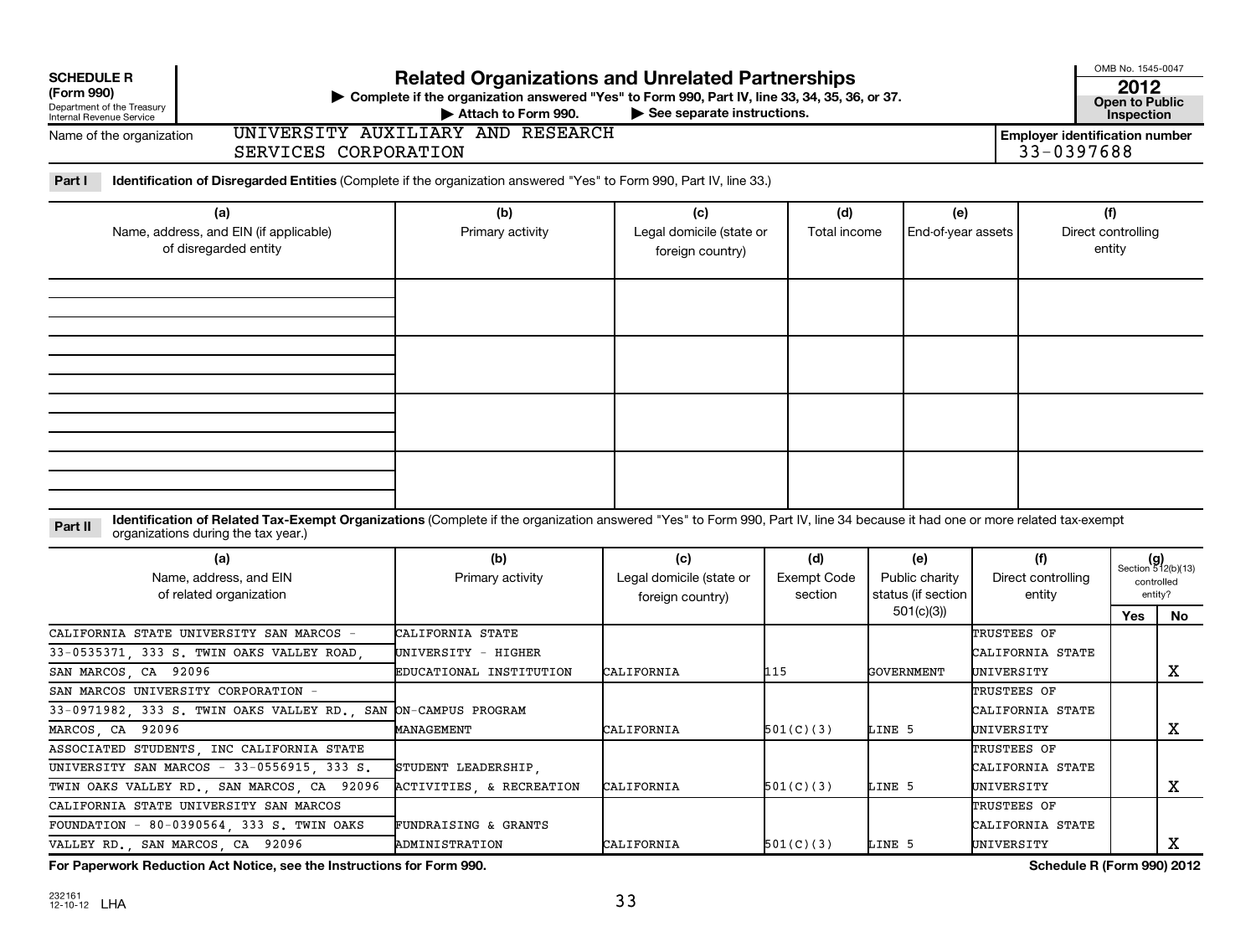Schedule R (Form 990) 2012 SERVICES CORPORATION (Schedule R (Form 990) 2012 SERVICES CORPORATION

**2**

Part III Identification of Related Organizations Taxable as a Partnership (Complete if the organization answered "Yes" to Form 990, Part IV, line 34 because it had one or more related<br>Read to reconizations tracted as a par organizations treated as a partnership during the tax year.)

| (a)                                                                                                                                                                                                                                                                         | (b)              | (c)                                       | (d)                          |                             | (e)                                                                                        | (f)                                | (g)                                      | (h) |                                                                                                                     | (i)                     | (i)        |  | (k)                                                                |  |
|-----------------------------------------------------------------------------------------------------------------------------------------------------------------------------------------------------------------------------------------------------------------------------|------------------|-------------------------------------------|------------------------------|-----------------------------|--------------------------------------------------------------------------------------------|------------------------------------|------------------------------------------|-----|---------------------------------------------------------------------------------------------------------------------|-------------------------|------------|--|--------------------------------------------------------------------|--|
| Name, address, and EIN<br>of related organization                                                                                                                                                                                                                           | Primary activity | Legal<br>domicile<br>(state or<br>foreign | Direct controlling<br>entity |                             | Predominant income<br>(related, unrelated,<br>excluded from tax under<br>sections 512-514) | Share of total<br>income           | Share of<br>end-of-year<br>assets<br>Yes |     | Code V-UBI<br>Disproportion-<br>amount in box<br>20 of Schedule<br>ate allocations?<br>K-1 (Form 1065) Yes No<br>No |                         | partner?   |  | General or Percentage<br>managing ownership                        |  |
|                                                                                                                                                                                                                                                                             |                  | country)                                  |                              |                             |                                                                                            |                                    |                                          |     |                                                                                                                     |                         |            |  |                                                                    |  |
|                                                                                                                                                                                                                                                                             |                  |                                           |                              |                             |                                                                                            |                                    |                                          |     |                                                                                                                     |                         |            |  |                                                                    |  |
|                                                                                                                                                                                                                                                                             |                  |                                           |                              |                             |                                                                                            |                                    |                                          |     |                                                                                                                     |                         |            |  |                                                                    |  |
|                                                                                                                                                                                                                                                                             |                  |                                           |                              |                             |                                                                                            |                                    |                                          |     |                                                                                                                     |                         |            |  |                                                                    |  |
|                                                                                                                                                                                                                                                                             |                  |                                           |                              |                             |                                                                                            |                                    |                                          |     |                                                                                                                     |                         |            |  |                                                                    |  |
|                                                                                                                                                                                                                                                                             |                  |                                           |                              |                             |                                                                                            |                                    |                                          |     |                                                                                                                     |                         |            |  |                                                                    |  |
|                                                                                                                                                                                                                                                                             |                  |                                           |                              |                             |                                                                                            |                                    |                                          |     |                                                                                                                     |                         |            |  |                                                                    |  |
|                                                                                                                                                                                                                                                                             |                  |                                           |                              |                             |                                                                                            |                                    |                                          |     |                                                                                                                     |                         |            |  |                                                                    |  |
|                                                                                                                                                                                                                                                                             |                  |                                           |                              |                             |                                                                                            |                                    |                                          |     |                                                                                                                     |                         |            |  |                                                                    |  |
|                                                                                                                                                                                                                                                                             |                  |                                           |                              |                             |                                                                                            |                                    |                                          |     |                                                                                                                     |                         |            |  |                                                                    |  |
|                                                                                                                                                                                                                                                                             |                  |                                           |                              |                             |                                                                                            |                                    |                                          |     |                                                                                                                     |                         |            |  |                                                                    |  |
|                                                                                                                                                                                                                                                                             |                  |                                           |                              |                             |                                                                                            |                                    |                                          |     |                                                                                                                     |                         |            |  |                                                                    |  |
|                                                                                                                                                                                                                                                                             |                  |                                           |                              |                             |                                                                                            |                                    |                                          |     |                                                                                                                     |                         |            |  |                                                                    |  |
| Identification of Related Organizations Taxable as a Corporation or Trust (Complete if the organization answered "Yes" to Form 990, Part IV, line 34 because it had one or more related<br>Part IV<br>organizations treated as a corporation or trust during the tax year.) |                  |                                           |                              |                             |                                                                                            |                                    |                                          |     |                                                                                                                     |                         |            |  |                                                                    |  |
| (a)                                                                                                                                                                                                                                                                         |                  |                                           | (b)                          | (c)                         | (d)                                                                                        | (e)                                | (f)                                      |     |                                                                                                                     | (g)                     | (h)        |  | $\begin{array}{c} (i) \\ \text{Section} \\ 512(b)(13) \end{array}$ |  |
| Name, address, and EIN<br>of related organization                                                                                                                                                                                                                           |                  |                                           | Primary activity             | Legal domicile<br>(state or | Direct controlling<br>entity                                                               | Type of entity<br>(C corp, S corp, | Share of total<br>income                 |     |                                                                                                                     | Share of<br>end-of-year | Percentage |  | controlled<br>entity?                                              |  |
|                                                                                                                                                                                                                                                                             |                  |                                           |                              | foreign<br>country)         |                                                                                            | or trust)                          |                                          |     |                                                                                                                     | assets                  |            |  | Yes   No                                                           |  |
|                                                                                                                                                                                                                                                                             |                  |                                           |                              |                             |                                                                                            |                                    |                                          |     |                                                                                                                     |                         |            |  |                                                                    |  |
|                                                                                                                                                                                                                                                                             |                  |                                           |                              |                             |                                                                                            |                                    |                                          |     |                                                                                                                     |                         |            |  |                                                                    |  |
|                                                                                                                                                                                                                                                                             |                  |                                           |                              |                             |                                                                                            |                                    |                                          |     |                                                                                                                     |                         |            |  |                                                                    |  |
|                                                                                                                                                                                                                                                                             |                  |                                           |                              |                             |                                                                                            |                                    |                                          |     |                                                                                                                     |                         |            |  |                                                                    |  |
|                                                                                                                                                                                                                                                                             |                  |                                           |                              |                             |                                                                                            |                                    |                                          |     |                                                                                                                     |                         |            |  |                                                                    |  |
|                                                                                                                                                                                                                                                                             |                  |                                           |                              |                             |                                                                                            |                                    |                                          |     |                                                                                                                     |                         |            |  |                                                                    |  |
|                                                                                                                                                                                                                                                                             |                  |                                           |                              |                             |                                                                                            |                                    |                                          |     |                                                                                                                     |                         |            |  |                                                                    |  |
|                                                                                                                                                                                                                                                                             |                  |                                           |                              |                             |                                                                                            |                                    |                                          |     |                                                                                                                     |                         |            |  |                                                                    |  |
|                                                                                                                                                                                                                                                                             |                  |                                           |                              |                             |                                                                                            |                                    |                                          |     |                                                                                                                     |                         |            |  |                                                                    |  |
|                                                                                                                                                                                                                                                                             |                  |                                           |                              |                             |                                                                                            |                                    |                                          |     |                                                                                                                     |                         |            |  |                                                                    |  |
|                                                                                                                                                                                                                                                                             |                  |                                           |                              |                             |                                                                                            |                                    |                                          |     |                                                                                                                     |                         |            |  |                                                                    |  |
|                                                                                                                                                                                                                                                                             |                  |                                           |                              |                             |                                                                                            |                                    |                                          |     |                                                                                                                     |                         |            |  |                                                                    |  |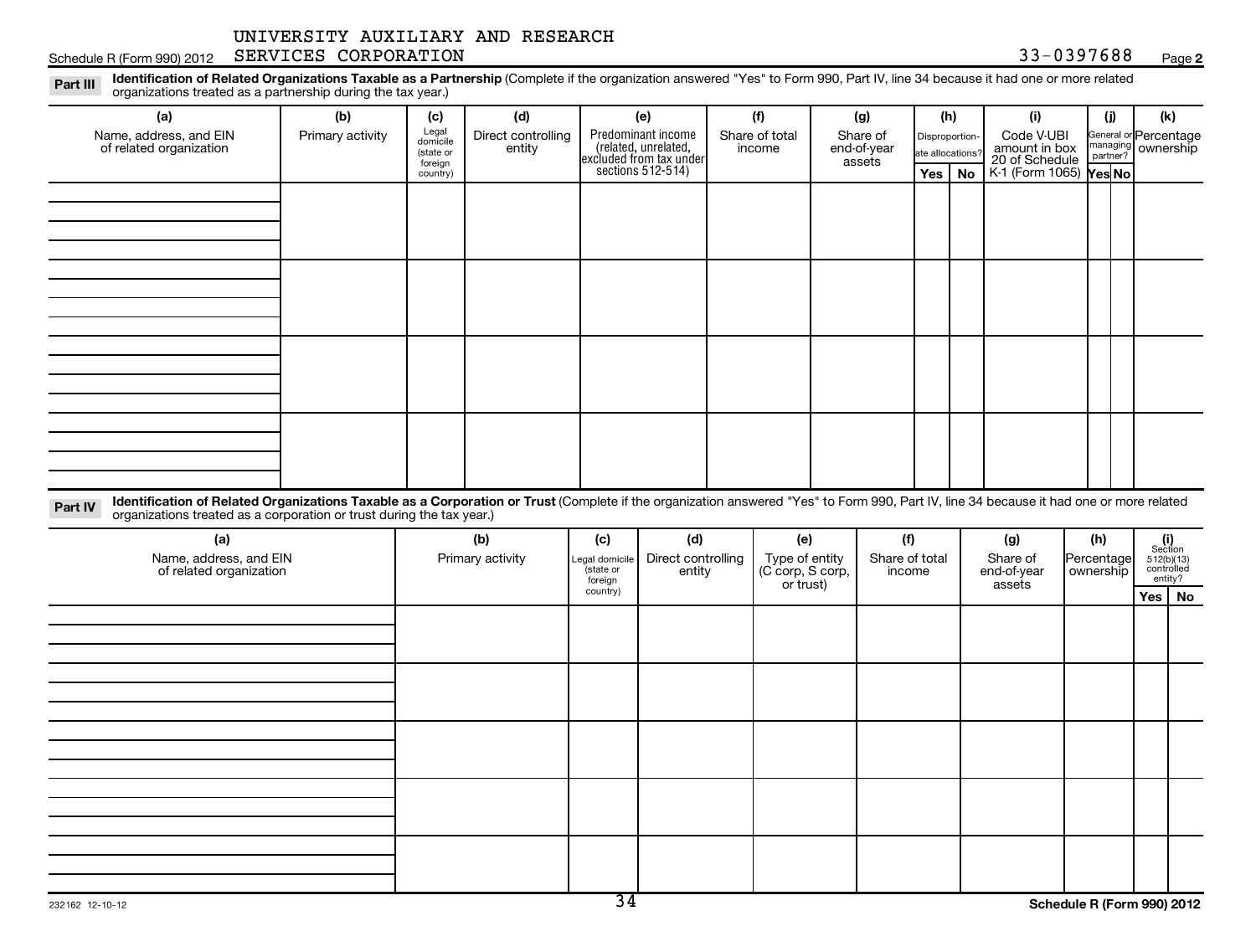|        | SERVICES CORPORATION<br>Schedule R (Form 990) 2012                                                                                                                                                                                                                                               | 33-0397688     |                         | Page 3                  |
|--------|--------------------------------------------------------------------------------------------------------------------------------------------------------------------------------------------------------------------------------------------------------------------------------------------------|----------------|-------------------------|-------------------------|
| Part V | Transactions With Related Organizations (Complete if the organization answered "Yes" to Form 990, Part IV, line 34, 35b, or 36.)                                                                                                                                                                 |                |                         |                         |
|        | Note. Complete line 1 if any entity is listed in Parts II, III, or IV of this schedule.                                                                                                                                                                                                          |                | Yes   No                |                         |
|        | 1 During the tax year, did the organization engage in any of the following transactions with one or more related organizations listed in Parts II-IV?                                                                                                                                            |                |                         |                         |
|        |                                                                                                                                                                                                                                                                                                  | 1a             |                         | $\overline{\mathbf{x}}$ |
|        |                                                                                                                                                                                                                                                                                                  | 1 <sub>b</sub> | $\overline{\mathbf{X}}$ |                         |
|        |                                                                                                                                                                                                                                                                                                  | 1c             | $\overline{\text{X}}$   |                         |
|        | d Loans or loan guarantees to or for related organization(s) www.communities.com/www.communities.com/www.communities.com/www.communities.com/www.communities.com/www.communities.com/www.communities.com/www.communities.com/w                                                                   | 1 <sub>d</sub> |                         | $\overline{\mathbf{X}}$ |
|        |                                                                                                                                                                                                                                                                                                  | 1e             |                         | $\overline{\mathbf{x}}$ |
|        |                                                                                                                                                                                                                                                                                                  |                |                         |                         |
|        | f Dividends from related organization(s) manufactured and contract the contract of the contract of the contract of the contract of the contract of the contract of the contract of the contract of the contract of the contrac                                                                   | 1f             |                         | X                       |
|        | $g$ Sale of assets to related organization(s) $\ldots$ $\ldots$ $\ldots$ $\ldots$ $\ldots$ $\ldots$ $\ldots$ $\ldots$ $\ldots$ $\ldots$ $\ldots$ $\ldots$ $\ldots$ $\ldots$ $\ldots$ $\ldots$ $\ldots$ $\ldots$ $\ldots$ $\ldots$ $\ldots$ $\ldots$ $\ldots$ $\ldots$ $\ldots$ $\ldots$ $\ldots$ | 1g             |                         | $\overline{\texttt{x}}$ |
|        | h Purchase of assets from related organization(s) manufactured content to content the content of the content of the content of the content of the content of the content of the content of the content of the content of the c                                                                   | 1h             |                         | $\overline{\texttt{x}}$ |
|        | Exchange of assets with related organization(s) measurements are constructed as a constructed by constraining or an exchange of assets with related organization(s) measurements are constructed by construction of the state                                                                    | 11             |                         | $\overline{\mathbf{x}}$ |
|        | j Lease of facilities, equipment, or other assets to related organization(s) matches and content to the content of the content of facilities, equipment, or other assets to related organization(s) matches and content to the                                                                   | 1j             | x                       |                         |
|        |                                                                                                                                                                                                                                                                                                  |                |                         |                         |
|        |                                                                                                                                                                                                                                                                                                  | 1k             |                         | X                       |
|        |                                                                                                                                                                                                                                                                                                  | 11             | $\overline{\mathbf{x}}$ |                         |
|        |                                                                                                                                                                                                                                                                                                  | 1 <sub>m</sub> |                         | $\overline{\mathbf{x}}$ |
|        |                                                                                                                                                                                                                                                                                                  | 1n             |                         | $\overline{\texttt{x}}$ |
|        | o Sharing of paid employees with related organization(s) manufactured and content to the content of the content of the content of the content of the content of the content of the content of the content of the content of th                                                                   | 1o             |                         | $\overline{\mathbf{x}}$ |
|        |                                                                                                                                                                                                                                                                                                  |                |                         |                         |
|        |                                                                                                                                                                                                                                                                                                  | 1p             | X                       |                         |
|        |                                                                                                                                                                                                                                                                                                  | 1q             | х                       |                         |
|        |                                                                                                                                                                                                                                                                                                  |                |                         |                         |
|        |                                                                                                                                                                                                                                                                                                  | 1r             |                         | X                       |
|        |                                                                                                                                                                                                                                                                                                  | 1s             |                         | $\overline{\mathbf{x}}$ |
|        | 2 If the answer to any of the above is "Yes," see the instructions for information on who must complete this line, including covered relationships and transaction thresholds.                                                                                                                   |                |                         |                         |

| (a)<br>Name of other organization          | (b)<br>Transaction<br>type (a-s) | (c)<br>Amount involved | (d)<br>Method of determining amount involved |
|--------------------------------------------|----------------------------------|------------------------|----------------------------------------------|
| (1) CALIFORNIA STATE UNIVERSITY SAN MARCOS |                                  |                        | 145,680. CASH VALUE                          |
| (2) CALIFORNIA STATE UNIVERSITY SAN MARCOS | P                                |                        | 4,732,659. CASH VALUE                        |
| (3) CALIFORNIA STATE UNIVERSITY SAN MARCOS |                                  |                        | 719,197. CASH VALUE                          |
| (4)                                        |                                  |                        |                                              |
| (5)                                        |                                  |                        |                                              |
| (6)                                        | $\overline{\phantom{a}}$         |                        |                                              |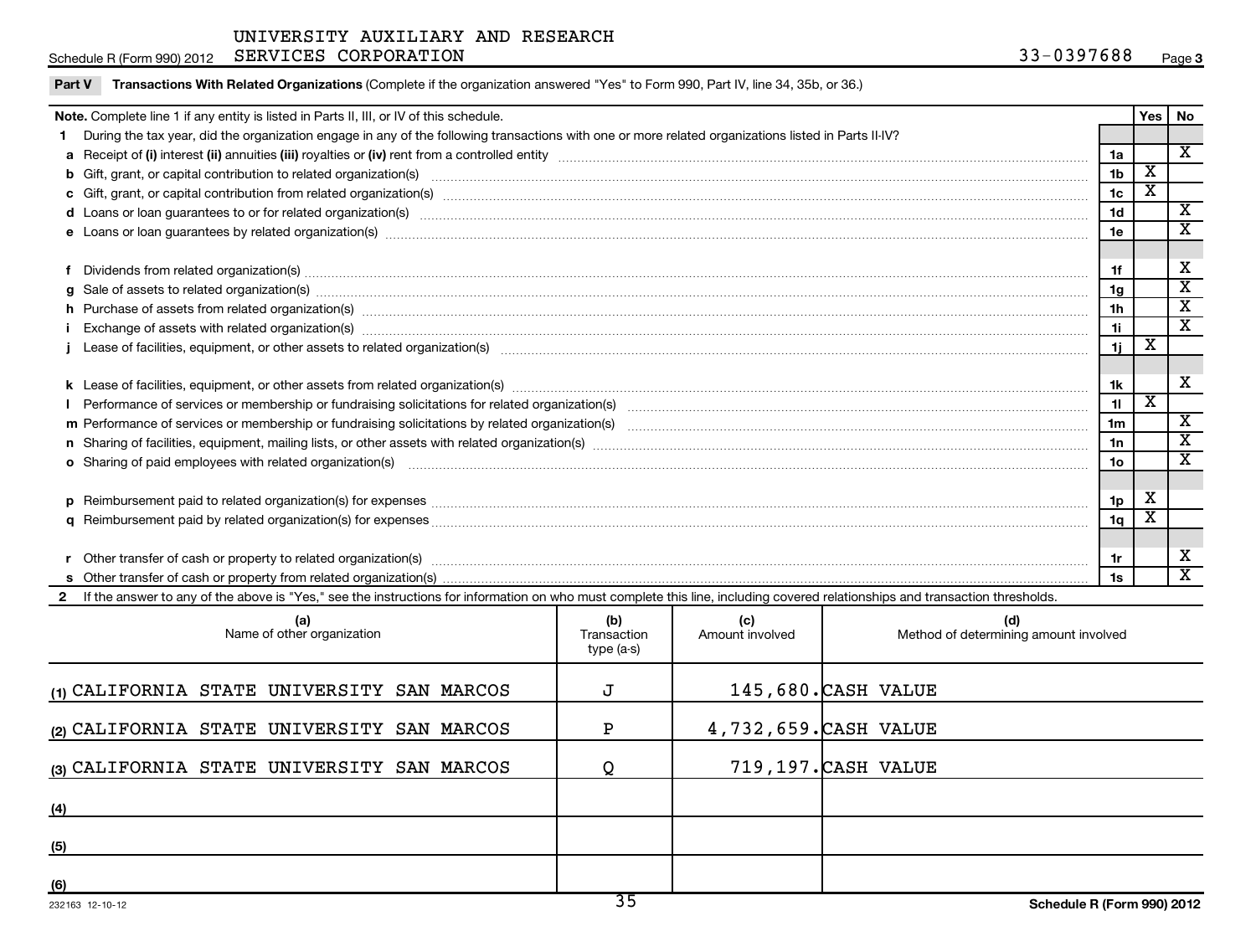Schedule R (Form 990) 2012 SERVICES CORPORATION (Schedule R (Form 990) 2012 SERVICES CORPORATION

### Part VI Unrelated Organizations Taxable as a Partnership (Complete if the organization answered "Yes" to Form 990, Part IV, line 37.)

Provide the following information for each entity taxed as a partnership through which the organization conducted more than five percent of its activities (measured by total assets or gross revenue) that was not a related organization. See instructions regarding exclusion for certain investment partnerships.

| (a)<br>Name, address, and EIN<br>of entity | (b)<br>Primary activity | (c)<br>Legal domicile<br>(state or foreign<br>country) | (d)<br>Predominant income<br>(related, unrelated, $\frac{\text{Area all}}{\text{501(c)(3)}}$<br>excluded from tax<br>under section 512-514)<br>Ves No | $(e)$<br>Are all | (f)<br>Share of<br>total<br>income | (g)<br>Share of<br>end-of-year<br>assets | (h) |  |  |  | Yes No |  |  |  | (i)<br>Dispropor-<br>Code V-UBI<br>dionate amount in box 20 managing<br>allocations? of Schedule K-1<br>Yes No (Form 1065)<br>Yes No |  | (i)<br>Yes NO | (k) |  |
|--------------------------------------------|-------------------------|--------------------------------------------------------|-------------------------------------------------------------------------------------------------------------------------------------------------------|------------------|------------------------------------|------------------------------------------|-----|--|--|--|--------|--|--|--|--------------------------------------------------------------------------------------------------------------------------------------|--|---------------|-----|--|
|                                            |                         |                                                        |                                                                                                                                                       |                  |                                    |                                          |     |  |  |  |        |  |  |  |                                                                                                                                      |  |               |     |  |
|                                            |                         |                                                        |                                                                                                                                                       |                  |                                    |                                          |     |  |  |  |        |  |  |  |                                                                                                                                      |  |               |     |  |
|                                            |                         |                                                        |                                                                                                                                                       |                  |                                    |                                          |     |  |  |  |        |  |  |  |                                                                                                                                      |  |               |     |  |
|                                            |                         |                                                        |                                                                                                                                                       |                  |                                    |                                          |     |  |  |  |        |  |  |  |                                                                                                                                      |  |               |     |  |
|                                            |                         |                                                        |                                                                                                                                                       |                  |                                    |                                          |     |  |  |  |        |  |  |  |                                                                                                                                      |  |               |     |  |
|                                            |                         |                                                        |                                                                                                                                                       |                  |                                    |                                          |     |  |  |  |        |  |  |  |                                                                                                                                      |  |               |     |  |
|                                            |                         |                                                        |                                                                                                                                                       |                  |                                    |                                          |     |  |  |  |        |  |  |  |                                                                                                                                      |  |               |     |  |
|                                            |                         |                                                        |                                                                                                                                                       |                  |                                    |                                          |     |  |  |  |        |  |  |  |                                                                                                                                      |  |               |     |  |

**Schedule R (Form 990) 2012**